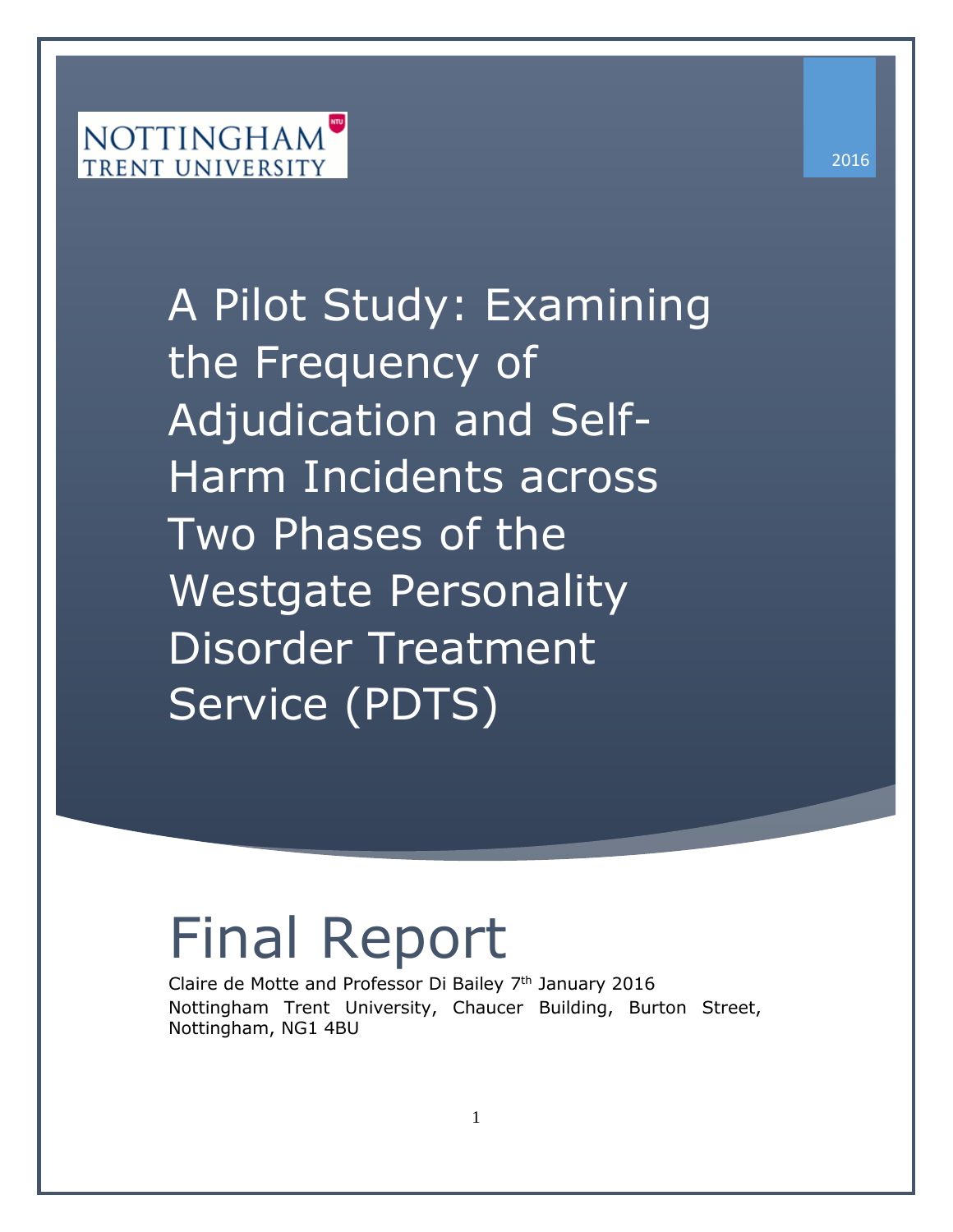#### <span id="page-1-0"></span>**1 EXECUTIVE SUMMARY**

The pilot study *Examining the Frequency and Type of Adjudication and Self-Harm Incidents across Two Phases of the Westgate Personality Disorder Treatment Service (PDTS)* commenced in 2014 once internal funding from Nottingham Trent University (NTU) was confirmed. Ethical approval from the National Offender Management Service (NOMS) and NTU was granted in December 2014 and the project continued to run until July 2015.

The study was founded on the premise that the Westgate PDTS at HMP Frankland required evaluation from an external party and HMP Frankland was keen to assess the treatment service with a view to improve provision for their personality disordered (PD) population. It was anticipated that the findings from this pilot study would inform future research projects and provide an evidence base for funding applications.

The rationale for examining self-harm and adjudications in particular stemmed from the high prevalence of these behaviours in a complex PD population together with research which links these behaviours with reductions in reoffending and increased psychological health. This pilot study aimed to provide a current picture of the Westgate PDTS population (not including PIPE prisoners) and provide evidence of treatment efficacy for the offender personality disorder (OPD) pathway.

The project employed a comparative quantitative case study design, analysing secondary data relating to the frequency of adjudications and self-harm incidents. Analyses were conducted on a database of records which included details of every prisoner currently and previously located on the Westgate PDTS pathway across the life of the service (2004-2015). The *living* phase was identified as the period of time from the date of admission to date of assessment, and the *treatment* phase from the completion of assessment to the end of treatment. The details of each adjudication and self-harm incident for each prisoner were gathered and recorded in the corresponding phase. Comparisons were made between the frequencies and types of behaviour across the *living* and *treatment* phases to identify any statistically significant differences. We hypothesised that there would be a reduction in the frequency of adjudications and self-harming behaviours from the *living* to the *treatment* phase of the PDTS.

To meet our aims of the pilot study, statistical analyses were conducted on four populations of prisoners from the Westgate PDTS: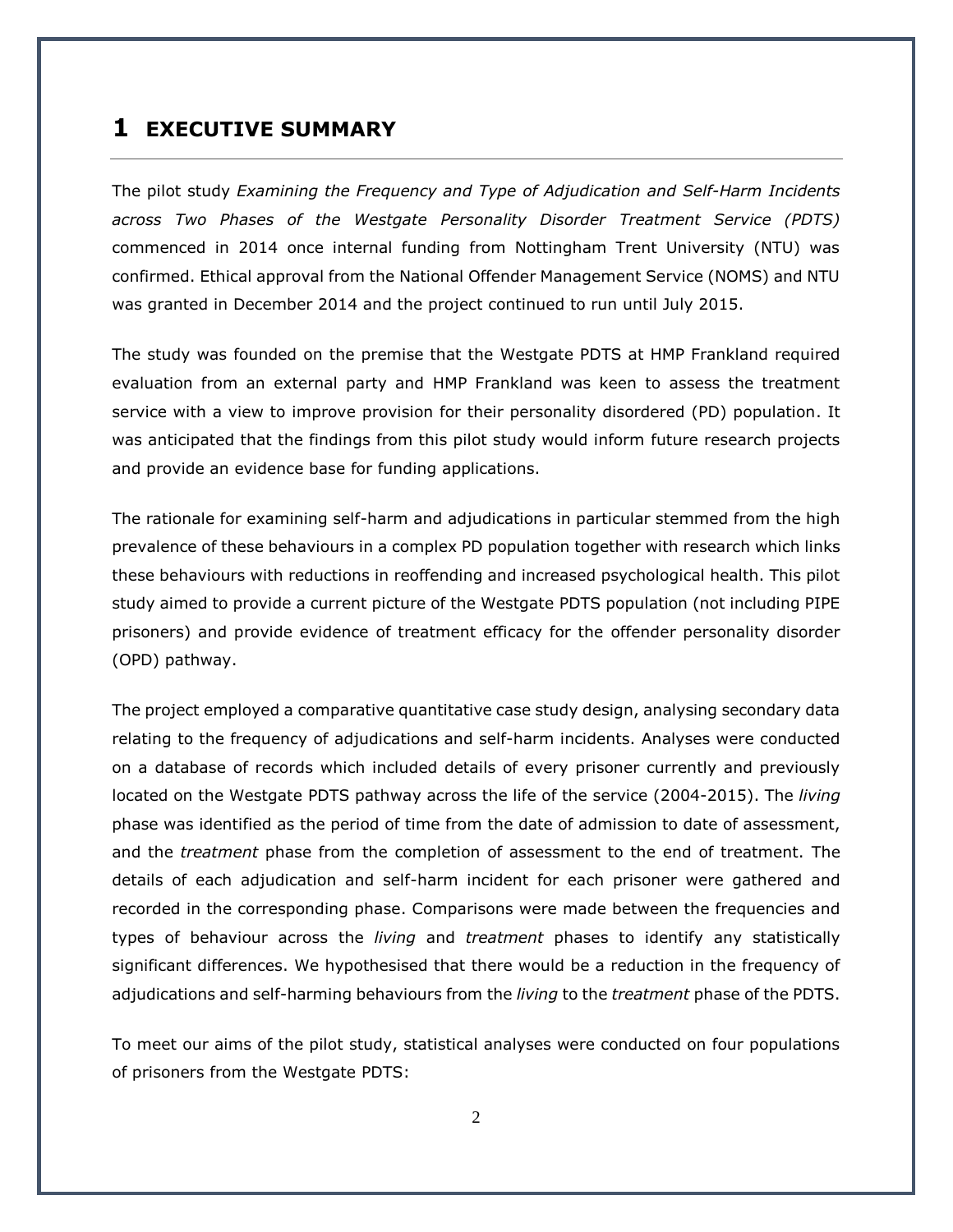- All Westgate PDTS prisoners (n: 286)
- Current Westgate PDTS prisoners (n: 48)
- Non-completing Westgate PDTS prisoners (n: 212)
- Completed Westgate PDTS prisoners (n: 26)

Descriptive statistics were obtained and provided a demographic picture of the PDTS's populations. Inferential statistical analyses were run, including a repeated measures *t* test to compare the means of frequency of self-harm and adjudications across both the living and *treatment* phase, and a Chi-Square Test of Independence to compare the types of self-harm or adjudications prisoners were engaged in across the *living* and *treatment* phases.

#### Key findings were:

- The majority of PDTS prisoners were recorded as displaying antisocial PD (ASPD), borderline PD (BPD), and Paranoid PD, which are typical PDs associated with high levels of self-harm and aggressive or violent behaviour.
- The non-completer population had a higher proportion of Narcissistic PD which could explain why this group do not complete the treatment framework. There are also various reasons why prisoners from the PDTS leave treatment.
- The frequencies of self-harm and adjudications increases from the *living* to the *treatment* phase. The increase in frequency may be explained by the demands placed on Westgate prisoners to engage in treatment to address their internal conflicts, emotions and thoughts, as well as challenging their offending behaviour and current schemas. These treatments are implemented in the absence of dedicated support for self-harm and may result in an increase in frequency of self-harm as prisoners attempt to cope with the demands of treatment.
- The type of self-harm behaviours or 'severity' of these do not change from the *living* to the *treatment* phase. This suggests prisoners continue with their chosen methods of self-harm between *phases*, but the frequency of engagement elevates within this final phase.
- Although not statistically significant there is tentative support for a changing pattern of adjudication behaviours in the completer population. In this group though the , frequency of adjudications relating to verbal outbursts increases from the *living* to the *treatment* phase, the frequency of violent behaviours falls. This suggests that as treatment progresses prisoners may be replacing violent displays of behaviour with verbal outbursts.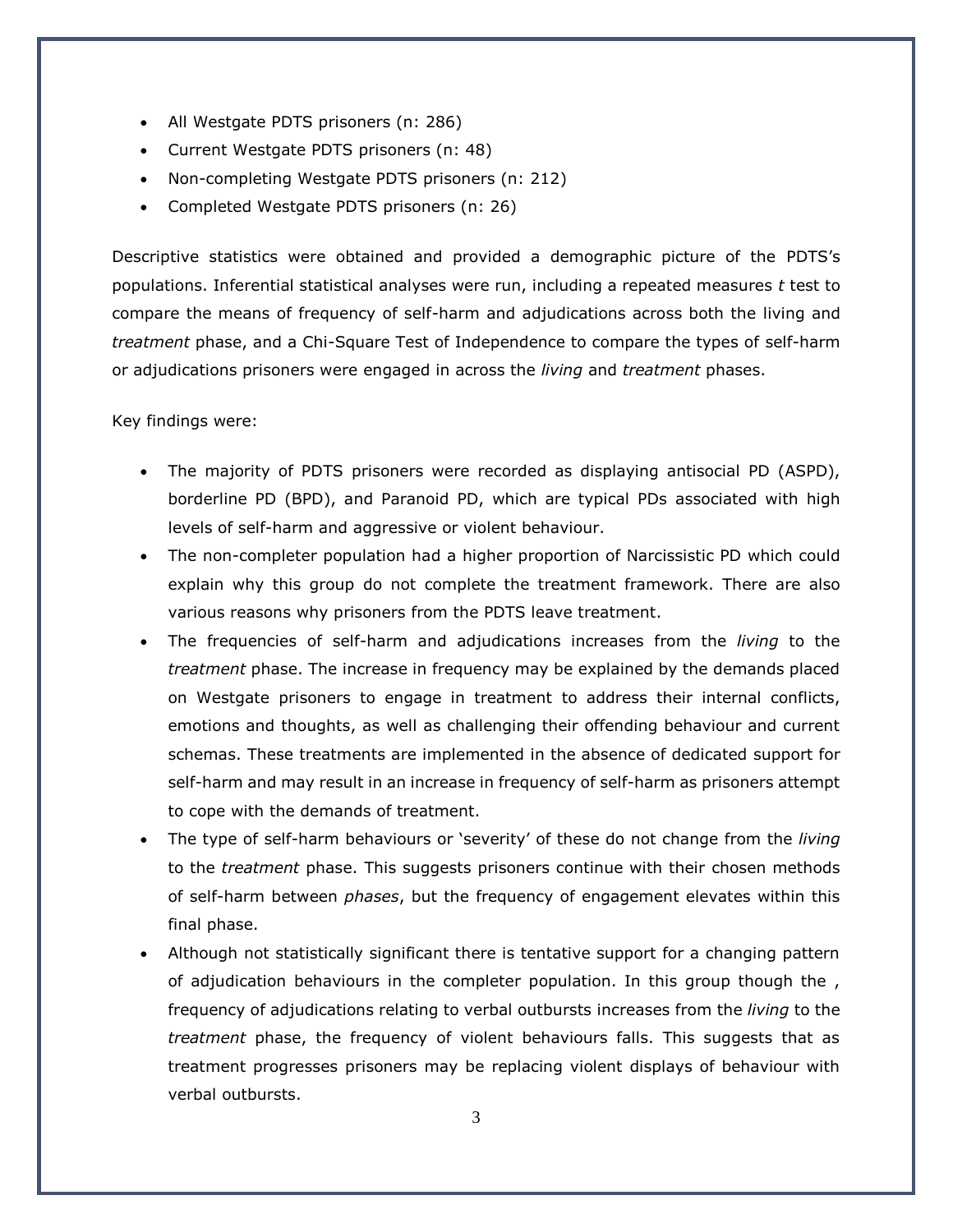- There is no effect on the frequency of self-harm from the *living* to the *treatment* phase in the completer population.
- The report concludes by hypothesising whether a greater focus on self-harm within the Westgate PDTS could reduce incidents of self-harm. Additionally, the report considers whether the treatment domain that targets aggressive and violent behaviour would benefit from rehearsal throughout the entire *treatment* phase. Further thought needs to be given to the impact of the *treatment* phase on offenders' experiences and emotional responses in order to explore this relationship in more detail.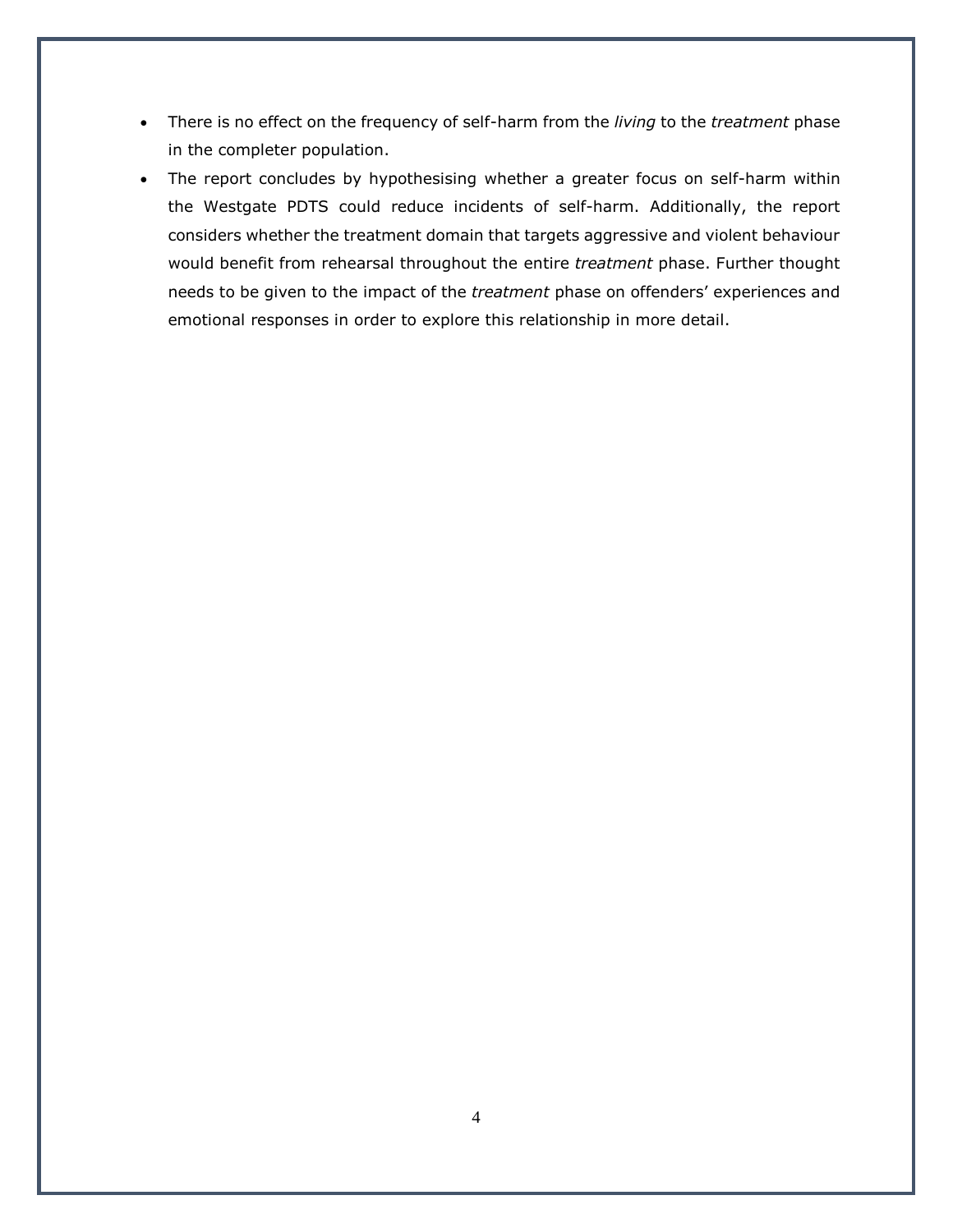# **2 CONTENTS**

| 1 |                                                                                 |  |  |
|---|---------------------------------------------------------------------------------|--|--|
| 3 |                                                                                 |  |  |
| 4 |                                                                                 |  |  |
|   | 4.1                                                                             |  |  |
|   | 4.2                                                                             |  |  |
|   | 4.3                                                                             |  |  |
| 5 |                                                                                 |  |  |
|   | 5.1                                                                             |  |  |
|   | 5.2                                                                             |  |  |
|   | 5.3                                                                             |  |  |
|   | 5.4                                                                             |  |  |
| 6 |                                                                                 |  |  |
|   | 6.1                                                                             |  |  |
|   | 6.1.1 Demographics of Total Sample of All Prisoners in the Westgate PDTS        |  |  |
|   | Demographics of Current Westgate PDTS in the Treatment Phase  20<br>6.1.1       |  |  |
|   | Demographics of Non-Completing Westgate PDTS Prisoners  22<br>6.1.2             |  |  |
|   | Demographics of Completed Westgate PDTS Prisoners 24<br>6.1.3                   |  |  |
|   | Comparing Frequency of Self-Harm Incidences from the Living to Treatment<br>6.2 |  |  |
|   | Comparing Frequency of Self-Harm Incidences from the Living to<br>6.2.1<br>27   |  |  |
|   | Comparing Frequency of Adjudication Incidences from the Living to<br>6.3        |  |  |
|   | Comparing Frequency of Adjudication Incidences from the Living to<br>6.3.1      |  |  |
|   | Comparing Types of Self-Harm from the Living to Treatment Phase29<br>6.4        |  |  |
|   | 6.5 Comparing Types of Adjudications from the Living to Treatment Phase 29      |  |  |
| 7 |                                                                                 |  |  |
| 8 |                                                                                 |  |  |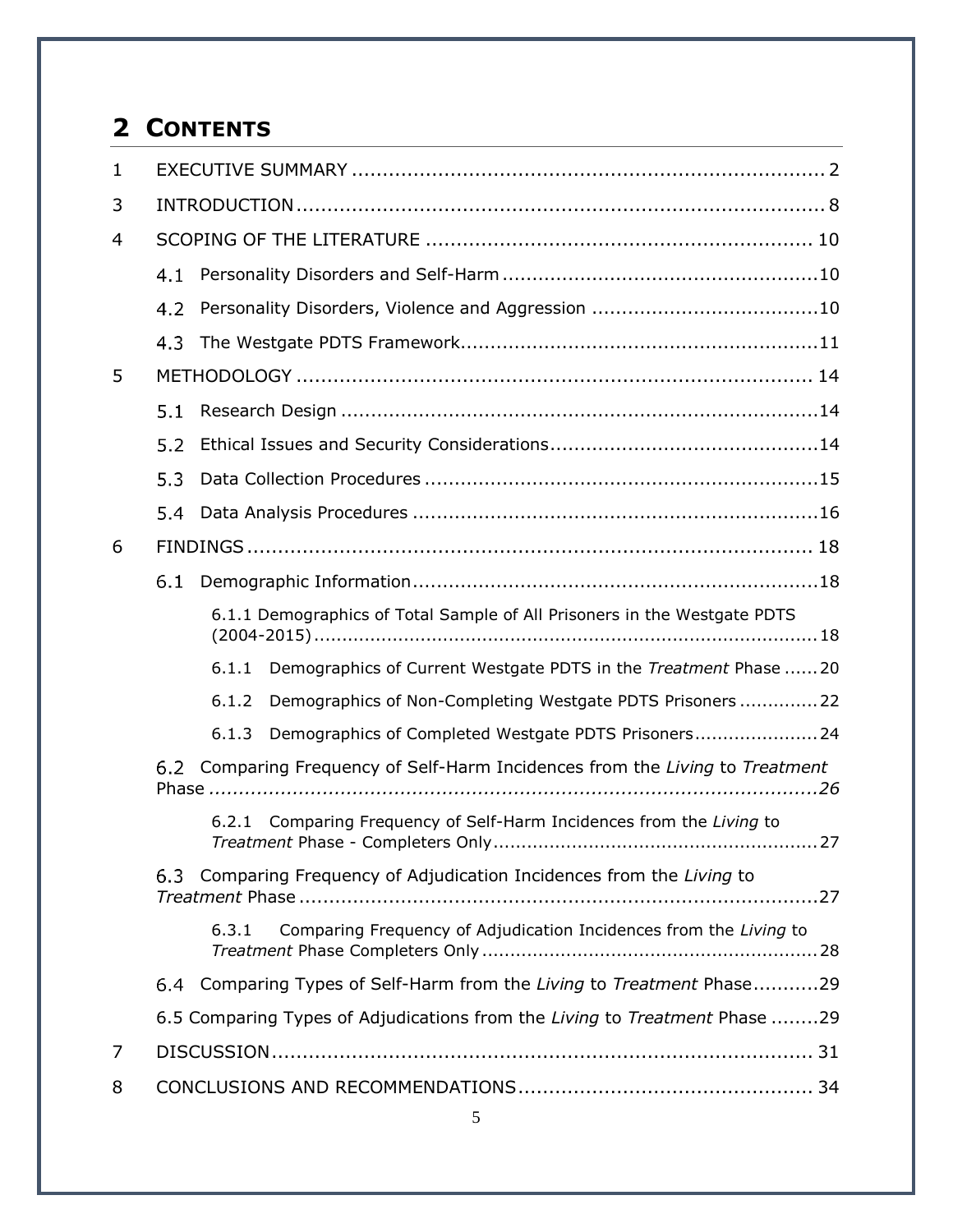| 9  |                   |
|----|-------------------|
| 10 |                   |
|    | 10.1 Appendix i   |
|    |                   |
|    | 10.2 Appendix ii  |
|    |                   |
|    | 10.3 Appendix iii |
|    |                   |
|    | 10.4 Appendix iv  |
|    |                   |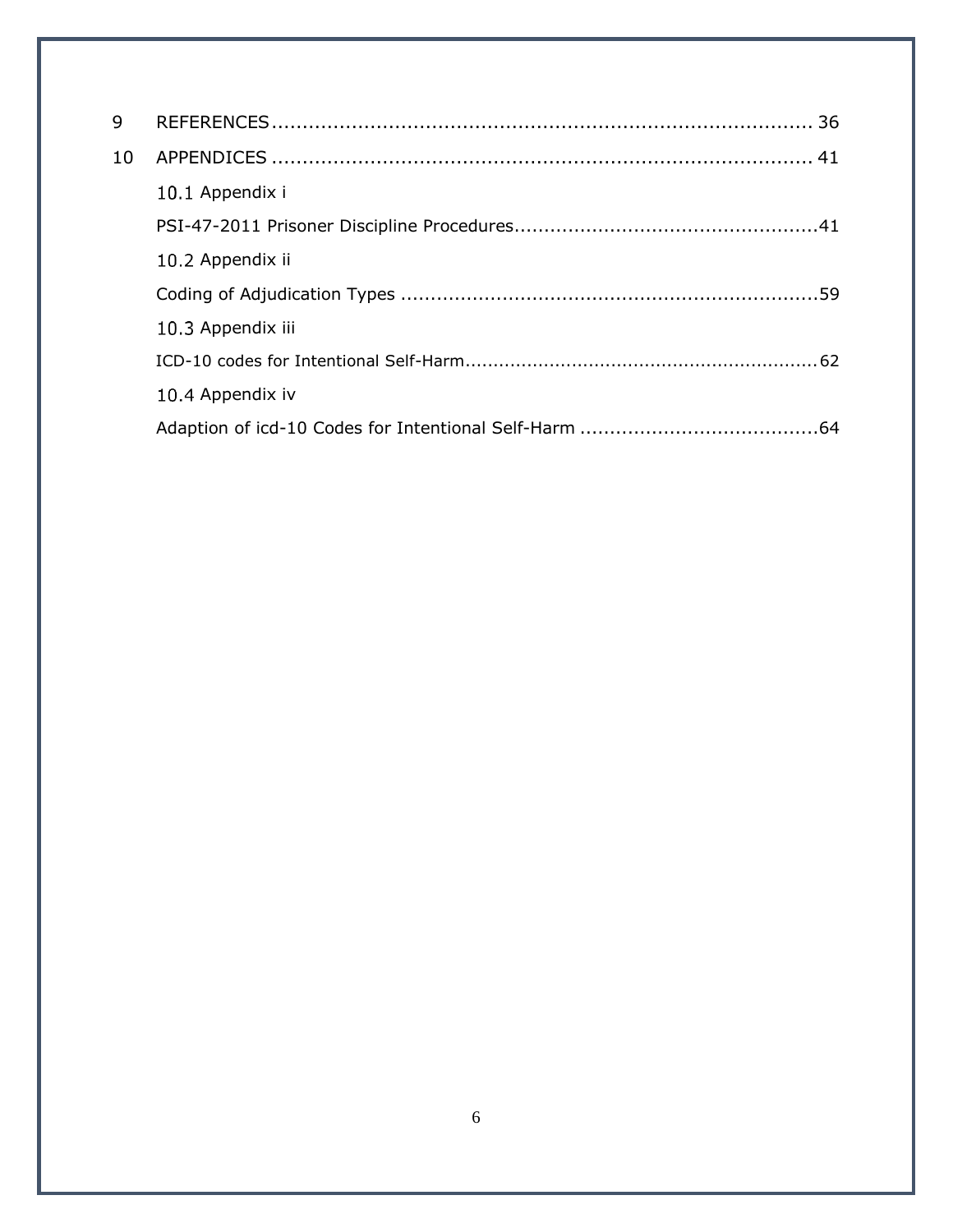## **LIST OF FIGURES AND TABLES**

| Table i: A Table to Illustrate the Breakdown in Sample Numbers across the    |
|------------------------------------------------------------------------------|
| Figure i: Proportion of Personality Disorders in the Total Sample Population |
| Figure ii: Proportion of Personality Disorders in the Current Westgate       |
| Figure iii: Proportion of Personality Disorders in the Non-Completing        |
| Figure iv: Graph to Illustrate Reasons for Non-Completing Prisoners Leaving  |
| Figure v: Proportion of Personality Disorders in the Completed Treatment     |
| Figure vi: A Line Chart to show the difference in Means between Treatment    |
| Figure vii: A Line Chart to show the difference in Means between Treatment   |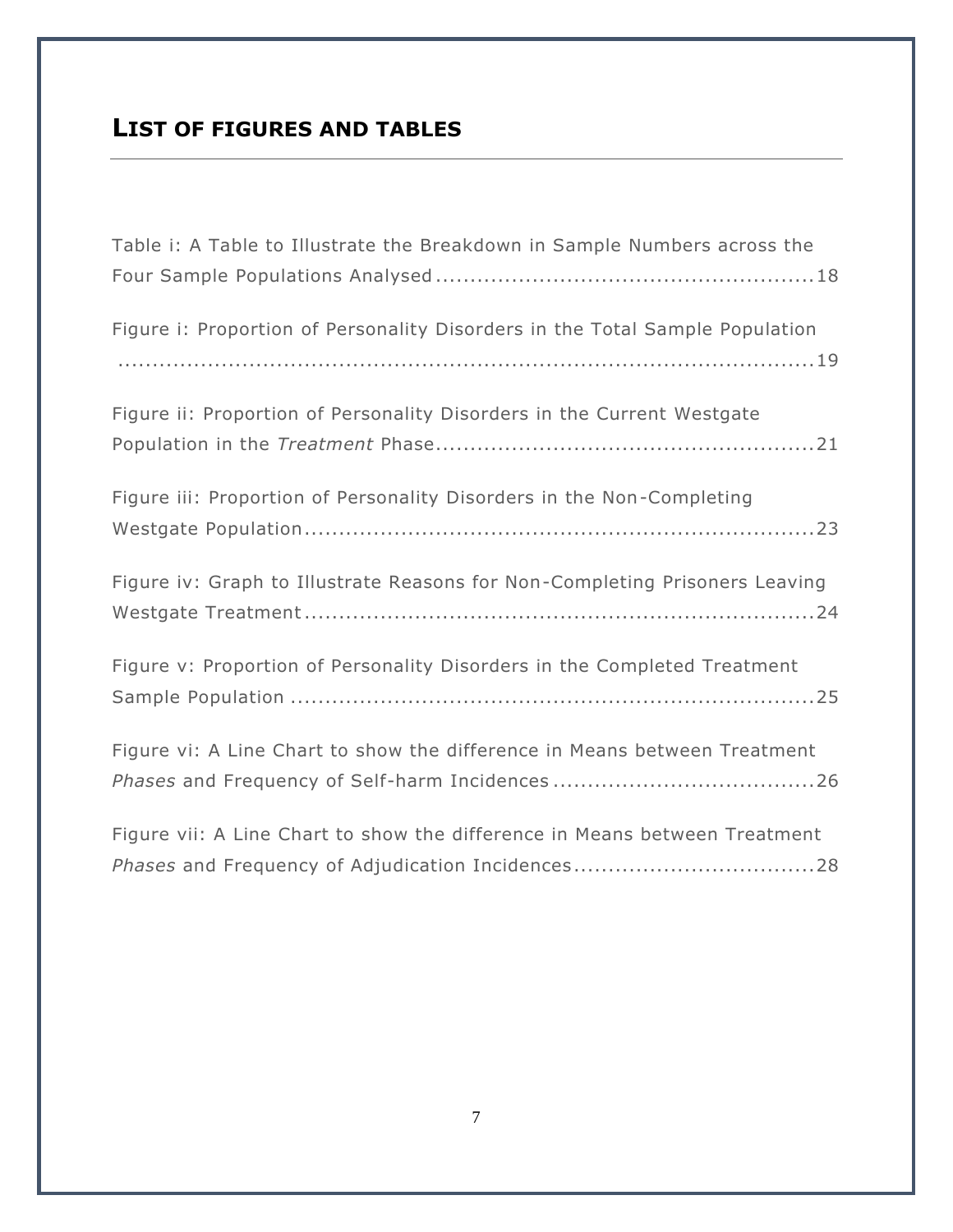## <span id="page-7-0"></span>**3 INTRODUCTION**

The Westgate PDTS at HMP Frankland aims to offer treatment in a high secure prison to men, some of whom will have been previously considered to be DSPD prisoners (Crews 2006). The Westgate PDTS aims to achieve positive change in an often complex and poorly motivated prison population through treatment and intervention in an enabling prison environment through the Offender Personality Disorder (OPD) Pathway (Joseph and Benefield 2012). The Westgate PDTS opened in 2004 as a specialised element of HMP Frankland's estate to develop an evidence based model of treatment to treat personality disordered (PD) offenders (Bennettt 2014).

The success of the OPD pathway is evaluated on three criteria: risk of serious offending, psychological health improvement, and economic benefit (Joseph and Benefield 2012). Recent research illustrates that a reduction in number of prisoner adjudications and self-harm incidents has links to reduced reoffending (Brunton-Smith and Hopkins 2013) and increased psychological health (Hawton et al 2013). Literature searches reveal a lack of research on the effectiveness of the OPD pathway to further inform prison practice with its current prison population. This pilot study hopes to fill this gap and provide evidence to the Westgate PDTS and the OPD pathway on the efficacy of the treatment service at HMP Frankland.

The Westgate PDTS's assessment and treatment process consists of three sequential *phases, (1) Living, (2) Assessment* and *Treatment Needs Analysis (ATNA)* and *(3) treatment*. The *living phase* acts as "*a period of adjustment for the prisoner*" (Bennettt 2014, p. 6) encouraging the individual to engage with the structure of the regime and build relationships with staff. Once completed, the *ATNA phase* is implemented and the prisoner's suitability for treatment is evaluated. If the prisoner is successful, he will continue to reside in the Westgate PDTS and an individualised treatment programme will begin in the final *treatment* phase of the treatment framework (Bennettt 2014).

In order to identify whether there is a change in the number of adjudications and self-harm behaviours in the Westgate PDTS, this pilot study utilises quantitative analysis across two phases of the assessment and treatment process; the *living* and *treatment* phases. The findings of this research study will provide insight into the current efficacy of the Westgate PDTS and will be of value to Westgate staff as an emerging picture of adjudications and selfharm across the Unit's treatment framework. The findings of this pilot study will provide a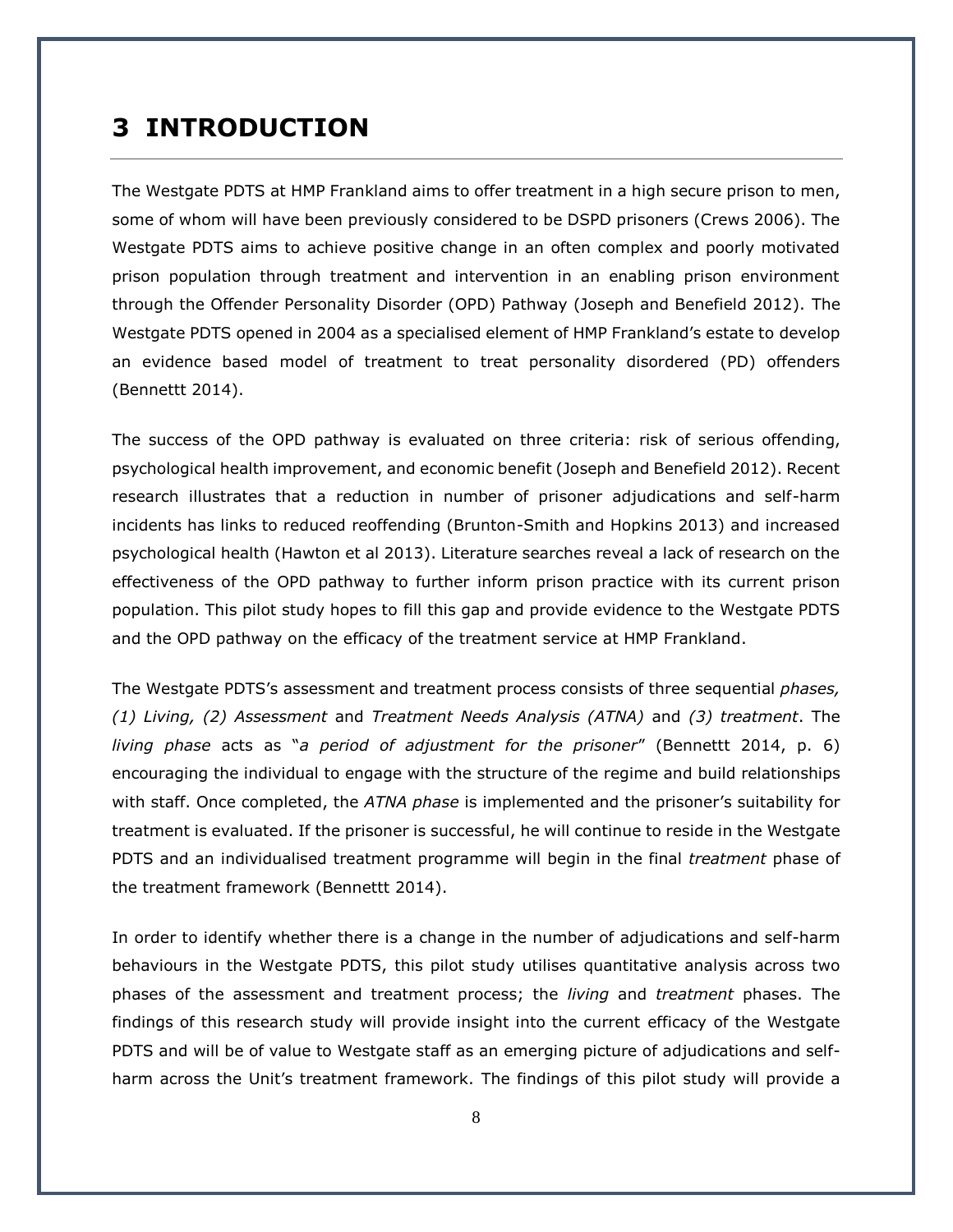baseline for a further longitudinal exploration into the effectiveness of the Westgate PDTS at HMP Frankland. These findings will form the basis of a proposal for a larger scale study for which funding will be sought.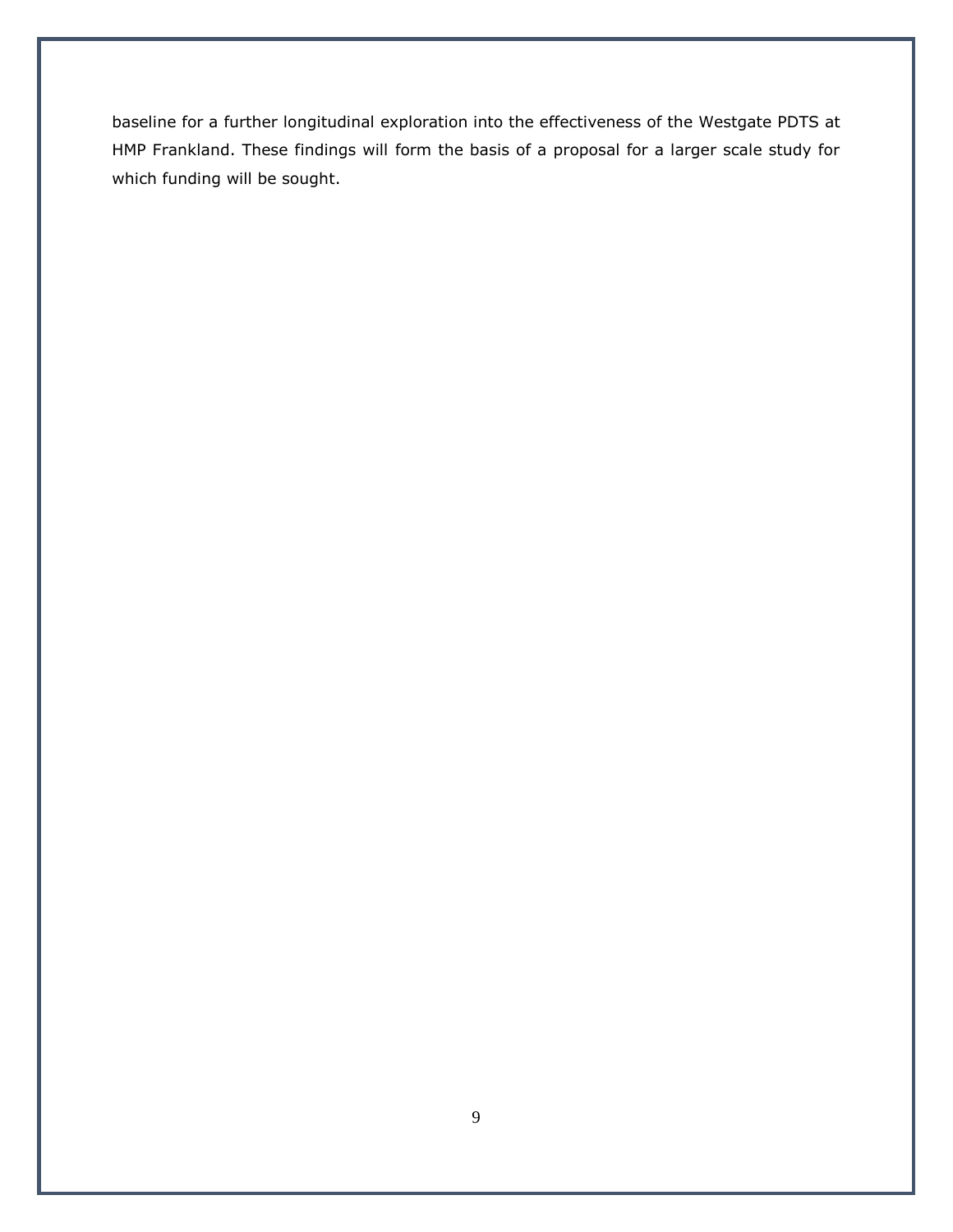## <span id="page-9-0"></span>**4 SCOPING OF THE LITERATURE**

#### <span id="page-9-1"></span> $4.1$ **Personality Disorders and Self-Harm**

Literature is unanimous in its conclusion that borderline personality disorder (BPD) is the most common form of PD in self-harming populations (Ennis [et al., 1989;](http://bjp.rcpsych.org/content/178/1/48#ref-5) [Suominen](http://bjp.rcpsych.org/content/178/1/48#ref-19) et al., [1996;](http://bjp.rcpsych.org/content/178/1/48#ref-19) Gupta and [Trzepacz 1997;](http://bjp.rcpsych.org/content/178/1/48#ref-9) Gratz 2001; Hall et al., 2001). Acts or threats of self-harm feature to such a high degree in the BPD population that self-harm is featured in assessment and diagnostic criteria of PDs (World Health Organisation 1992; American Psychiatric Association 2000).

An individual with BPD is likely to exhibit traits such as finding social and occupational environments challenging, limiting their daily functionality. Presence of psychiatric disorders are common and individuals with BDP often engage in risky behaviour, endangering their livelihood, and health and wellbeing (Gunderson, 2001; Skodol et al., 2002; van Asselt et al., 2007). The most commonly associated behaviour with BPD is self-harm (Linehan 1993; Zanarini 2009; Gratz et al., 2014) and literature shows that the types of self-harm that individuals with BDP engage in tends to be more severe; sometimes life threatening (Soloff et al., 2014). The BPD population also demonstrate higher prevalence rates of suicide ideation with research illustrating people with BPD are 50 times more likely to attempt suicide than those in the non-BPD population (Pompili et al., 2008).

One explanation for the high prevalence of self-harm in a BPD population is how this population experience pain. Recent research by Carpenter and Trull (2015) identify that individuals with BPD have a much higher physical pain threshold for acute pain that a non-BPD population. Building on the work of Selby and Joiner (2009) the authors conclude that this unique experience of pain may contribute to the prevalence and severity of self-harm in a BPD population.

#### <span id="page-9-2"></span>**Personality Disorders, Violence and Aggression**

Literature consistently highlights the high prevalence of violent and aggressive behaviour in individuals with PD (Berman et al., 1998; Ullrich, et al., 2007; Gilbert and Daffern 2011). Research by Johnson et al. (2000) suggests that individuals with cluster A and B PDs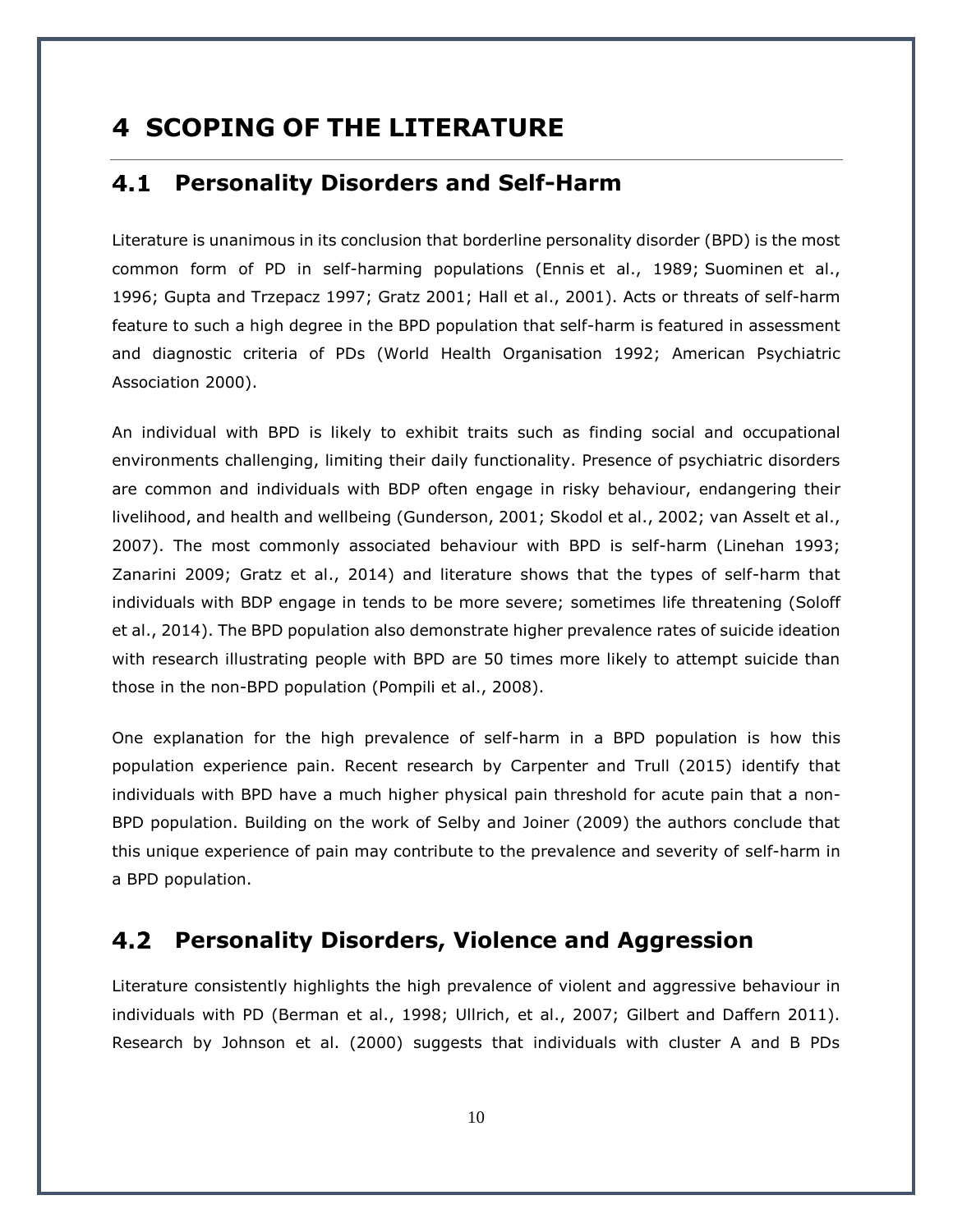(American Psychiatric Association 2000) are three times more likely to commit a violent act than a person without PD.

Research highlights the two most common PDs found within the prison population are BPD (Hodgins and Cote 1993; Blackburn and Coid 1999; Warren et al., 2002; Logan and Blackburn 2009) and Anti-social Personality Disorder (ASPD) (Hodgins and Cote 1993; Roberts and Coid 2009) and may suggest a relationship between these types of PD & offending behaviour.

#### <span id="page-10-0"></span>**The Westgate PDTS Framework**

Treatment services that support the PDTS population during the *living phase* include Active Learning to increase prisoners' engagement with treatment. Services that support treatment during the *treatment* phase include Cognitive Behavioural Therapy (CBT), Dialectical Behavioural Therapy (DBT), Eye Movement Desensitisation and Reprocessing (EMDR), Mental health team - Care programme approach (Bennett 2014).

Theoretically the DBT sessions are offered on 24 hour access to respond to an emergency or crisis. However the strict nature of a high secure regime means that this is not possible in prison estates such as in HMP Frankland, and staff are concerned that unlimited access may encourage the sensation seeking behaviour of those with some types of PD. Prisoners therefore are told not to contact their therapist for 24 hours following an incident and are only permitted a maximum of 1 hour of DBT per week (Bennett 2014).

Following successful ATNA the *treatment* phase is implemented by the Westgate PDTS to manage behaviours that are deemed to hinder and obstruct engagement in treatment such as self-harm and the appropriate regulation of emotions through interventions underpinned by CBT and DBT (McGuire 2001). Treatment is provided by multidisciplinary team and takes place in small group sessions with around 5-6 other prisoners and each session lasts up to an hour (Bennett 2014).

The Westgate PDTS's framework for the *treatment* phase is based upon six domains and includes (1) motivation and engagement, (2) psycho-education, (3) self-management, (4) social and interpersonal, (5) offence interest/thinking processes, and (6) progression.

The motivation and engagement domain is based on Chromis and aims to reduce risk of violence (Tew and Atkinson 2013). The Westgate PDTS is the only PDTS to apply Chromis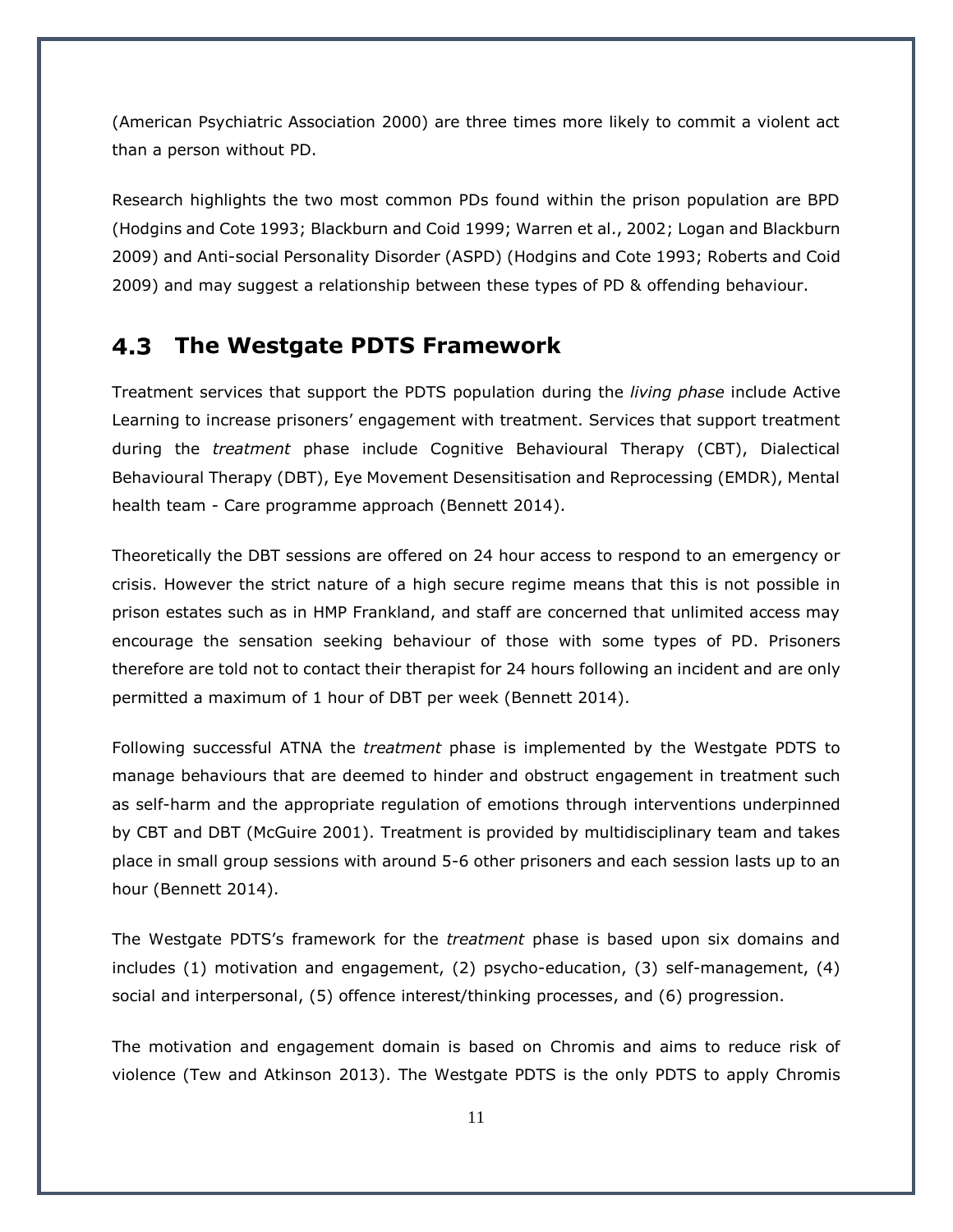(Burns et al., 2011). Psycho-education informs the prisoners about their own PD and the traits and characteristics of their individual PD. Both of these domains are completed at the beginning of the treatment programme although a number of men will have already completed psychoeducation and motivation and engagement before they have been assessed.

The third domain of *self-management* aims to equip prisoners with skills to effectively manage "interpersonal conflict" (Bennett 2014, p.19) so that they refrain from being verbally or physically aggressive. Within this domain, substance related offending is addressed through *Iceberg* and managing emotions and promoting health emotions through *Emotion Modulation*.

The fourth domain, *Social and Interpersonal*, promotes positive social skills that encourage appropriate behaviour within intimate relationships and healthy friendships. Expressing and managing feelings that occur in relationships, support seeking, and resolving conflicts in relationships.

The fifth domain, *Thinking Processes and Offence Interests*, challenges prisoners' obstructive schemas and encourages the creation of positive beliefs and the maintenance of these. This is applied using the framework of Chromis and is designed to reduce violence only, thus a number of sexual offending specific thinking process and offence interests are not targeted and may be treated following discharge from the PDTS.

The sixth domain, *Progression and Maintenance Support*, supports prisoners in considering resettlement and progression through the prison service to a lower category estate. This is usually delivered at the end of the treatment pathway following completion of the previous domains.

Small scale research studies that have followed up the completers of the Westgate PDTS indicate that prisoners who had completed the process disclosed feeling less angry than at the start of treatment which suggests a successful outcome (Tew et al., 2012). Bennettt and Moss (2013) contend that the demands on prisoners during treatment increases their verbalisation of self-harm and ability to discuss their emotions, refraining from actual selfharming behaviour. Bennett (2014) identifies that prisoners with a narcissistic PD constituted a significant proportion of prisoners who dropped out of treatment and suggests difficulties engaging offenders with this type of PD.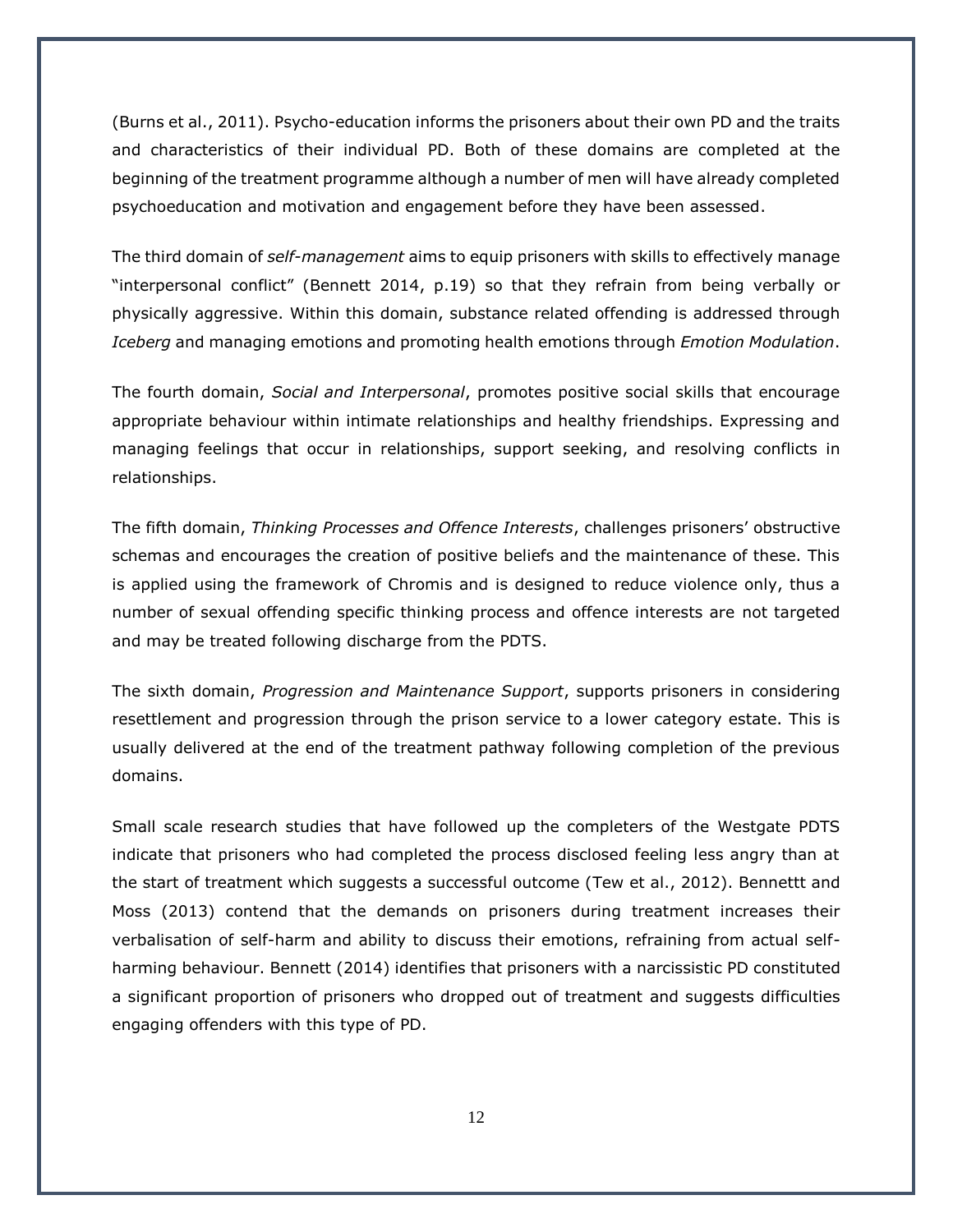This brief scope of the literature indicates that PDs are linked to higher prevalence of selfharm and violent behaviour, particularly BPD and ASPD and a limited array of literature on the Westgate PDTS suggests that violent and aggressive emotions and self-harm are addressed during treatment to some degree. Indeed recent research indicates the opportunity prisoners in the Westgate PDTS have to discuss their self-harming behaviour is beneficial to the prisoners and reduces their engagement with self-harm (Bennettt 2014).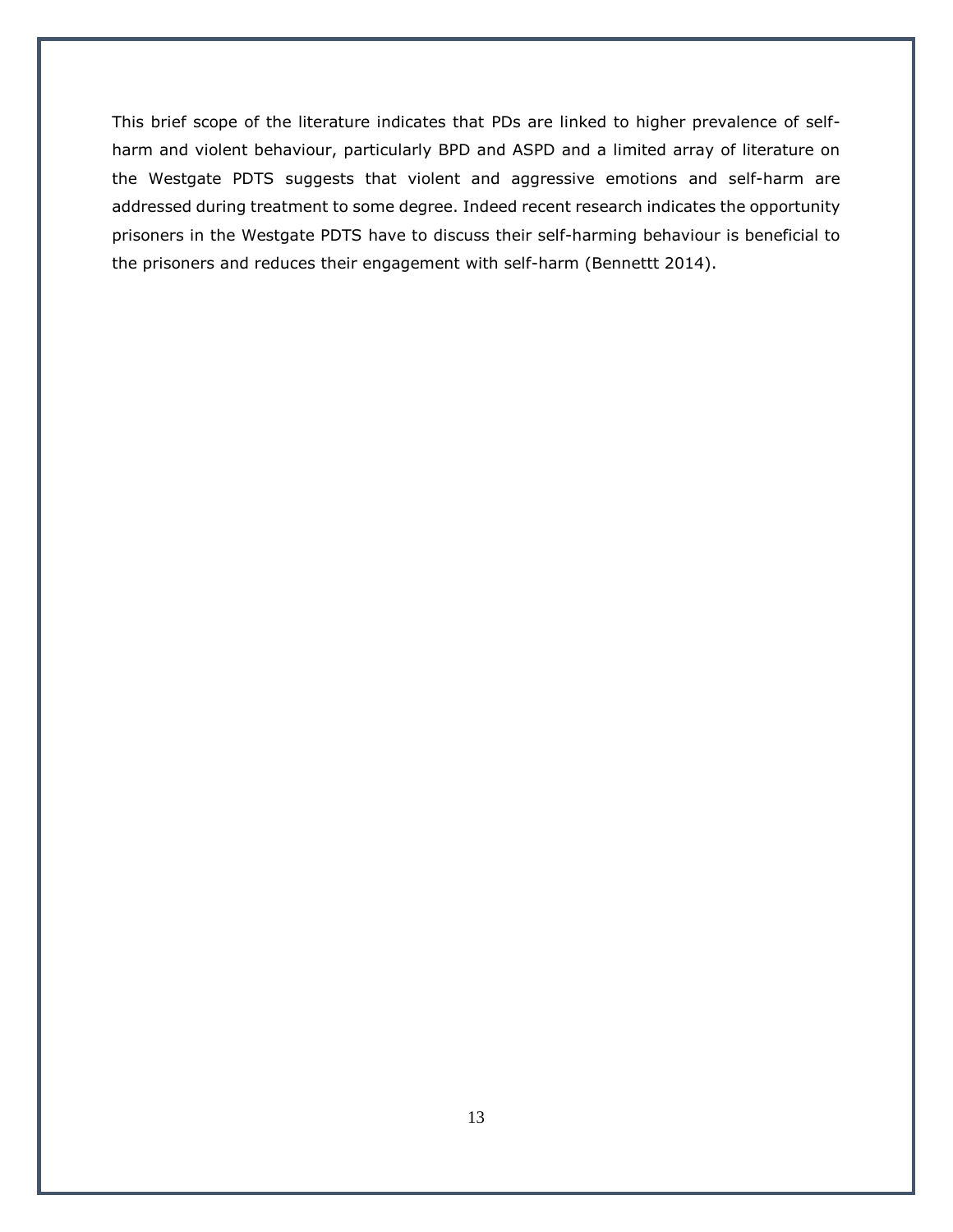## <span id="page-13-0"></span>**5 METHODOLOGY**

#### <span id="page-13-1"></span>**5.1 Research Design**

This pilot study employed a comparative quantitative case study design, analysing secondary data relating to the frequency of adjudications and self-harm incidents. Secondary quantitative data was collated from a database which includes details of every prisoner currently and previously located in the Westgate PDTS across the life of the service (2004- 2015). Demographic information was collated and included date of birth, ethnicity, status category, and diagnoses of psychopathy and personality disorders. In order to identify the *living* and *treatment* phases, the *living* phase was identified as the period of time from the date of admission to date of assessment, and the *treatment* phase from the second date of admission to the date that treatment began. Through calculations using the dates provided, each adjudication and self-harm incident were coded as occurring in either the *living* or *treatment* phase and the frequencies of incidents in each *phase* were calculated.

By comparing the number and type of frequencies across two *phase*s of treatment we aimed to identify whether there was a reduction in number of self-harm and adjudication incidences in the *treatment* phase in comparison with the *living phase*. We were interested in whether any differences were statistically significant across the two *phase*s and in particular if there was a reduction in frequency of both adjudications and self-harm incidents from the *living* to the *treatment* phase of the PDTS.

Due to the treatment framework implemented and in accordance with the literature that the Westgate PDTS provides a stable environment that achieves behavioural change and regime engagement (Bennett 2014) we expected to see a reduction in the frequency of adjudications and self-harming behaviour from the *living* to the *treatment* phase.

## <span id="page-13-2"></span>**Ethical Issues and Security Considerations**

Conducting research within a prison environment and with prisoners raises a number of ethical issues and security considerations (Charles et al., 2014) such as confidentiality and anonymity, protection of data, and protection of participants from harm (Ward and Bailey 2013).

The data for this research study consisted of secondary quantitative data which had already been collected by MHP Frankland & so was subject to ethical safeguards in accordance with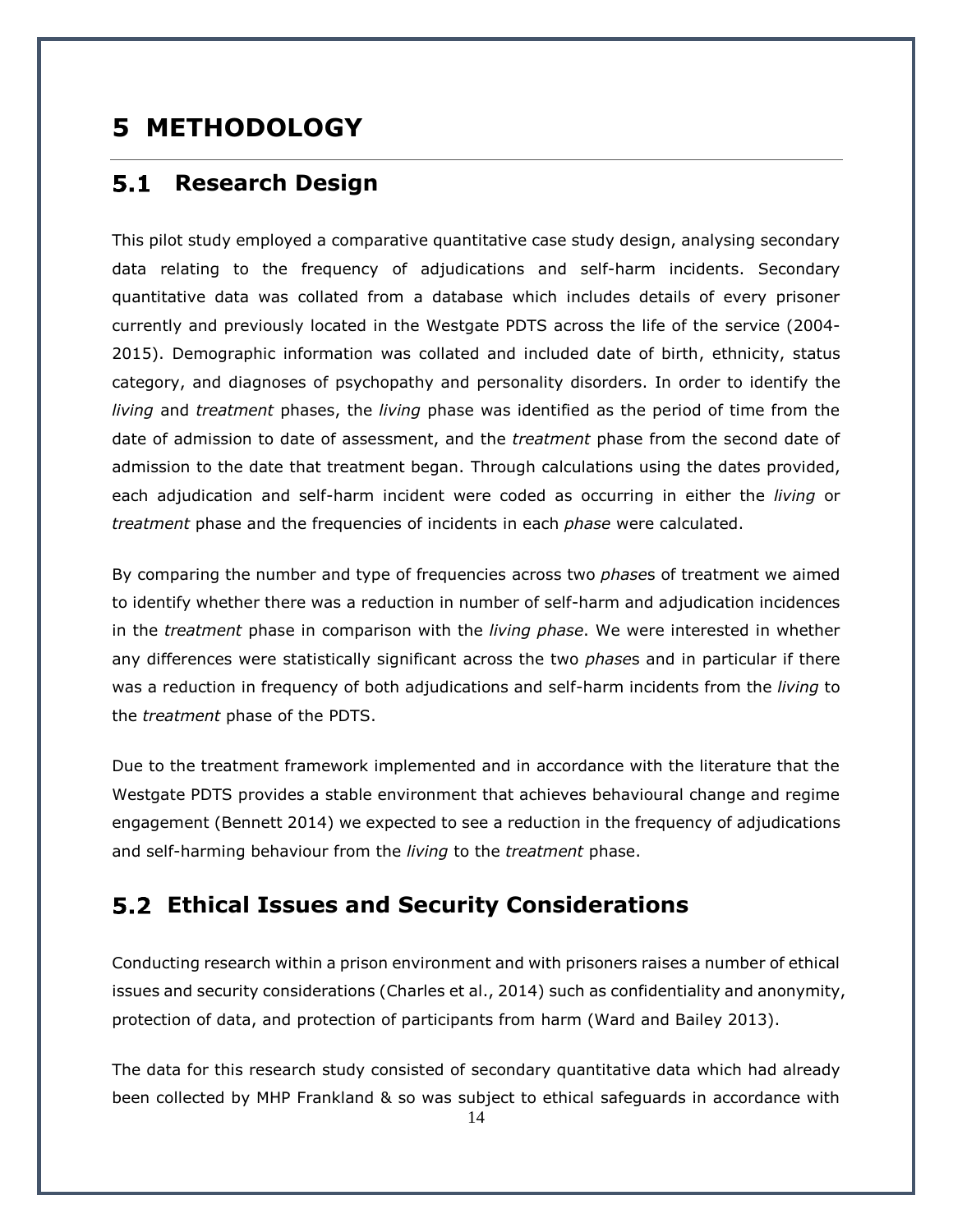NOMS requirements. In addition, the researchers did not have access to the prisoner's name or offence information as this information was removed prior to a secure exchange of the data. The CDMS number remained within the dataset to allow the researchers to identify individual prisoner's data for any future research purposes. The full dataset was sent by the Westgate PDTS to the researchers via secure email.

All anonymised data was kept on one researcher's work computer on site at NTU which was username and password protected and only accessible by the authorised user for that computer. Furthermore, the computer was located in a key locked office which could only be accessed through the main entrance building and via a smartcard system for staff. The researcher stored the dataset in a password protected file and destroyed the file following completion of the pilot, ensuring that the file and emails were also removed from the deleted files section on the computer.

The researchers sought ethical approval for the study from both the National Offender Management Service (NOMS) local research committee, and by Nottingham Trent University (NTU) research ethics committee (REC).

#### <span id="page-14-0"></span>**Data Collection Procedures**

Prior to data collection, and in order to identify whether this study would have significant power and reliability (Levin 2011) an appropriate sample size was calculated via GPOWER (Faul et al., 2007). The results indicated that the required sample number to achieve significant results was 45. This sample was deemed to be achievable through the quantity of data available to the researchers thus it was considered that reliable results could be obtained.

The quantitative data was extracted from Westgate's PDTS's database by an MSc student currently volunteering at the prison. The student was security cleared and therefore able to access the data securely. Database entries were anonymised and sent via email to one of the researchers. Discussions with staff at the Westgate PDTS confirmed that in the unlikely event that the email were to be intercepted then this data would not be damaging to the prison's reputation or breach security procedures. It was also agreed that no individual prisoner or personal information could be identified from the dataset sent to the researcher.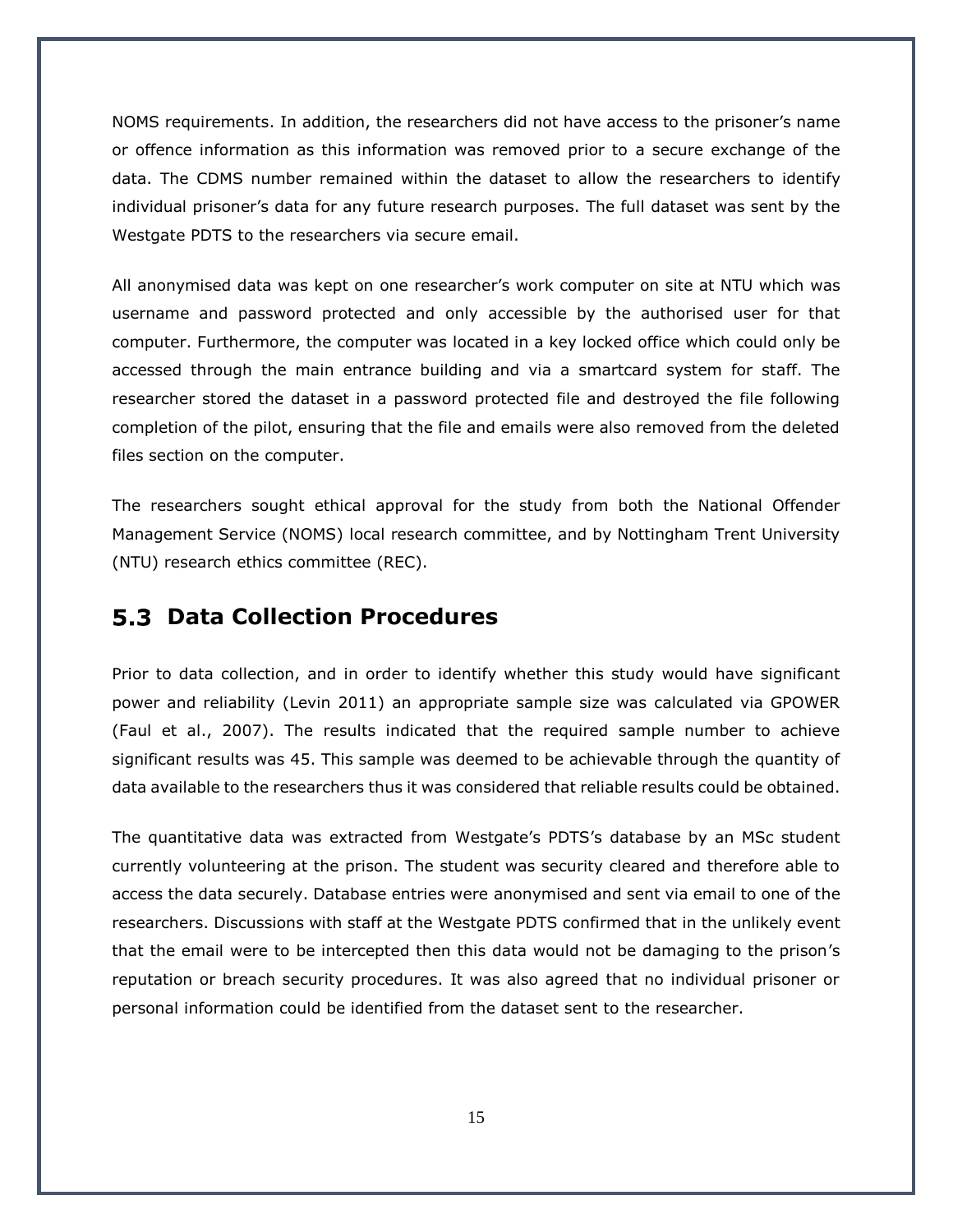#### <span id="page-15-0"></span>**Data Analysis Procedures**

All data were analysed using Statistical Package for the Social Sciences (SPSS) version 22.

The first stage of analysis used descriptive statistics to gain demographic information on the Westgate population. Percentages and frequencies were calculated for age, ethnicity, type of sentence served, type of PD, and PCL-R score and provided a recent picture of the Westgate PDTS's population.

The second stage of analysis used a dependent *t* test. This statistical analysis is used to compare two sets of scores from the same participant (matched pairs) and is often used to assess change from one point of reference to another. The researchers deemed this analysis necessary to assess whether there was a change in frequency of adjudications and selfharming incidents between two *phases* of the PDTS. Whilst a dependent *t* test cannot identify which factors are causing any change in an individual prisoner's behaviour, it can provide evidence that a statistically significant change has occurred and could suggest whether the Westgate PDTS provides a beneficial environment for PD prisoners. This information would be valuable to staff on the Westgate PDTS and Commissioners to benchmark the effectiveness of the Unit thus far and provide the baseline for further exploration in a much larger study.

The third stage of analysis used a cross–tabulation chi square analysis. This was conducted to compare whether the types of adjudications and self-harming behaviour had changed across the two *phases* of the unit's treatment framework. This form of analysis allows categorical data to be compared and statistical significance identified.

As HMP Frankland only record the details of each adjudication and self-harm incident, we needed to code each type of adjudication and method of self-harm to allow for comparisons to be made. Adjudications were coded using the description of adjudications stated in the PSI-47-2011 Prisoner Discipline Procedures (Ministry of Justice 2013; see appendix i). Each adjudication was provided with a coding number and the details of adjudication recorded in the dataset were coded accordingly (see appendix ii). This allowed for the types of adjudication to be compared from the *living* to the *treatment* phase and to identify if a significant change in the type of adjudications that occurred. All recorded incidents of selfharm were coded using an adapted version of the ICD-10 Intentional Self-Harm codes (WHO 2014) (see appendices iii and iv).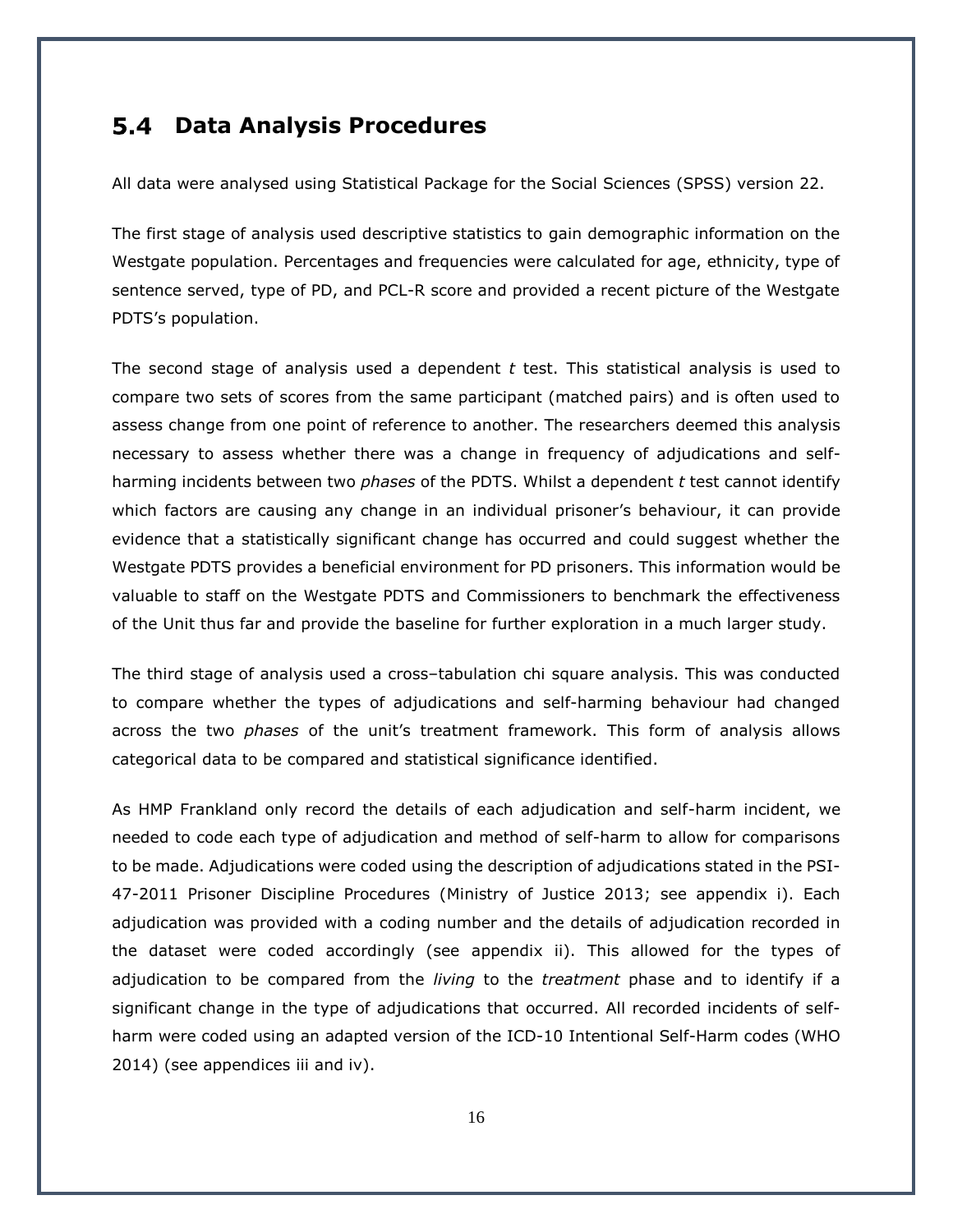Due to the limited opportunity that the Assessment, Care in Custody and Teamwork (ACCT) record allows for staff to record details of the self-harm behaviour and how it occurred, specific details that were required for the ICD-10 coding were often missed out. For example the ICD-10 distinguishes between 'intentional self-harm by both a *blunt* and *sharp* object'. At times, this level of detail was not available from the data provided to us and therefore the coding required adaptation. We decided to omit distinguishing between the two types of objects and replaced either with a code for 'intentional self-harm by object'. The ICD-10 also distinguishes between the types of 'intentional self-poisoning'. As before, as the details of such selfpoisoning for each incident were not always recorded in the ACCT, we therefore applied an umbrella term of 'Intentional Self-Poisoning' to include all forms of self-poisoning stated within the coding form.

Self-harming behaviour recorded in the ACCT such as "cut self without object", "scratched self, punched self", "head banging", "reopening or aggravating of wound" were all coded under 'Intentional self-harm by other specified means'.

A number of codes that the ICD-10 refer to were considered very unlikely to occur within the prison environment such as 'Intentional Self-Harm by firearm', however these were retained within the coding system for completeness.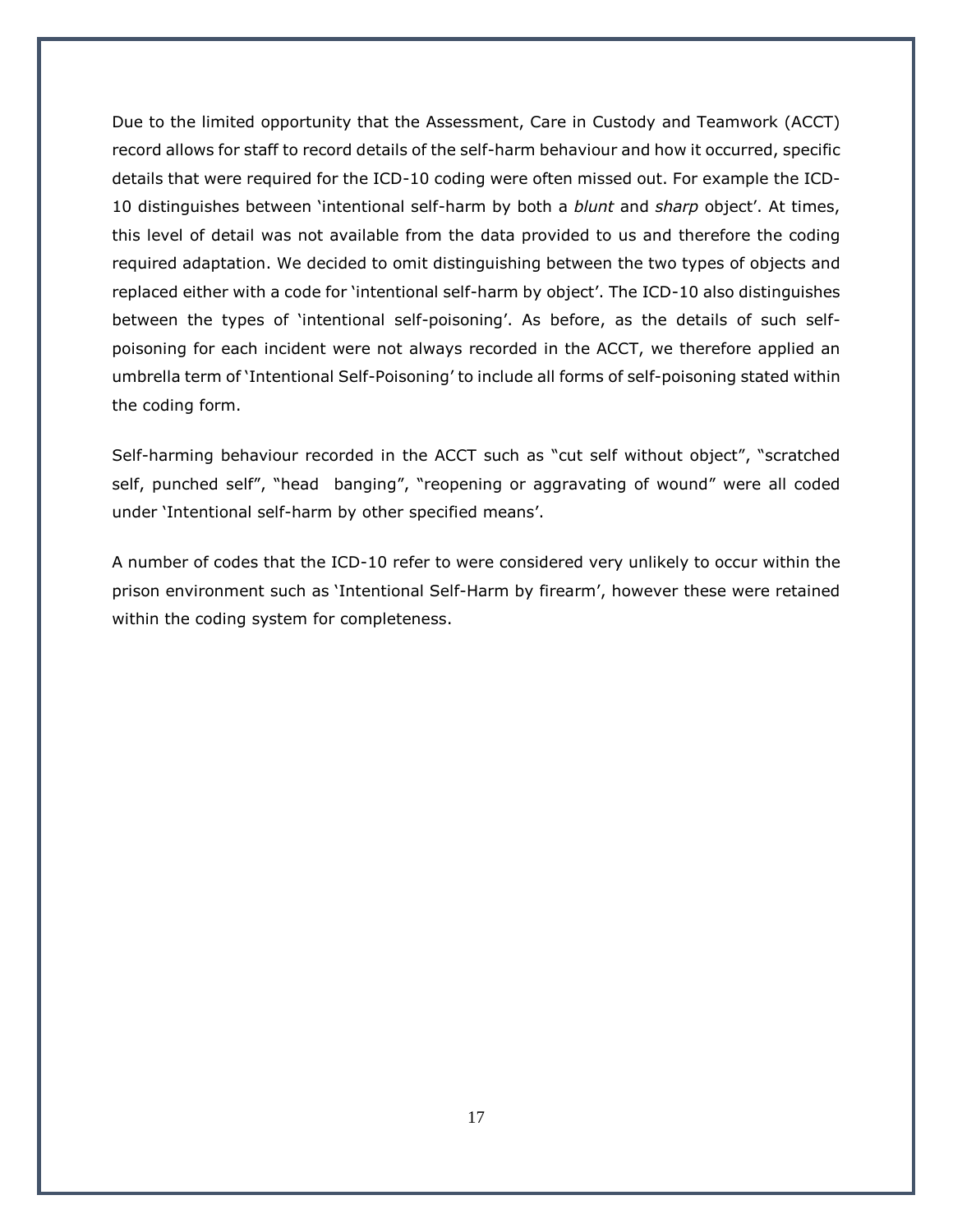# <span id="page-17-0"></span>**6 FINDINGS**

#### <span id="page-17-1"></span>**6.1 Demographic Information**

This section provides a breakdown of demographic information for the four sample populations present in the dataset and includes, (1) total sample of all prisoners located in the Westgate PDTS (2004-2015) (n=286), (2) current Westgate PDTS population in treatment (n=48), (3) non-completing Westgate PDTS population (n=212), and (4) completed Westgate PDTS population (n=26).

<span id="page-17-3"></span>Table i: A Table to Illustrate the Breakdown in Sample Numbers across the Four Sample Populations Analysed

|   | All Westgate PDTS<br>prisoners | <b>Current Westgate</b><br>PDTS prisoners | Non-completing<br>Westgate PDTS<br>prisoners | Completed<br>Westgate PDTS<br>prisoners |
|---|--------------------------------|-------------------------------------------|----------------------------------------------|-----------------------------------------|
| N | 286                            | 48                                        | 212                                          | 26                                      |

#### <span id="page-17-2"></span>**6.1.1 Demographics of Total Sample of All Prisoners in the Westgate PDTS (2004-2015)**

A total sample of 286 male prisoners' data was included in the analyses and their demographic characteristics obtained. Fifty-two prisoners were repeaters who had been previously located in the Westgate PDTS, not completed, then readmitted at a later date and their data was included in this analysis as either current or completers. The findings presented in this section illustrate the demographic data for any prisoner to ever be located in the Westgate PDTS and includes the current Westgate population, non-completers and completers.

The ages of male prisoners in the Westgate PDTS ranged from 24-74 years of age and the average age of prisoner was 43.85 years ( $M = 43.85$ ). A high proportion of prisoners in the treatment service were White British (86.7%) with much smaller numbers of Black, Asian or mixed-heritage prisoners. One prisoner's ethnicity was missing from the data.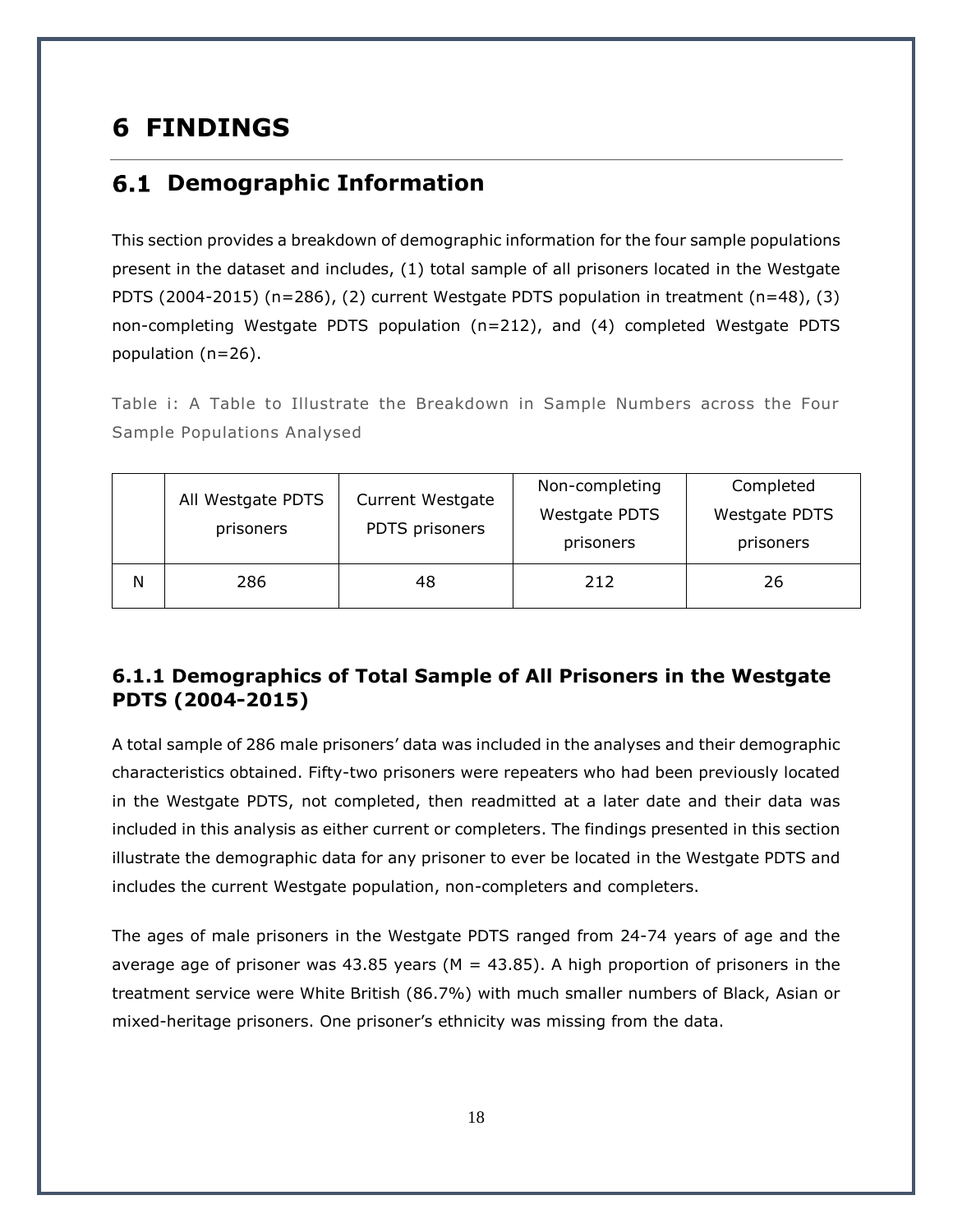In terms of the sentences being served by the prisoners in the Westgate PDTS, the majority of prisoners were serving a determinate sentence (38.5%), followed by those serving discretionary life sentences (32.9%) and mandatory life sentence (28.7%).

The types of PDs recorded in the data offers an insight into the characteristics of the prisoners in the Westgate PDTS (see Figure i). As Figure i illustrates ASPD was the most common *definite diagnosis* personality type in the population sampled (47%). A confirmed diagnosis of borderline personality type (23%) also featured in the sample population. A diagnosis of paranoid personality type featured in 10% of prisoners and dependent personality type had the lowest definite diagnosis (0.3%). Although diagnoses of Narcissistic (8%), Avoidant (7%), Schizoid (2%), Schizotypal (2%) and Histrionic (1%) PD did occur within this population the percentage of prisoners with a confirmed diagnosis were quite low.

<span id="page-18-0"></span>Figure i: Proportion of Personality Disorders in the Total Sample Population  $(N=286)$ 

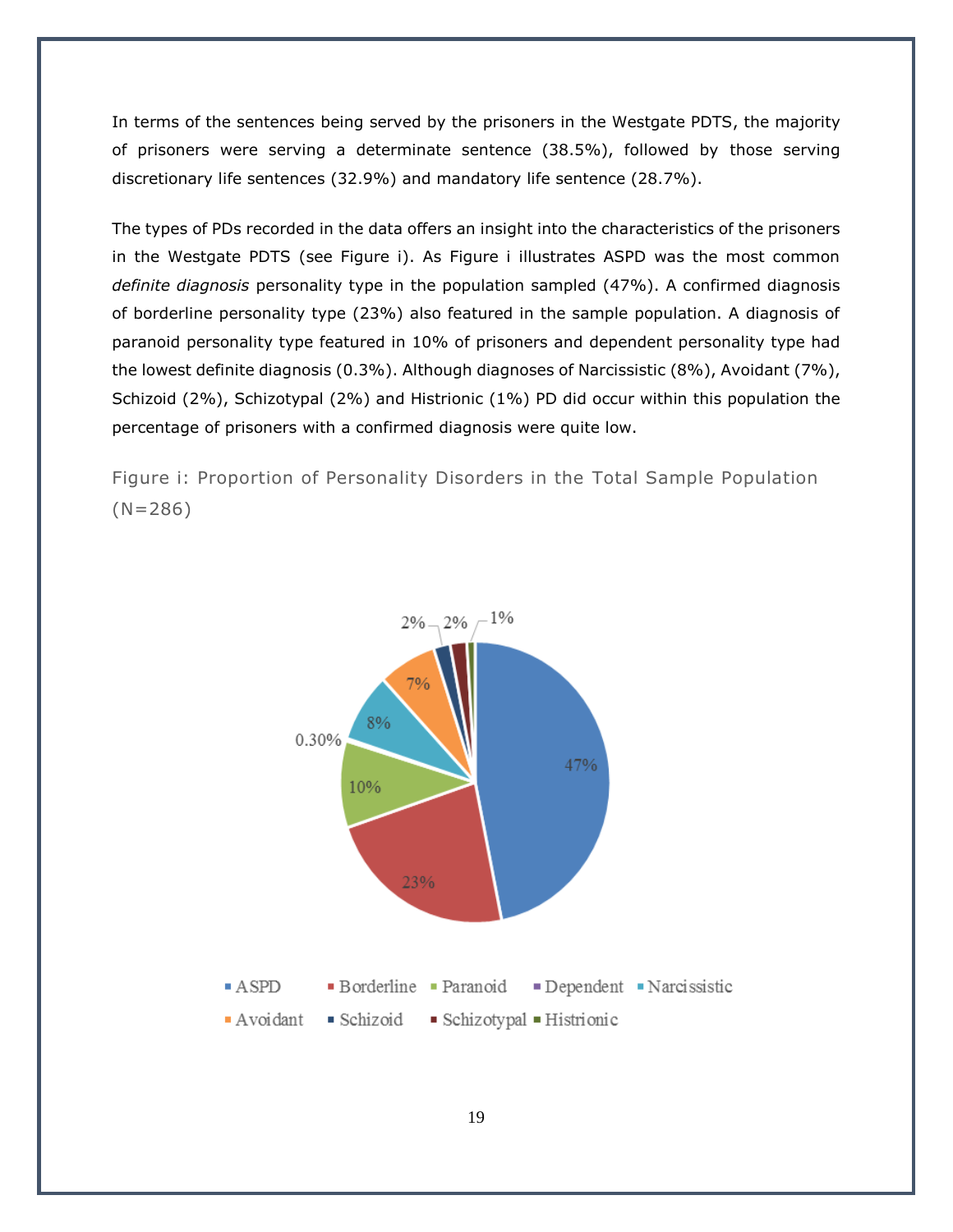One of the criteria for prisoners to be located in the Westgate PDTS is that there is the presence of a 'severe' PD that is evidenced by either a PCL-R score of 30 (95.8<sup>th</sup> percentile) and above or a PCL-R score of between 25 and 29 (85.2th  $-$  94.4<sup>th</sup> percentile) combined with at least one PD other than antisocial PD; or two or more PDs (regardless of the PCL-R score) (DSPD Programme 2008). Frequency analyses illustrate that the average PCL-R score for prisoners on the Westgate PDTS was 28.0550 ( $M = 28.0550$ , SD 5.18) and the most frequent PCL-R score was 30 indicating high levels of psychopathy in the Westgate population. The minimum PCL-R score was 13 and the highest 39.

A total of 44 prisoners (39.64%) had a PCL-R score of 30 or above, 41 prisoners (36.93%) held a score of 25-29 and 26 (23.42%) between 0-24. These calculations suggest that a higher proportion of prisoners in the Westgate PDTS score within the higher range of psychopathy.

Across all personality types, a number of prisoners were given a 'probable diagnosis' of the personality type that they were assessed for. This suggests that these individuals demonstrated traits of the personality type, but had not reached the criteria for a definitive diagnosis. In addition, a high proportion of data (between 99-101 cases for each personality type assessed) was simply missing from the dataset sent to the researchers.

## <span id="page-19-0"></span>**6.1.1 Demographics of Current Westgate PDTS in the** *Treatment* **Phase**

At time of receiving the dataset (15/12/2014) it included a total of 48 prisoners currently in the Westgate PDTS. At the time of data analysis the average age of current prisoners in the service was 41.46 years ( $M = 41.46$  years) and ranged from 28.69 to 57.07 years.

The majority of current prisoners were White British (87.50%) or from another white background (6.26%). Much smaller numbers were declared for White Irish (2.08%), Asian or Asian British (2.08%), Black, black British or any other black background (2.08%).

In terms of sentences served by the current treatment population there are three types of 'lifer status' mandatory life (43.75%), discretionary life (22.92%) and IPP (33.33%).

Frequency analyses illustrate that the average PCL-R score for prisoners in the Westgate PDTS was 29.0882 (M = 29.0882, SD 5.49) and the most frequent PCL-R score is 31 indicating high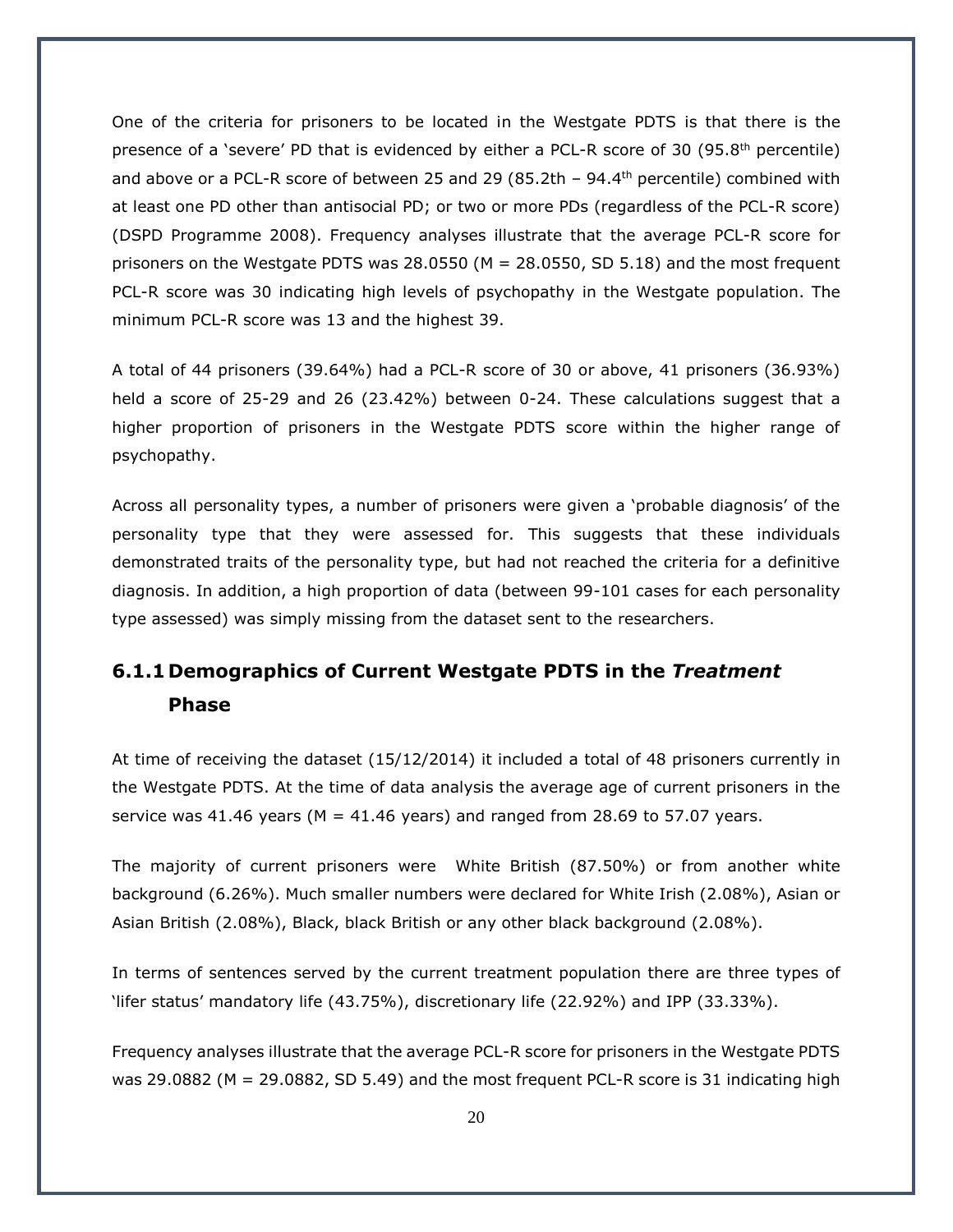levels of psychopathy in the Westgate population. The minimum PCL-R score is 13 and the highest 38. A total of 14 prisoner's score were recorded as FALSE on the database. This could be because these prisoners are waiting to be assessed or where assessment is in progress. Irrespective of the reason for a 'FALSE' recording, psychopathy could not be determined for those prisoners at the time the data was analysed .

A total of 52.7% prisoners had a PCL-R score of 30 or above, 32.7% held a score of 25-29 and 14.6% between 0-24. These calculations suggest that a higher proportion of prisoners in the Westgate PDTS score within the higher range of psychopathy.

The types of personality disorders recorded in the data offer an insight into the characteristics of the prisoners currently residing in the Westgate PDTS (see Figure ii). As Figure ii illustrates ASPD was the most common *definite diagnosis* in the population sampled (50%). A confirmed diagnosis of borderline personality type (27.94%) also featured in the sample population. Narcissistic and Avoidant personality types scored had an equal prevalence (5.88%). A diagnosis of Paranoid personality type featured in 4.41% of prisoners and definite diagnoses of Histrionic (2.95%) covered small proportions of the current treatment population. Schizoid and Schizotypal had low prevalence (1.47%) and Dependent personality types did occur within the current population of prisoners.

<span id="page-20-0"></span>Figure ii: Proportion of Personality Disorders in the Current Westgate PDTS Population (N=48)

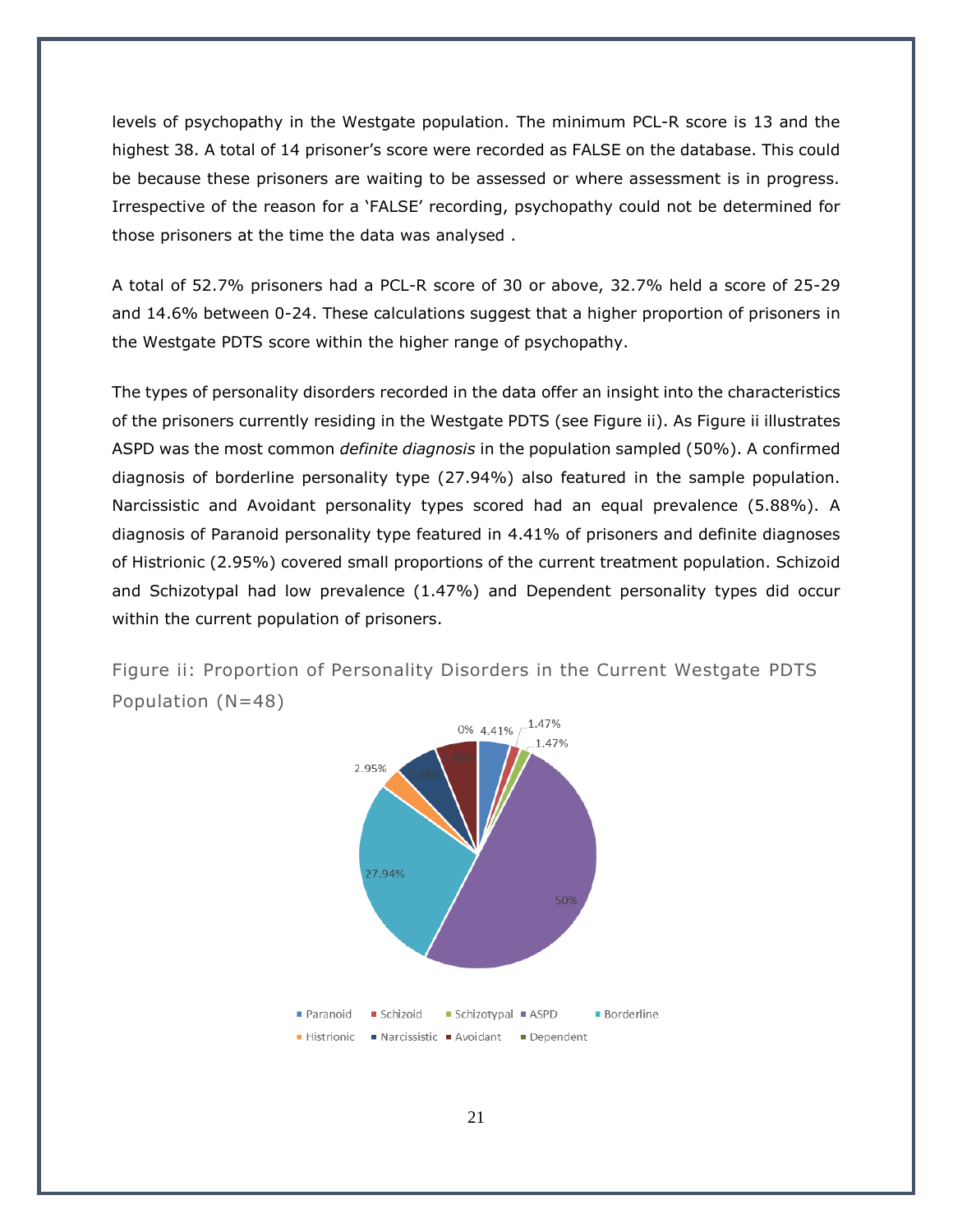#### <span id="page-21-0"></span>**6.1.2 Demographics of Non-Completing Westgate PDTS Prisoners**

A total sample of 212 prisoners had not completed the Westgate PDTS treatment framework and had left prior to completion. This sample did not include the 48 prisoners currently in the service. The non-completing Westgate population had a mean age of 37.09 years on arrival, with the youngest 20.6 years and oldest 63.06 years. The majority of the non-completing population were White British (86.26%) and represents the general population of prisoners in the Westgate PDTS.

In terms of sentences served by the non-completed treatment population there were three types of 'lifer status', mandatory life, discretionary life and IPP. Determinate sentenced prisoners had a fixed term sentence. The largest numbers of the non-completed prison population served discretionary life (33.96%). Smaller numbers served mandatory life (24.06%), determinate (22.64%) and IPP (19.34%) sentences.

Frequency analyses illustrate that the average PCL-R score for prisoners on the Westgate PDTS was 27.43611 indicating high levels of psychopathy in the Westgate population. The minimum PCL-R score was 12 and the highest 40.

The majority of prisoners' PCL-R scores (31.06%) were recorded as FALSE and thus psychopathy could not be determined. A total of 25% of prisoners had a PCL-R score of 30 or above and 24.45% between 25-29. A lower proportion (19.49%) scored between 0-24. These calculations suggest that a higher proportion of prisoners on the Westgate PDTS scored within the higher range of psychopathy.

The types of personality disorders recorded in the data offered an insight into the characteristics of the prisoners at the Westgate PDTS (see Figure iii). As Figure iii illustrates Antisocial Personality Disorder (ASPD) was the most common *definite diagnosis* in the population sampled (45.93%). A confirmed diagnosis of Borderline personality type (19.78%) also featured in the sample population. A diagnosis of Paranoid personality type featured in 11.05% of prisoners and definite diagnoses of Narcissistic (9.30%), Avoidant (6.38%), Schizoid (2.91%) and Schizotypal (2.91%) covered small proportions of the non-completed treatment population. Individuals with Histrionic (1.16%) and Dependent (0.58%) personality types were present.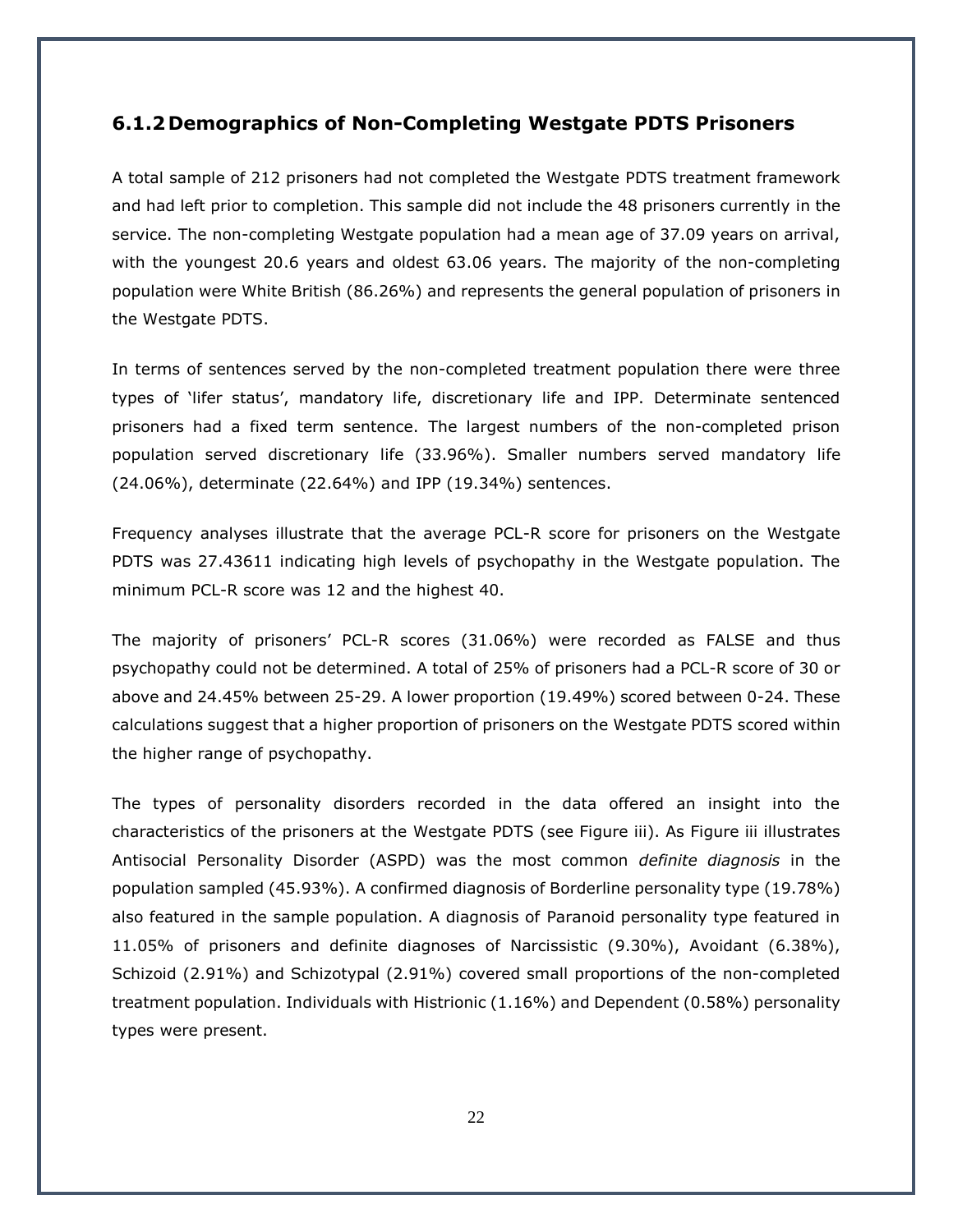

<span id="page-22-0"></span>Figure iii: Proportion of Personality Disorders in the Non-Completing Westgate PDTS (N=212)

The reasons that prisoners left the Westgate PDTS were recorded in the secondary data provided to us. Approximately 30% of the 212 non-completing prisoners completed the *living* phase but then at assessment did not meet the criteria to move into the *treatment* phase. For the remaining non-completer population there were 13 different reasons for the prisoners leaving the Westgate PDTS and these are outlined in Figure iv

The most common reasons for these prisoners leaving the PDTS was self-deselection or disengagement by the prisoner (totalling 37%) which suggests that having experienced some elements of the treatment service they became unwilling to engage further in the process. Twenty-one per cent of prisoners had either been sectioned under the Mental Health legislation or had left treatment as a result of more general mental health issues while 12% had left treatment because of security concerns. Only 1% of non-completers had either been released, were on temporary lie down, or in transit. Twelve per cent of non-completers had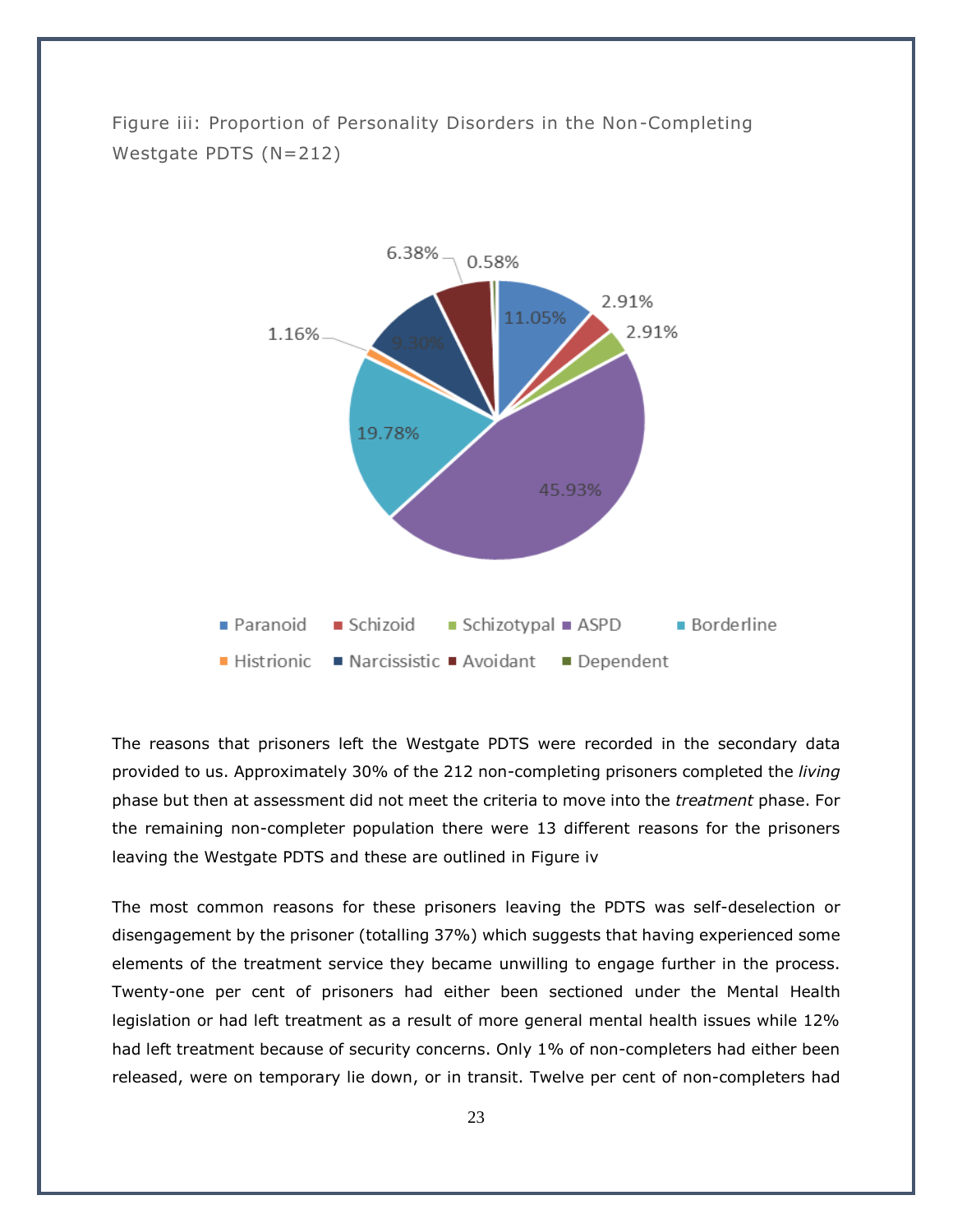left the Westgate PDTS due to their behaviour. Although this data does not specify the type of behaviour that caused the prisoner to leave, it may suggest that adjudication related behaviour had occurred within the service to such an extent that these prisoners needed to be removed from treatment.

<span id="page-23-1"></span>Figure iv: Reasons for Non-Completing Prisoners Leaving Westgate PDTS



#### <span id="page-23-0"></span>**6.1.3 Demographics of Completed Westgate PDTS Prisoners**

A total of 26 prisoners completed treatment in Westgate PDTS from 2004-2015. The average age of arrival at the Westgate PDTS was  $36.01$  years (M =  $36.01$ ) and ranged from 25-50 years. The majority of completers were White British (88.46%) with much smaller numbers for Black British African (3.85%), Black British Caribbean (3.85%) and White and Black Caribbean (3.85%). No other ethnicities were declared.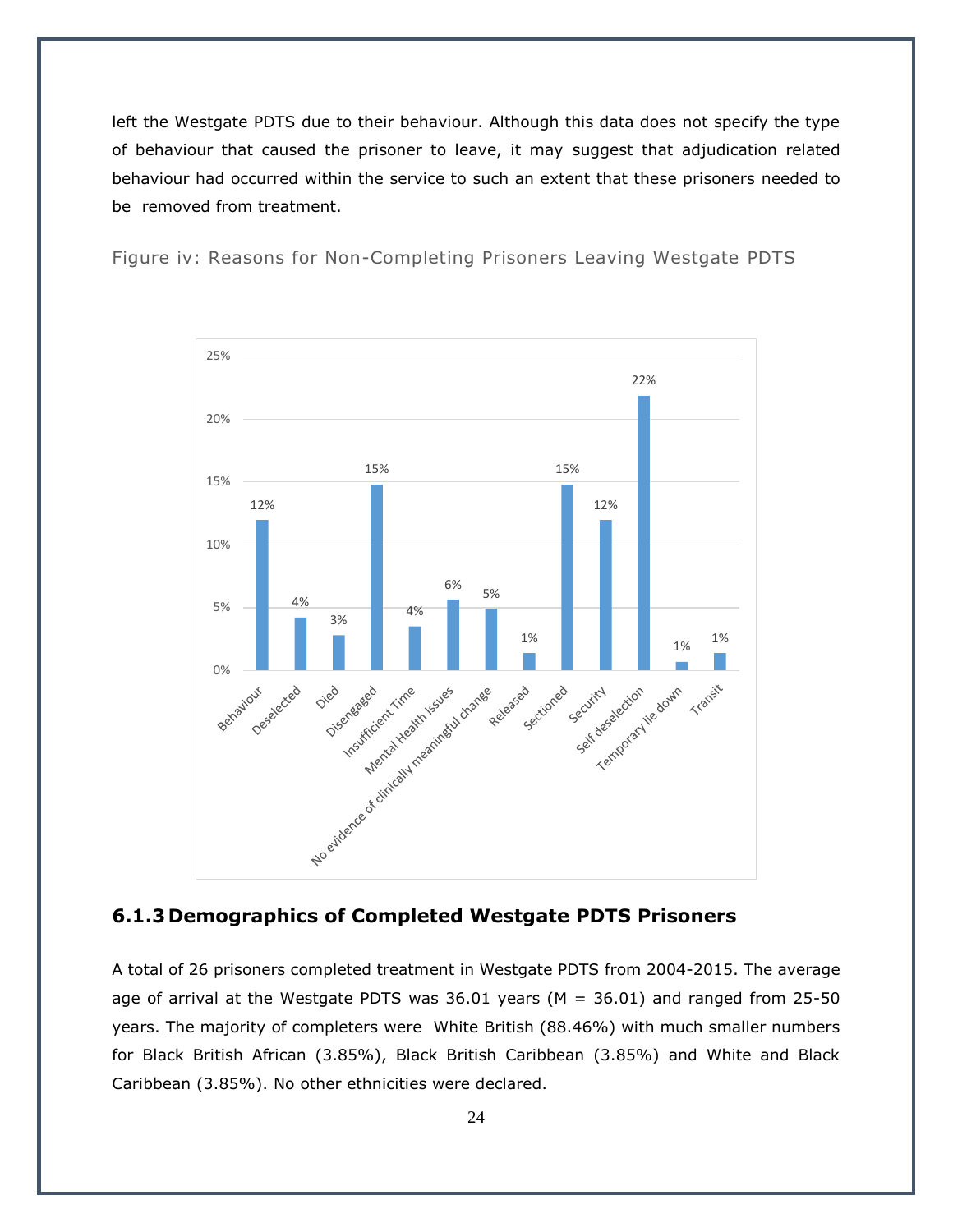In terms of sentences served by the completed population there were three types of 'lifer status', mandatory life, discretionary life and IPP. Large of the completed prison population served either mandatory life (38.46%) or discretionary life (42.31%) sentences. Smaller proportions served IPP (11.54%) and determinate (7.69%) sentences.

Frequency analyses illustrate that the average PCL-R score for prisoners in the Westgate PDTS is 29.1160 ( $M = 29.1160$ , SD 3.58) and the most frequent PCL-R score is 30 indicating high levels of psychopathy in the Westgate PDTS population. The minimum PCL-R score is 21 and the highest 37.90. A total of 52% of prisoners had a PCL-R score of 30 or above, 40% held a score of 25-29 and 8% between 0-24. These calculations suggest that a higher proportion of prisoners in the Westgate PDTS score within the higher range of psychopathy and show no difference in comparison to the non-completing population.

The types of PDs recorded in the data offer an insight into the characteristics of the prisoners in the Westgate PDTS (see Figure v). As Figure  $v$  illustrates ASPD was the most common *definite diagnosis* of personality type in the population sampled (37.5%). A confirmed diagnosis of borderline personality type (28.57%) also featured in the sample population. A diagnosis of paranoid personality type featured in 14.29% of prisoners and definite diagnoses of Narcissistic (7.14%), Avoidant (8.93%), Schizoid (3.57%) covered small proportions of the completed treatment population. Schizotypal, Histrionic and Dependent personality types did occur within the completed population of prisoners.

<span id="page-24-0"></span>Figure v: Proportion of Personality Disorders in the Completed Treatment Sample Population (N=26)

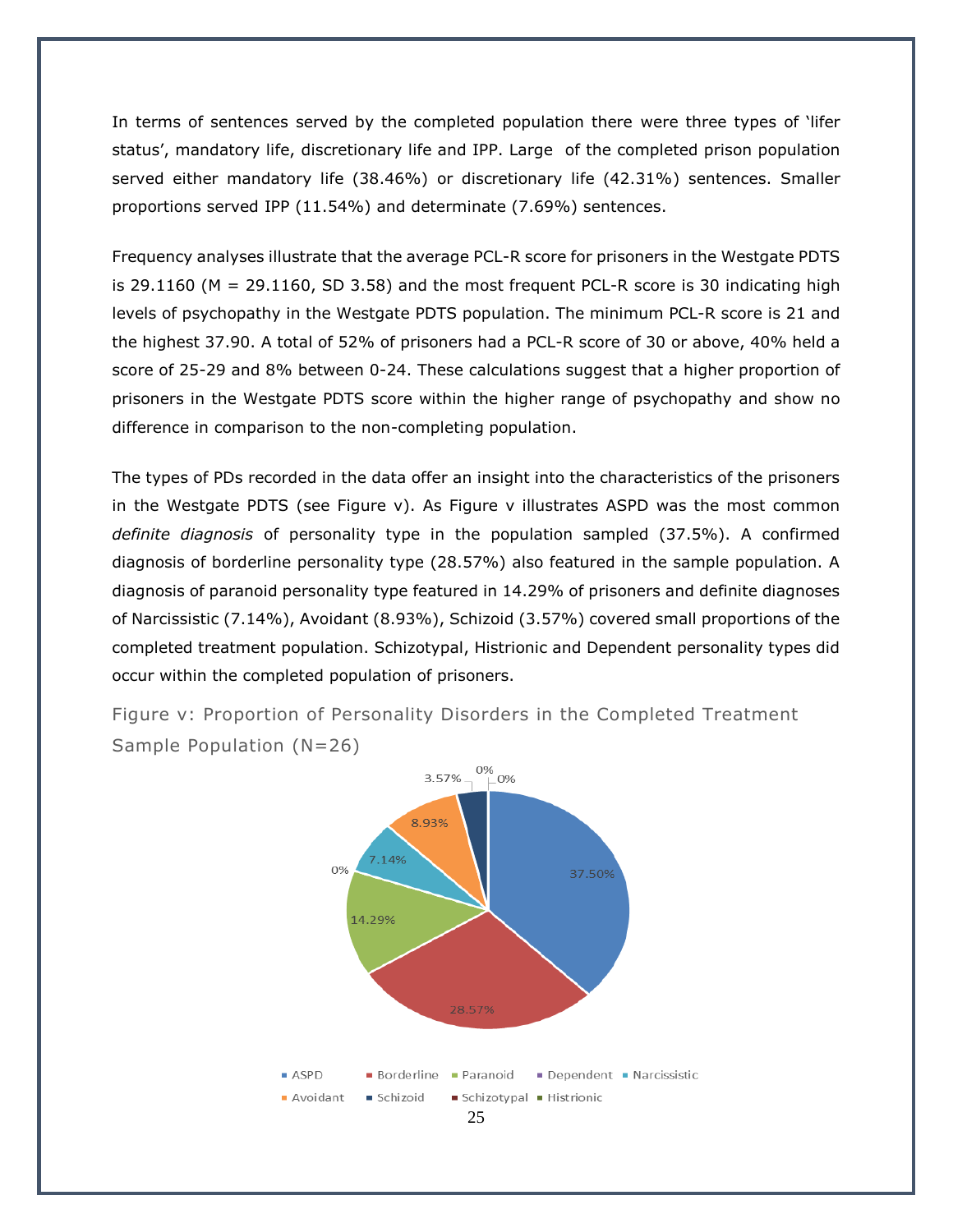#### <span id="page-25-0"></span>**Comparing Frequency of Self-Harm Incidences from the** *Living* **to** *Treatment* **Phase**

All data recorded within the *treatment* phase were included in this analysis, regardless of whether the prisoner was currently located in the PDTS, had completed, or dropped out, resulting in a complete dataset for 104 prisoners who had transitioned to the *treatment* phase. This dataset was analysed to establish change in self-harm incidences from the *living* to *treatment* phase.

A repeated measures or dependent *t* test was conducted to compare the means of frequency of self-harm across both the *living* and *treatment* phase. The findings indicated that there was a significant difference between the *living* (M = 1.07, SD 4.338) and *treatment* (M = 5.83, SD 20.656) *phase* (t (103)= -2.783, p = .006) (see figure vi). These results suggest that the two *phase*s have an effect on the frequency of self-harm incidences in the population in the Westgate PDTS. More specifically, the findings indicate that the frequency of self-harm incidences increases significantly from the *living* to the *treatment* phase. This is confirmed by a bivariate correlation that shows a strong positive relationship (*r* = .788) between treatment *phases* and frequency of self-harm incidences at the p< .01 level.

<span id="page-25-1"></span>Figure vi: A Line Chart to show the difference in Means between Treatment *Phases* and Frequency of Self-harm Incidences

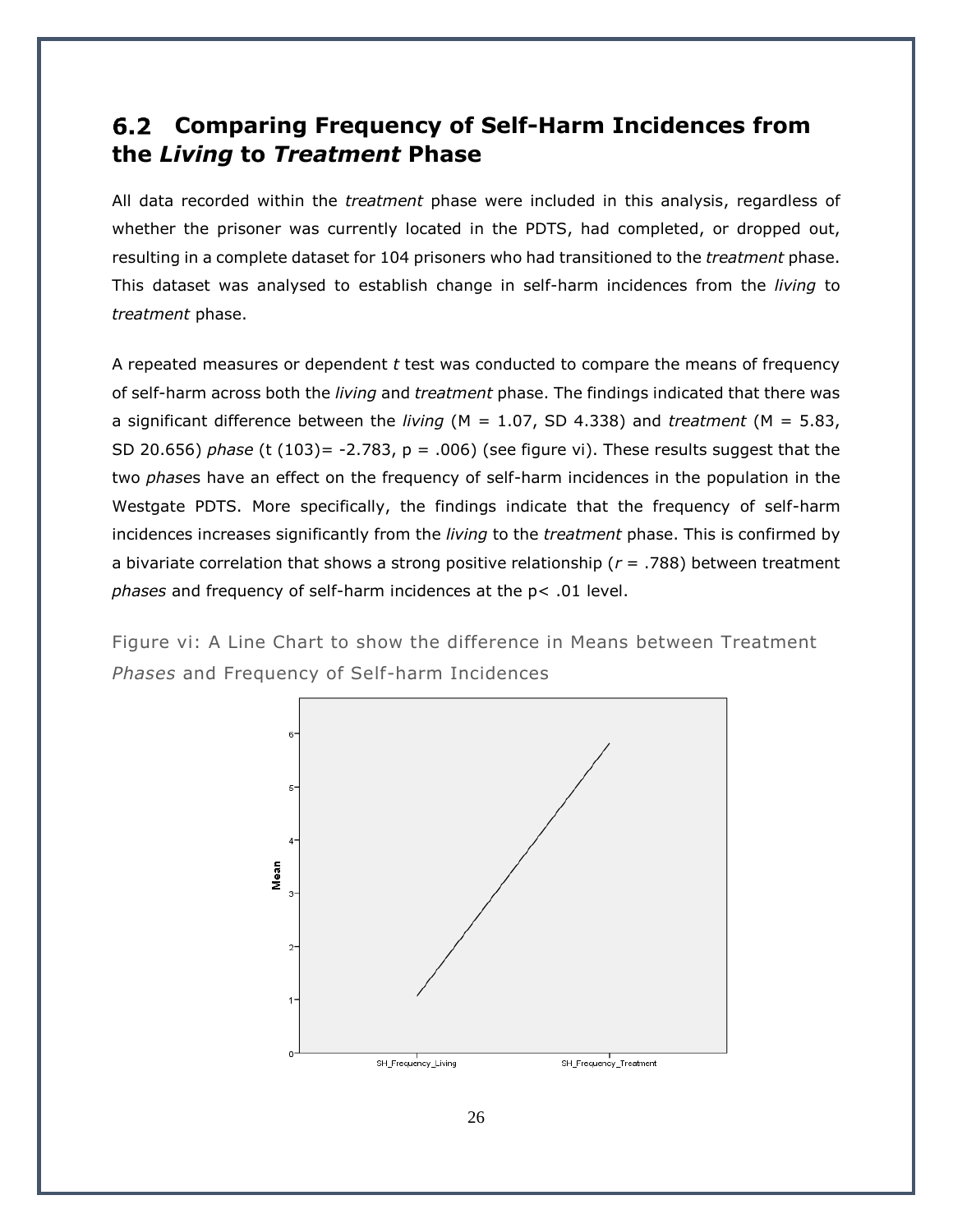## <span id="page-26-0"></span>**6.2.1 Comparing Frequency of Self-Harm Incidences from the** *Living* **to** *Treatment* **Phase - Completers Only**

A repeated measures or dependent t test was conducted to compare the means of frequency of self-harm across both the *living* and *treatment* phase in prisoners who had completed treatment in the Westgate PDTS and graduated. A total of 24 prisoners' data was included in this analysis. The findings indicate that there was no significant difference between the *living* (M = .50, SD 1.504) and *treatment* (M = 7.96, SD 21.517) *phase* (t (23)= -1.748, p = .094). These results suggest that the two *phase*s do not have an effect on the frequency of selfharm incidences in the completed prison population who graduated from the Westgate PDTS.

# <span id="page-26-1"></span>**Comparing Frequency of Adjudication Incidences from the** *Living* **to** *Treatment* **Phase**

All data that was recorded within the *treatment* phase were included in this analysis, regardless of whether the prisoners was currently located in the service, had completed or dropped out resulting in a complete dataset for 103 prisoners who had transitioned to the *treatment* phase. This was to provide a complete picture of change in adjudication incidences from the *living* to *treatment* phase.

A repeated measures or dependent *t* test was conducted to compare the means of frequency of adjudications across both the *living* and *treatment* phase. The findings indicate that there is a significant difference between the *living* (M = .64, SD 1.228) and *treatment* (M = 1.95, SD 3.285) *phase* (t (102)= -4.349, p = .000) (see figure vii). These results suggest that the two *phase*s have an effect on the frequency of incidences of adjudication in prisoners in the Westgate PDTS. More specifically, the findings indicate that the frequency of incidences of adjudications have significantly increased from the *living* to the *treatment* phase. This is confirmed by a bivariate correlation that shows a medium positive relationship (*r* = .365) between treatment *phase*s and frequency of adjudication incidences at the p< .01 level.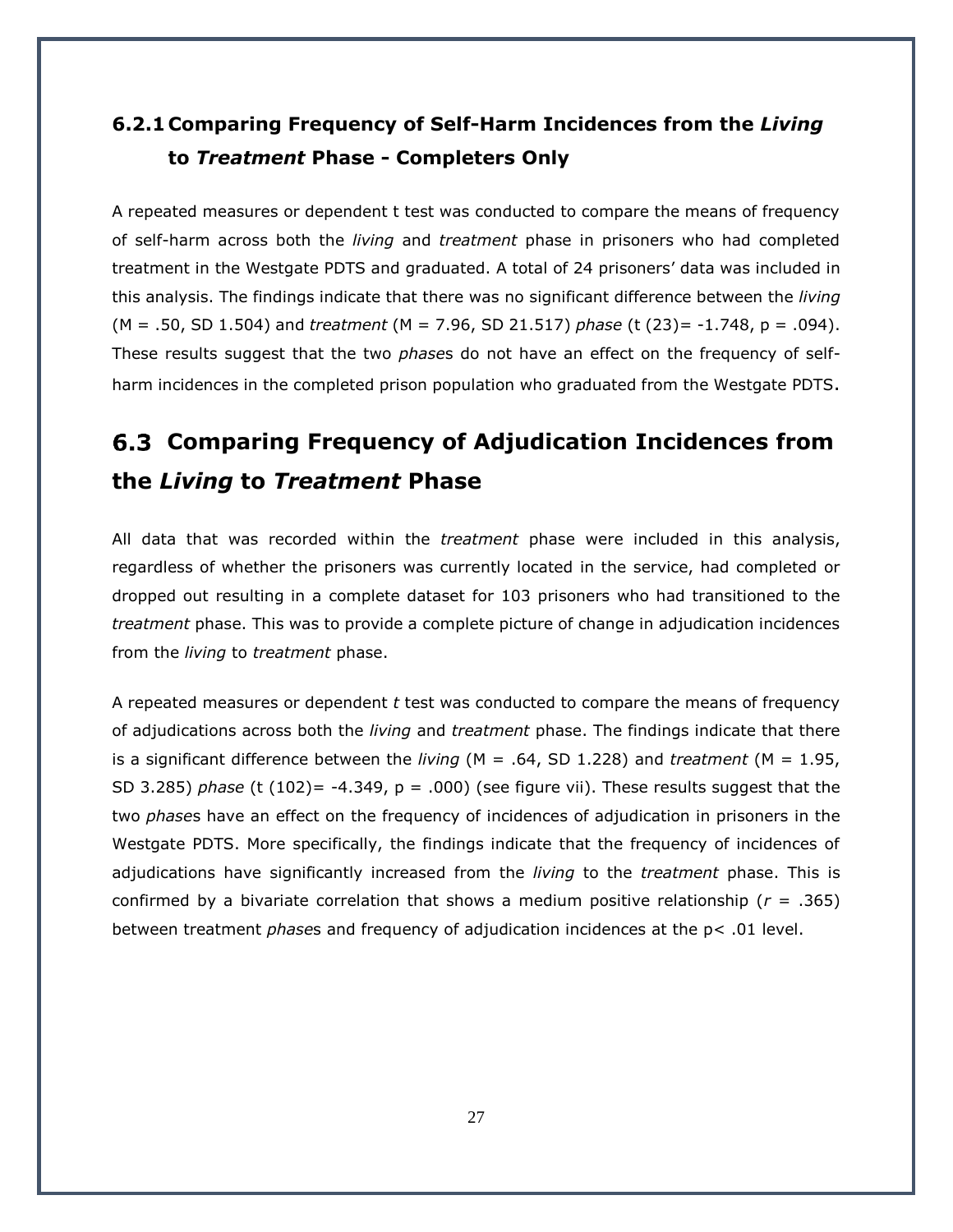<span id="page-27-1"></span>Figure vii: A Line Chart to show the difference in Means between Treatment *Phases* and Frequency of Adjudication Incidences



## <span id="page-27-0"></span>**6.3.1 Comparing Frequency of Adjudication Incidences from the**  *Living* **to** *Treatment* **Phase Completers Only**

A repeated measures or dependent t test was conducted to compare the means of frequency of adjudications across both the *living* and *treatment* phase in prisoners who had completed the Westgate Unit's treatment framework and graduated. A total of 24 prisoners data was included in this analysis. The findings indicated that there was a significant difference between the *living* (M = .33, SD .816) and *treatment* (M = 2.33, SD 3.559) *phase* (t (23)= -3.021, p = .006). These results suggest that the two *phase*s have an effect on the frequency of incidences of adjudication in the completed population of the Westgate Unit. More specifically, the findings indicate that the frequency of incidences of adjudications have significantly increased from the *living* to the *treatment* phase. This is confirmed by a bivariate correlation that shows a medium positive relationship (*r* = .484) between treatment *phase*s and frequency of adjudication incidences at the p< .05 level.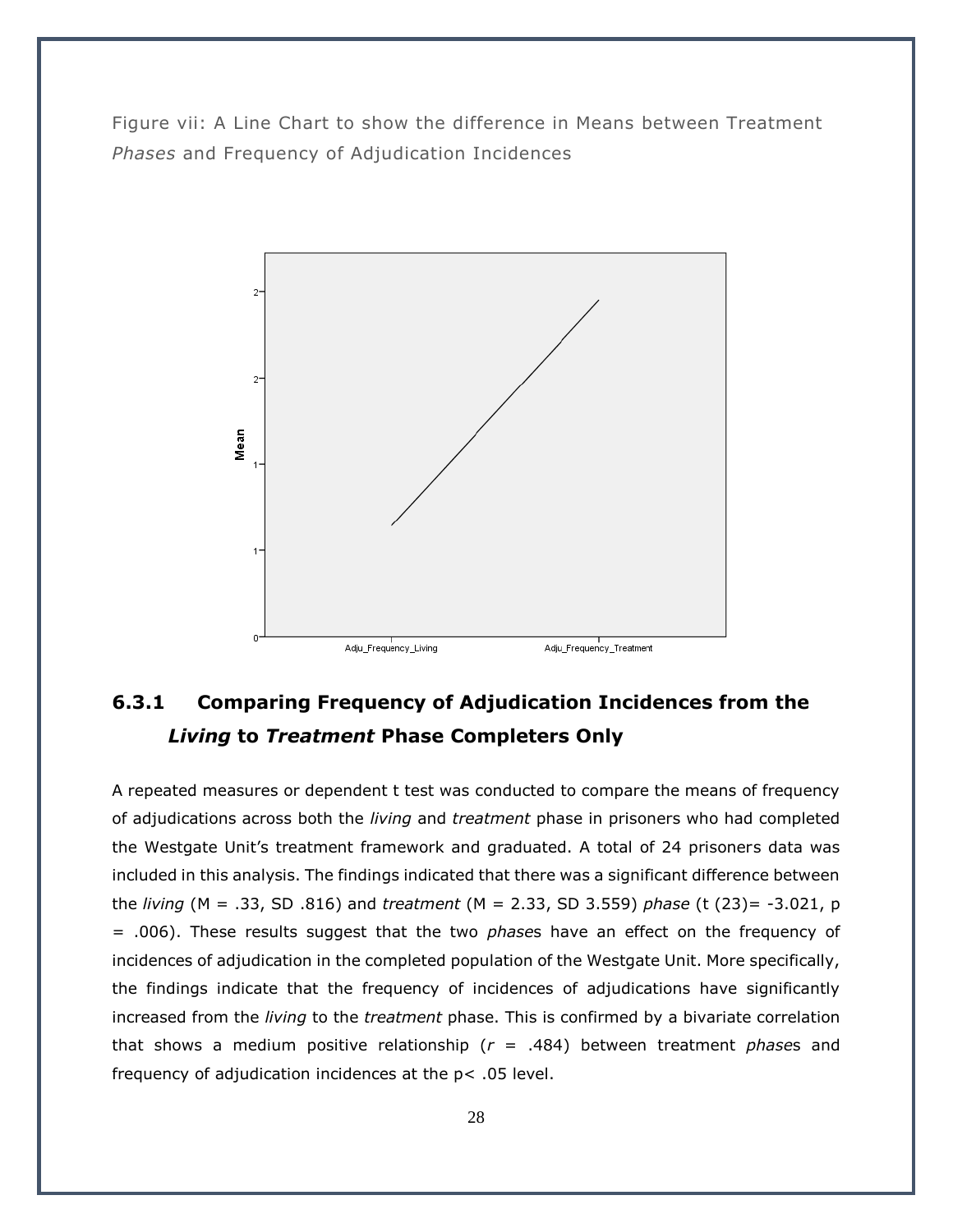# <span id="page-28-0"></span>**Comparing Types of Self-Harm from the** *Living* **to** *Treatment* **Phase**

Descriptive analyses identified the most frequent type of self-harm in both the *living* and *treatment* phase was intentional self-harm by object (for e.g. cut self using blunt or sharp object). The frequency of this method of self-harm increased by 28.56% from the *living* to the *treatment* phase.

A Chi-Square Test of Independence was conducted to compare the types of self-harming behaviour by prisoners in the Westgate PDTS across the *living* and *treatment* phase. Analyses identified a total of 193 incidences of self-harm from the *living* to *treatment* phase and showed no significant relationship between Westgate treatment service *phase*s and types of selfharming behaviour,  $X^2$  (20, 193) = 14.173, p = .822. These results indicate that the Westgate's treatment *phase*s have no effect on the types of self-harming behaviour that prisoners engage in, within the different *phases*.

# <span id="page-28-1"></span>**6.5 Comparing Types of Adjudications from the** *Living* **to** *Treatment* **Phase**

Descriptive analyses identified the most frequent types of adjudication in the *living phase* were 'disobeys any lawful order' and 'uses threatening, abusive or insulting words or behaviour'. However, in the *treatment* phase the most frequent type of adjudication recorded was 'uses threatening, abusive or insulting words or behaviour'. The frequency of this method of adjudication increased by 0.24% from the *living* to the *treatment* phase and although not found to be statistically significant it suggests that prisoners 'progress' from violent to verbal outburst as treatment progresses. The adjudication 'disobeys any lawful order' was found to decrease from the *living* to the *treatment* phase by 9.06% and although found not to be a statistically significant reduction, offers tentative support to de-escalations in adjudication behaviours.

A Chi-Square Test of Independence was conducted to compare the types of adjudications recorded by staff for prisoners in the Westgate PDTS across the *living* and *treatment* phase. 159 incidences of adjudications from the *living* to *treatment* phase were analysed and showed that was no significant relationship between Westgate treatment *phase*s and types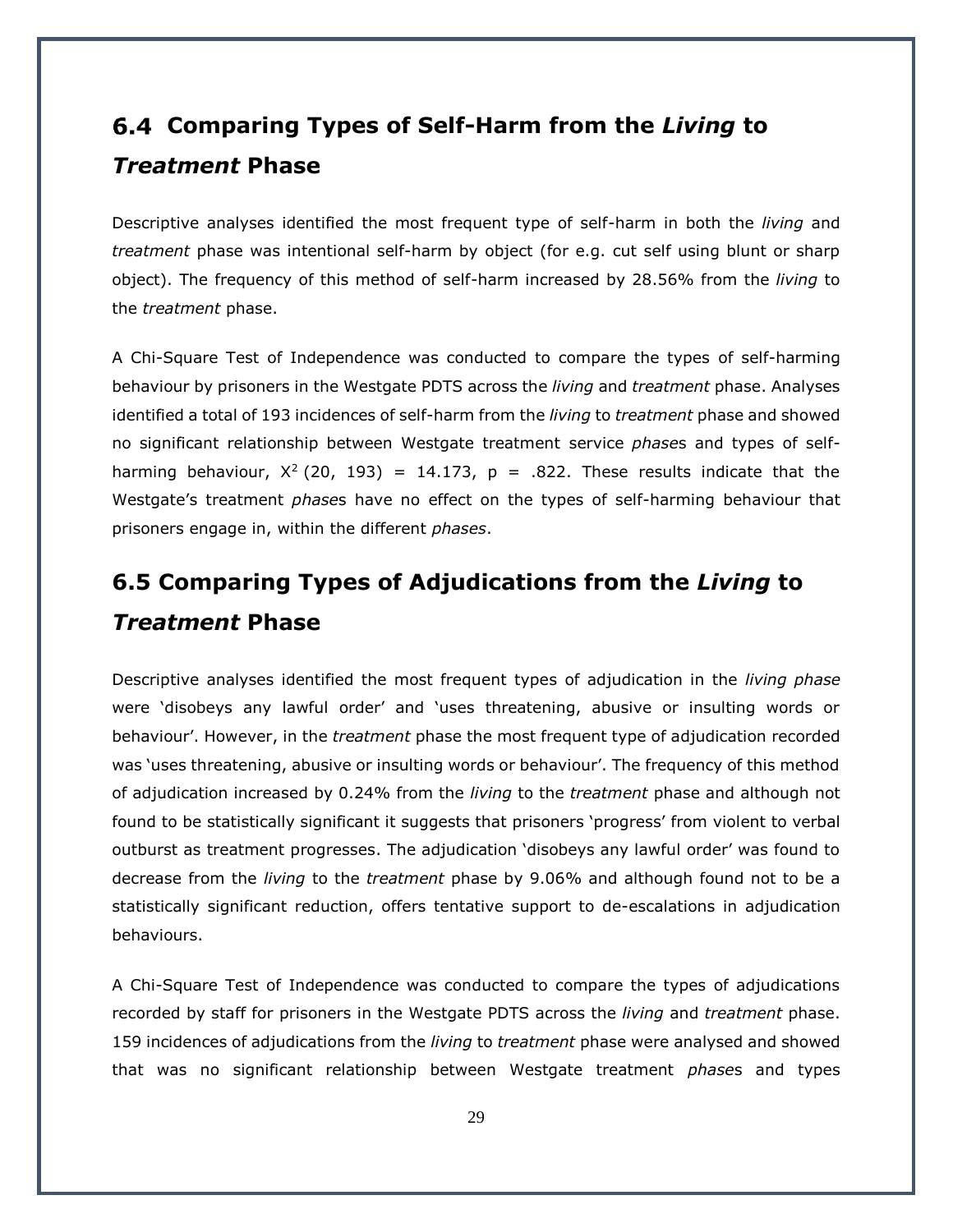adjudications engaged in by Westgate prisoners,  $X^2$  (48, 159) = 59.112, p = .131. These results indicate the PDTS's *phase*s have no effect on the types of adjudication behaviour that prisoners engage in, in the Westgate Unit, yet this finding require further detailed exploration because of the trends identified in the frequency of adjudications as outlined above.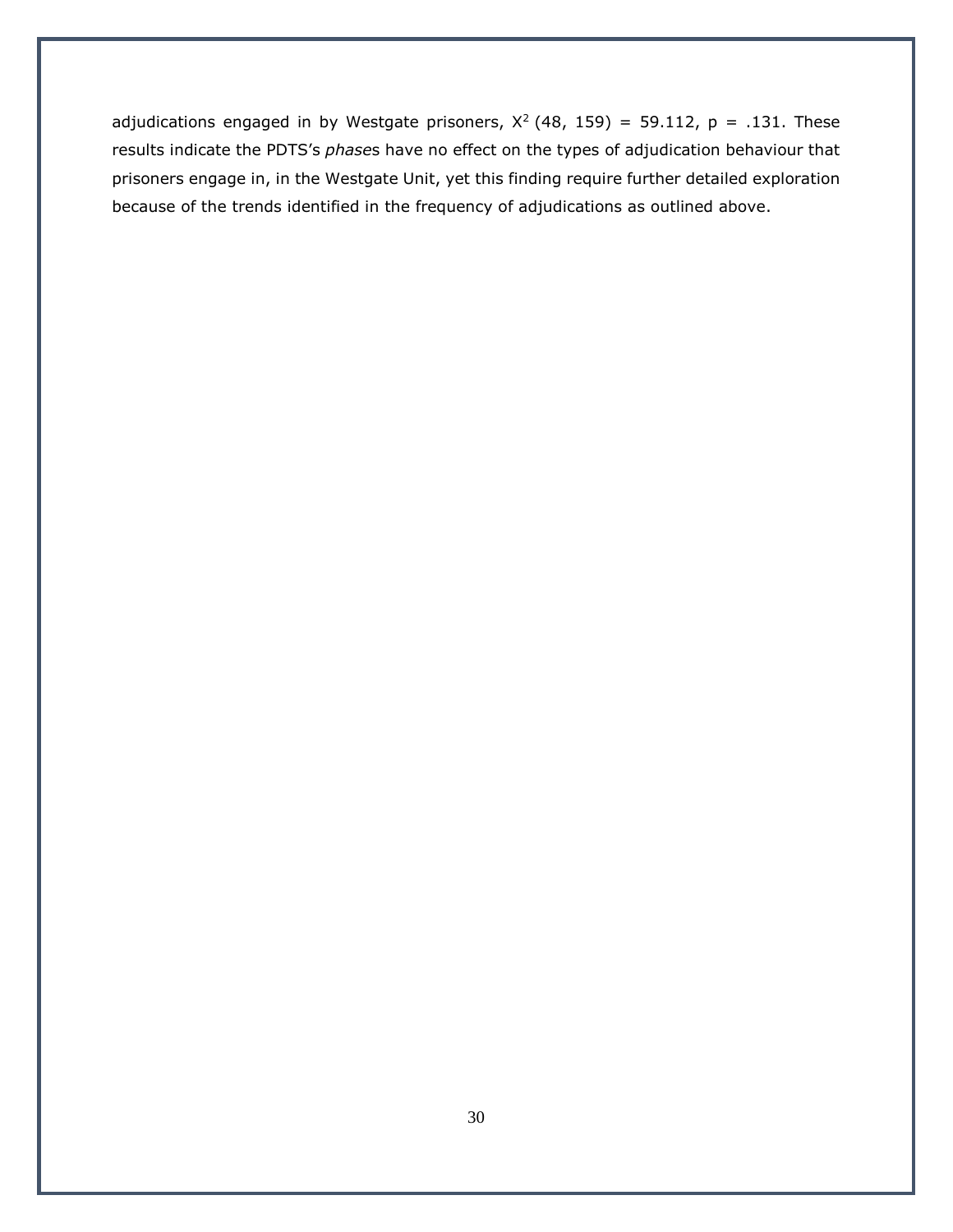## <span id="page-30-0"></span>**7 DISCUSSION**

The pilot study identifies that the demographics of the Westgate PDTS population differ depending whether prisoners are completers or non-completers of the treatment service. Although the majority of PDs of prisoners within both populations are ASPD, BPD, and Paranoid PD, the non-completer population includes a higher proportion of offenders with Narcissistic Personality disorder. Personality traits associated with the Narcissistic personality type such as sensitivity to criticism, sense of entitlement, and critical nature of others, may explain why these individuals are not completing the *treatment* phase. There is work underway within the PDTS to explore how staff can work with this group of prisoners more effectively.

Findings show that 22% of prisoners do not complete because they self-deselect and 15% disengage with the process which suggests there may be a link between traits of PD and noncompletion. In addition, the findings also illustrate that the current Westgate population includes a higher proportion of prisoners who score 30 or above on the PCL-R (52.7%) than the completed (52%) and non-completer population (25%) suggesting there are some shifts in the PD population and the needs they display.

These findings evidence that there is a higher proportion of high level psychopathy in the completed prisoner population than the non-completer group. This vindicates use of Chromis and suggests that the treatment works better for those it was designed for. In terms of the analyses of self-harm and adjudication behaviours the frequencies of self-harm and adjudications do increase in the total sample between the *living* and *treatment* phase but not in the completer population. Within the completer population a different pattern emerges and while the frequency of self-harm does not increase between the *living* and *treatment* phase for this group, the frequency of adjudications do. A large proportion of completers with high scores of psychopathy may explain the increase in frequency in adjudications, but this does not appear to impact on their chance of completing the Westgate PDTS. As a result, we would benefit from knowing more about the completing population, particularly in respect of why the types of adjudications may change.

We know that in general the majority of individuals who self-harm do so either to relieve too much emotion (usually of a negative and distressing nature) (Walsh 2012; Ward and Bailey 2013) or to relieve too little emotion or states of dissociation (Walsh 2012). If the *treatment*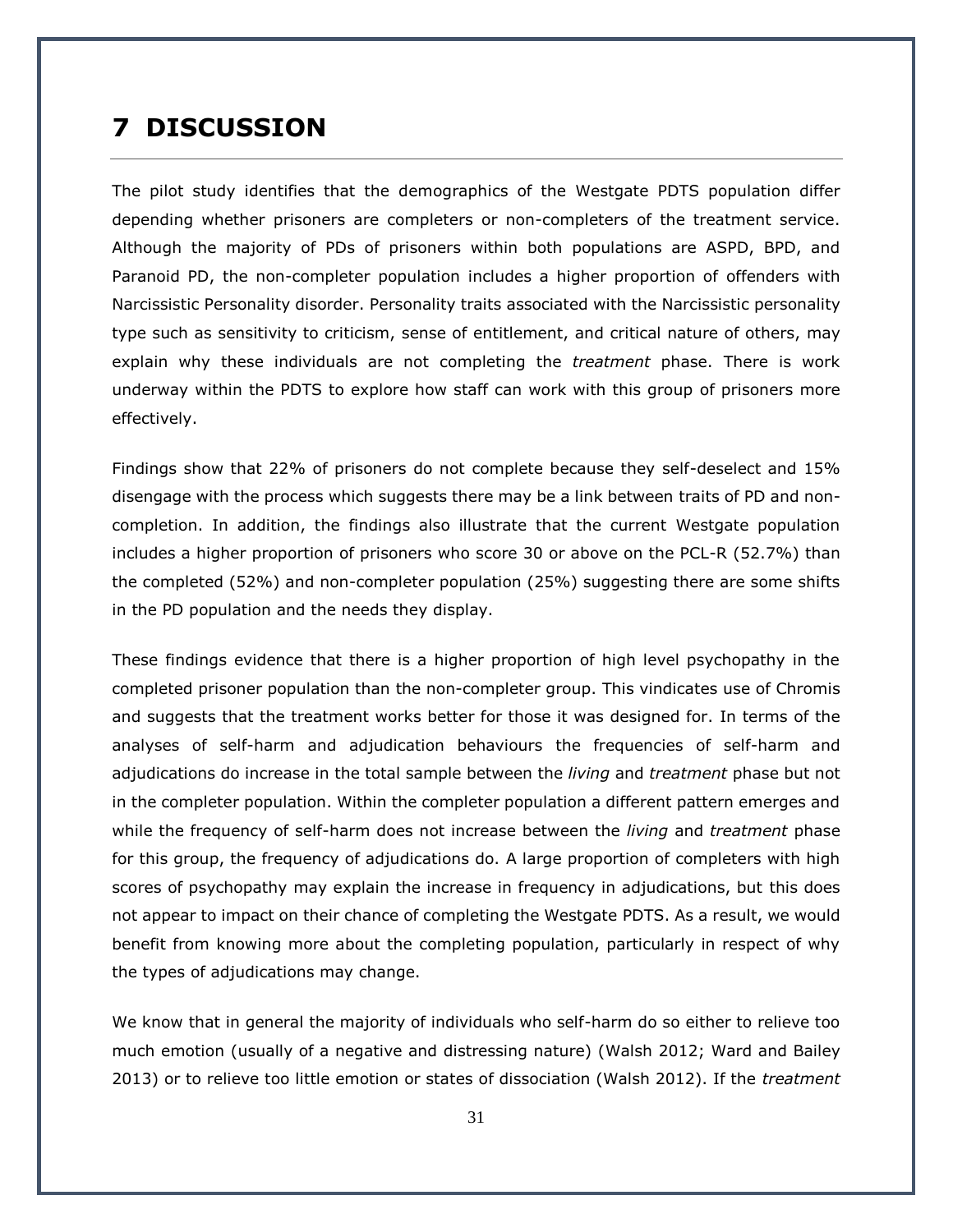phase, by tackling other areas of prisoners' behaviour and thinking inadvertently elicits an emotional response, this may explain why the frequency of self-harm increases. We need to understand the impact of the *treatment* phase on offenders' experiences and emotional responses in order to explore this relationship in more detail. We also need to understand whether some prisoners use self-harm for reasons other than coping with emotional responses (for example to gain a response/advantage). This requires further in depth research.

However the treatment framework domains are designed to address violent behaviour through motivational and engagement approaches. On the face of it, this does not explain why frequencies of adjudications increase. However this domain is only implemented at the beginning of the *treatment* phase and does not continue throughout the prisoner's treatment process. We know from research into motivational interviewing and using the trans-theoretical model cycle of change (Prochasker and DiClemente) that individuals may need to rehearse stages of change in their behaviours over several cycles/attempts before they are able to maintain different behaviours. It may be that offenders require continued support in this treatment domain to continue to refrain from committing behaviour that results in an adjudication. Alternatively while adjudications may remain as frequent between the *living* and the *treatment* phase there may be a trend towards more verbal outbursts rather than displays of violent behaviour.

The Westgate PDTS *phases* have no statistically significant effect on the types of self-harm or adjudication behaviours although analyses are suggestive of a trend for adjudications. This suggests prisoners continue with their chosen methods of self-harm in the *treatment* phase, and the frequency of the behaviour increases. This increase in frequency may be explained by the demands placed on Westgate prisoners to engage in treatment domains that addresses their internal conflicts, emotions and thoughts, as well as challenging their offending behaviour and current schemas. By supplementing these treatment strategies with continuous support for self-harming and adjudication behaviours, it should be possible to investigate further changes in these behaviours.

From research conducted into self-harm with women offenders in prison we know that lowcost, self-help strategies can reduce the frequency and severity of self-harm when coupled with a participatory approach that involves the women in deciding what helps and also offering awareness raising training for staff on how to support self-management strategies (Ward and Bailey 2011; Ward et al., 2012; Ward and Bailey 2013). This approach could be piloted with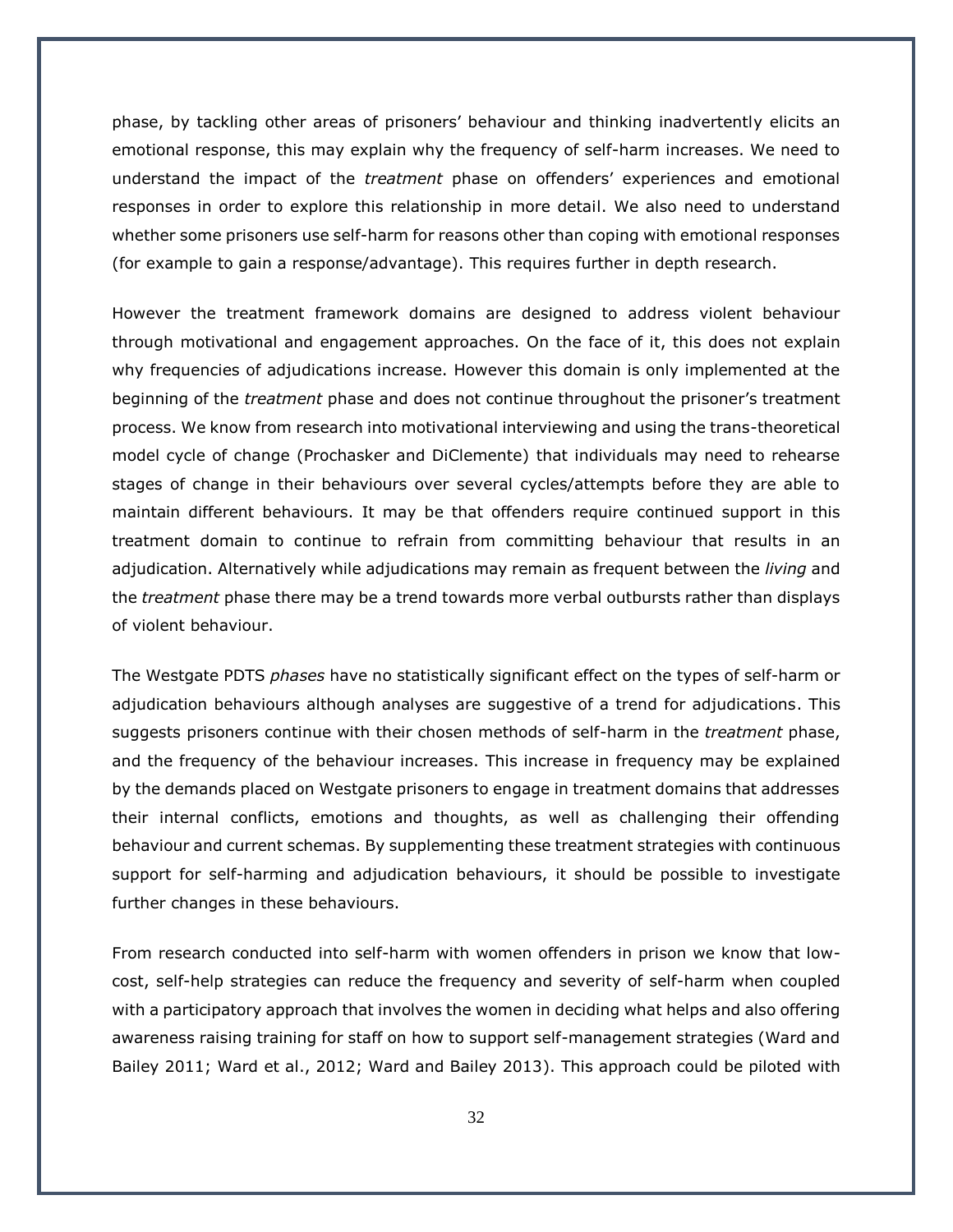the Westgate Unit's population as part of the *living* and *treatment* phases which might assist with a reduction in the frequency of self-harm.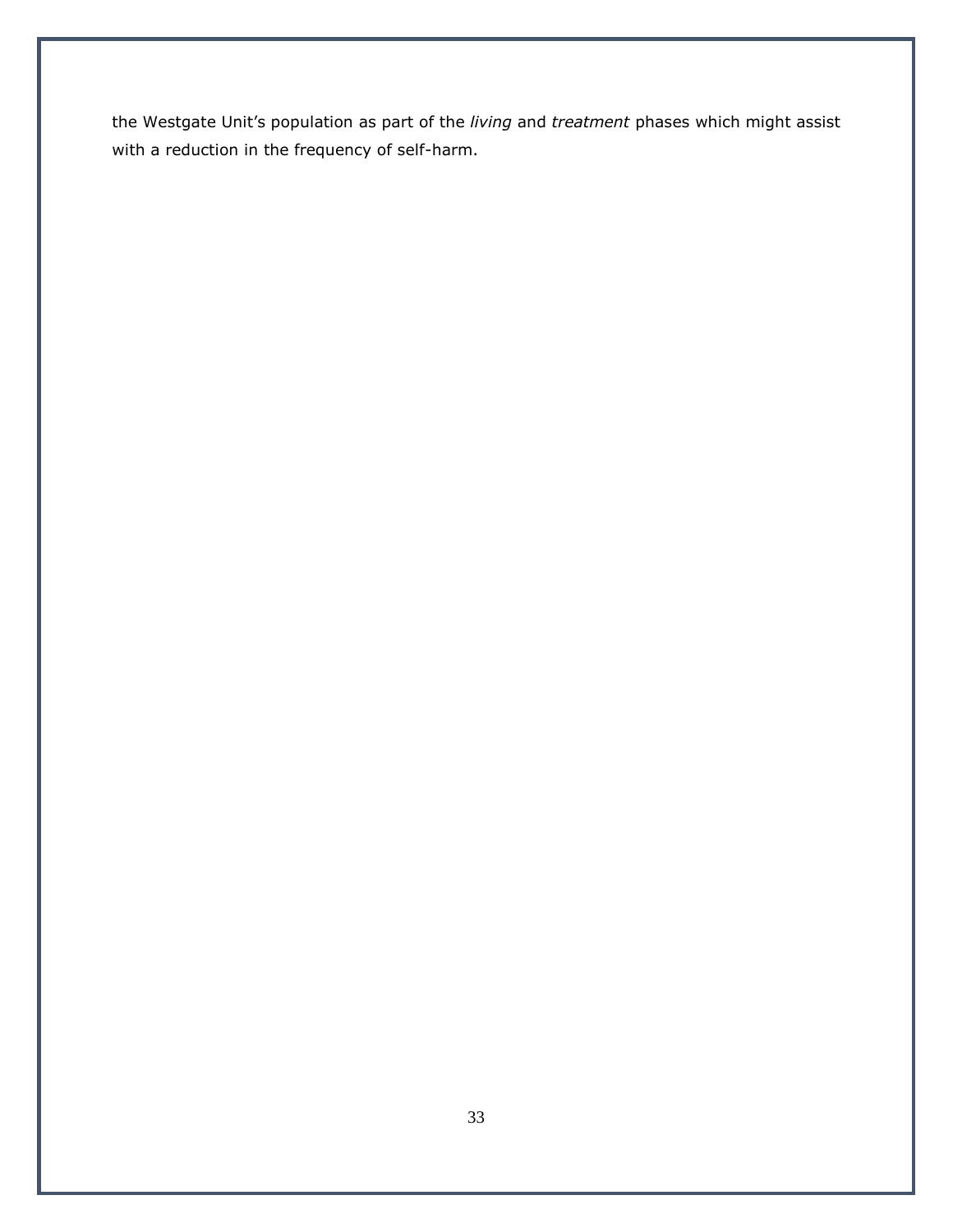## <span id="page-33-0"></span>**8 CONCLUSIONS AND RECOMMENDATIONS**

This pilot study concludes there is a significant change in the frequency of adjudications and self-harm in the Westgate PDTS, across two *phase*s of the assessment and treatment process; the *living* and *treatment* phase. Demographic information shows that the most common PDs the Westgate PDTS manages are Antisocial and Borderline, however all personality types are present to some degree. In addition, over a third of prisoners are in the higher range of assessed psychopathy which confirms that prison staff manage a prison population with a wide array of complex needs and may explain why in respect of frequencies, there is no reduction in self-harm or adjudication behaviour.

This pilot study shows that the frequency of adjudications and self-harm increases from the *living* to the *treatment* phase and that this increase may be an unintended consequence of the 'psychological' effort required from prisoners to engage in treatment which triggers an emotional and/or behavioural response. A limitation of this pilot study is a lack of understanding about the cause of this increase from the prisoners' and staffs' perspective and this warrants further exploration. In particular whether and how to include interventions to address self-harm and adjudications differently in the treatment domains and over a longer period in the Westgate PDTS. This approach would enable the service to explore ways to manage and support prisoners during the *treatment* phase when the frequency of their selfharm and adjudications are shown to rise. One way to investigate this further would be to pilot the self-help materials and strategies to reduce self-harm that have been used in a women's prison that have been previously evaluated, alongside a self-harm awareness raising training programme for staff.

This pilot study has highlighted a number of opportunities for further research. Most notably these findings provide a modest evidence base from which to develop a larger research study that builds on these findings and explores what support could be implemented for prisoners in the Westgate PDTS, particularly in the *treatment* phase, to reduce the frequency of selfharm and adjudications. In addition, this pilot suggests a need for further investigation into the reasons why prisoners self-deselect and are recorded as leaving the Westgate PDTS treatment due to 'a lack of evidence of clinically meaningful change'. Research focussing on these areas will be of value to the Westgate prison staff and help to improve the efficacy of the Unit.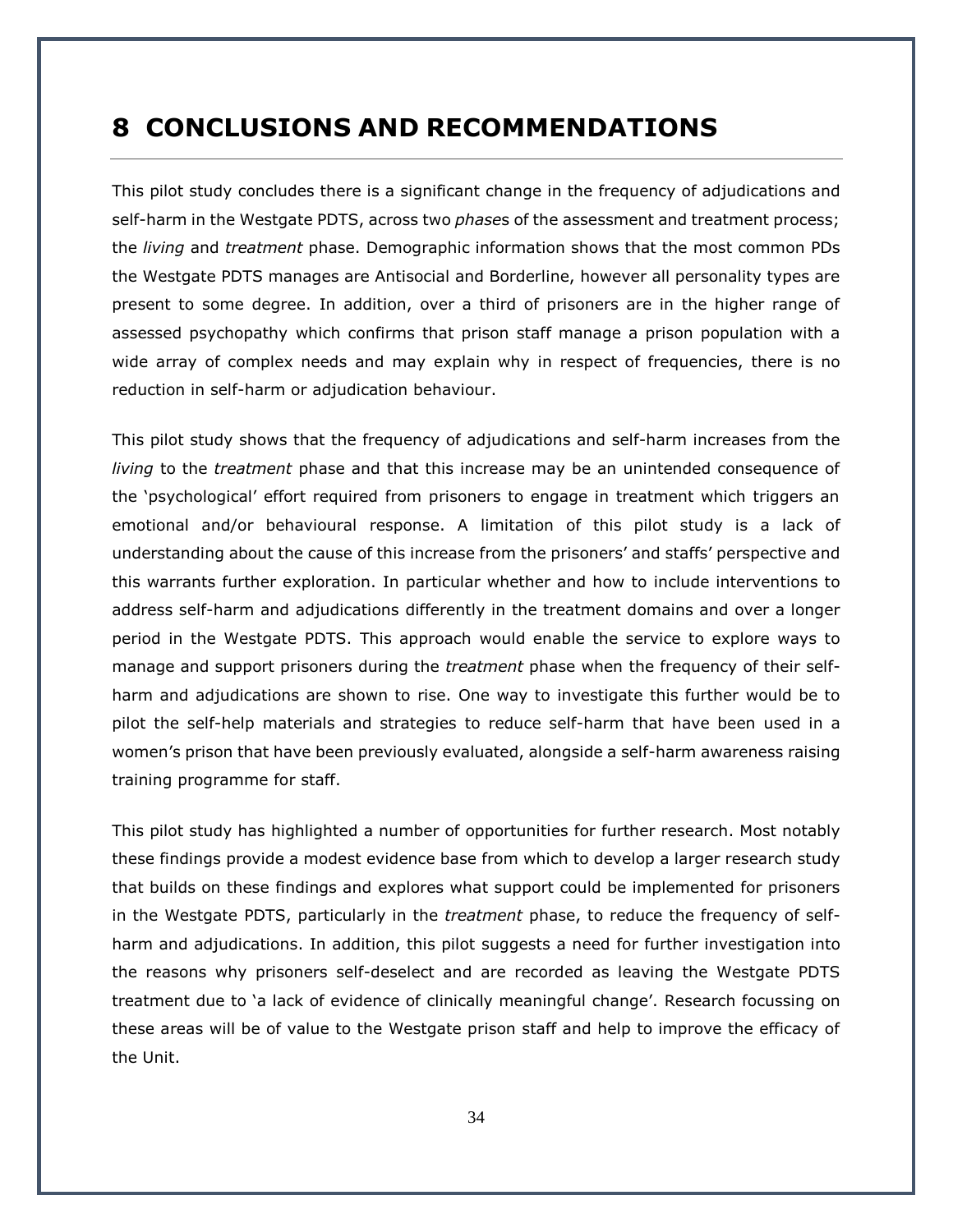Further research that identifies how many prisoners leave the Westgate PDTS in the *treatment* phase and their reasons why, may provide a more meaningful insight into the aspects of the *treatment* phase that may trigger disengagement and increase frequency of self-harm and adjudications. In addition further research that compares the types of self-harm and adjudication behaviour for the completing population only, may offer further insights into the triggers for the behaviour and offer explanations for an increase or reduction in severity within the *treatment* phase for this population.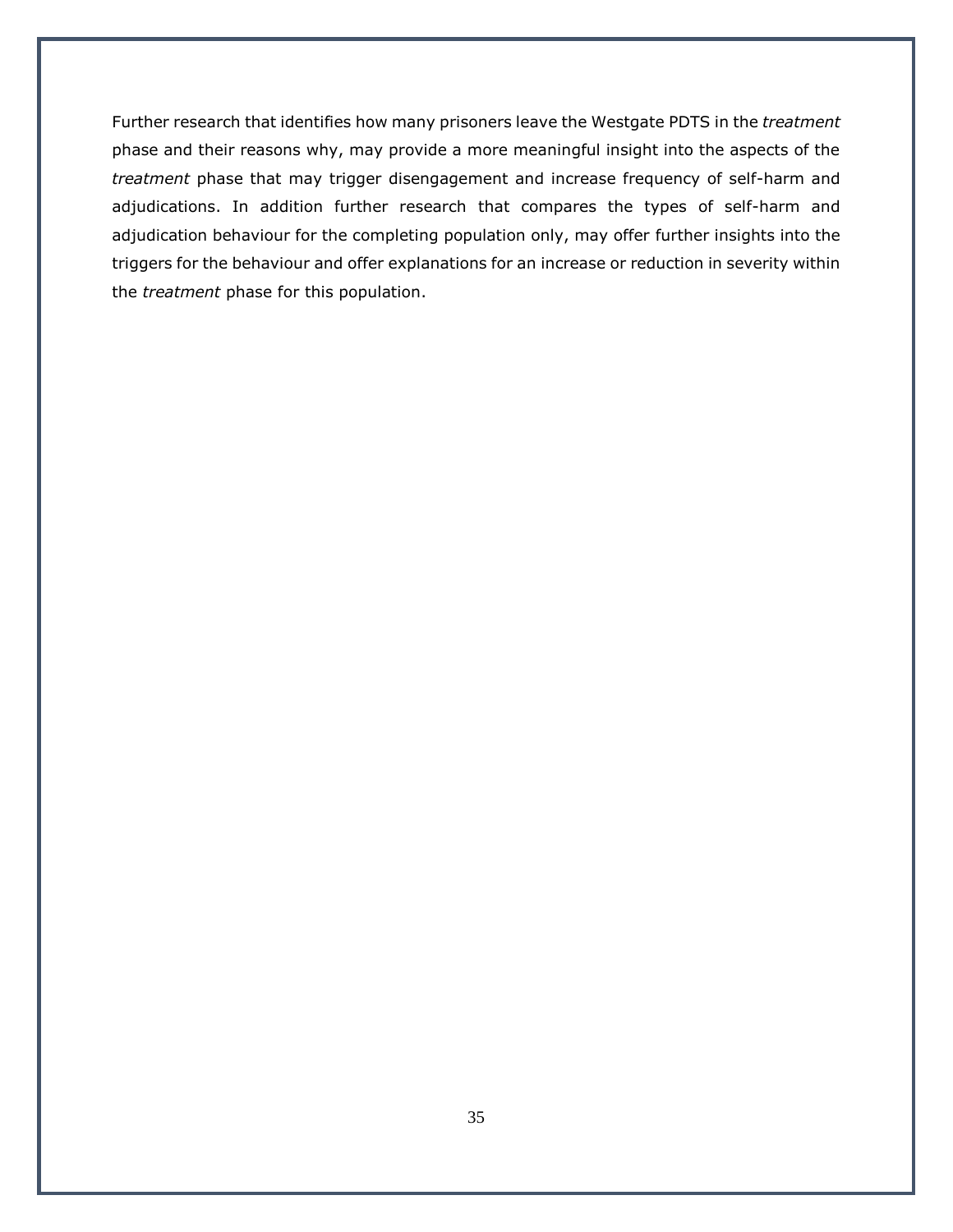#### <span id="page-35-0"></span>**9 REFERENCES**

- American Psychiatric Association. 2000. *Diagnostic and statistical manual of mental disorders* (4th ed., text rev.). Washington, DC: Author.
- Bennettt, A. 2014. The Westgate Service and Related Referral, Assessment and Treatment Processes. *International Journal of Offender Therapy and Comparative Criminology* [online]. DOI: 10.1177/0306624X14538395.
- Bennett, A.L. and Moss, M. 2013. Functions of deliberate self-injury of personality disordered prisoners: a small scale study. *Journal of Forensic Practice,* 15 (3), 171-181.
- Berman, M.E., Fallon, A.E. and Coccaro, E.F. 2008. The relationship between personality psychopathology and aggressive behavior in research volunteers. *Journal of Abnormal Psychology*, 107 (4), 651-658.
- Blackburn, R. and Coid, J. W. 1999. Empirical clusters of DSM–III personality disorders in violent offenders. *Journal of Personality Disorders*, 13 (1), 18-21.
- Brunton-Smith, I. and Hopkins, K. 2013. *The factors associated with proven re-offending following release from prison: findings from Waves 1 to 3 of SPCR.* Ministry of Justice Analytical Series: MOJ.
- Burns, T., Yiend, J., Fahy, T., Fitzpatrick, R., Rogers, R., Fazel, S. and Sinclair, J. 2011. Treatments for dangerous and severe personality disorder (DSPD). *The Journal of Forensic Psychiatry and Psychology,* 22 (3), 411-426.
- Carpenter, R.W. and Trull, T.J. 2015. The pain paradox: borderline personality disorder features, self-harm history, and the experience of pain. *Personality Disorders*, 6 (2), 141- 151.
- Charles, A., Rid, A., Davies, H. and Draper, H. 2014. Prisoners as research participants: current practice and attitudes in the UK. *Journal of Medical Ethics* [online]. DOI:10.1136/medethics-2012-101059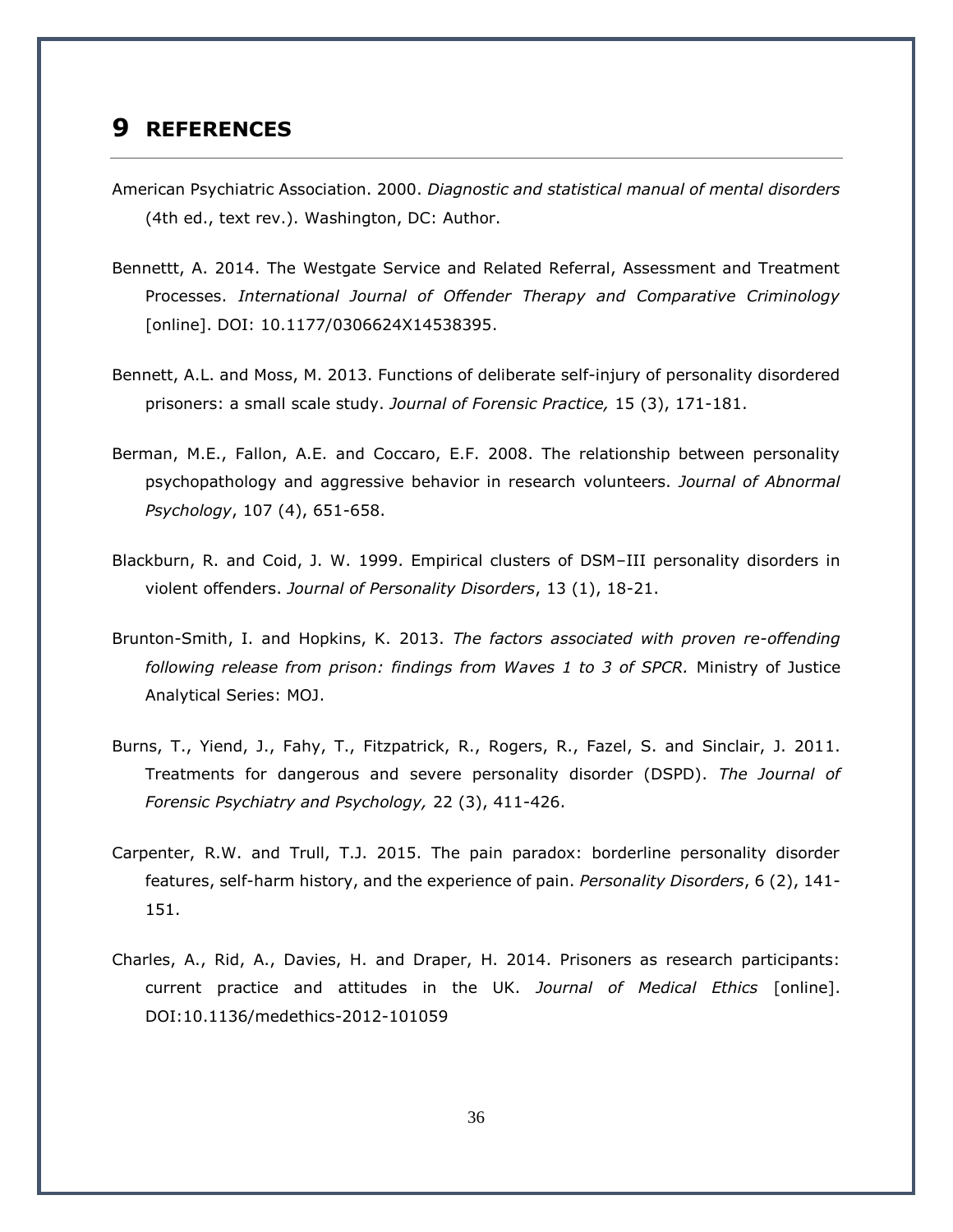- Crews, K.E. 2006. *Expectations and experiences of prisoners who are engaged in the Dangerous and Severe Personality Disorder treatment programme at HMP Whitemoor.* University of Leeds D.Clin.Psychol thesis.
- Ennis, J., Barnes, R. A., Kennedy, S., *et al*. 1989. Depression in self-harm patients. *British Journal of Psychiatry*, 154, 41 -47.
- Faul, F., Erdfelder, E., Lang, A.G., and Buchner, A. (2007). G\*Power 3: A flexible statistical power analysis program for the social, behavioral, and biomedical sciences. *Behavior Research Methods*, *39*, 175-191.
- Gilbert, F. and Daffern, M. 2011. Illuminating the Relationship Between Personality Disorder and Violence: Contributions of the General Aggression Model. *Psychology of Violence*, 1 (3), 230 –244
- Gratz, K.L. 2001. Measurement of Deliberate Self-Harm: Preliminary Data on the Deliberate Self-Harm Inventory. *Journal of Psychopathology and Behavioral Assessment*, 23 (4), 253-263.
- Gratz, K. L., Dixon-Gordon, K. L., and Tull, M. T. 2014. Predictors of treatment response to an adjunctive emotion regulation group therapy for deliberate self-harm among women with borderline personality disorder. *Personality Disorders: Theory, Research, and Treatment,* 5, 97-107
- Gunderson, J. G. 2001. *Borderline Personality Disorder: A Clinical Guide*. Washington, DC: American Psychiatric Publishing.
- Gupta, B. and Trzepacz, P. 1997. Serious overdosers admitted to a general hospital: comparison with nonoverdose self-injuries and medically ill patients with suicidal ideation. *General Hospital Psychiatry*, 19, 209 -215.
- Hall, S., Oliver, C. and Murphy, G. 2001. The early development of self-injurious behaviour: An empirical study. *American Journal on Mental Retardation*, 106 (1), 189-199.
- Hawton, K., Linsell, L., Adeniji, T., Sariaslan, A. and Fazel, S. 2013. Self-harm in prisons in England and Wales: an epidemiological study of prevalence, risk factors, clustering, and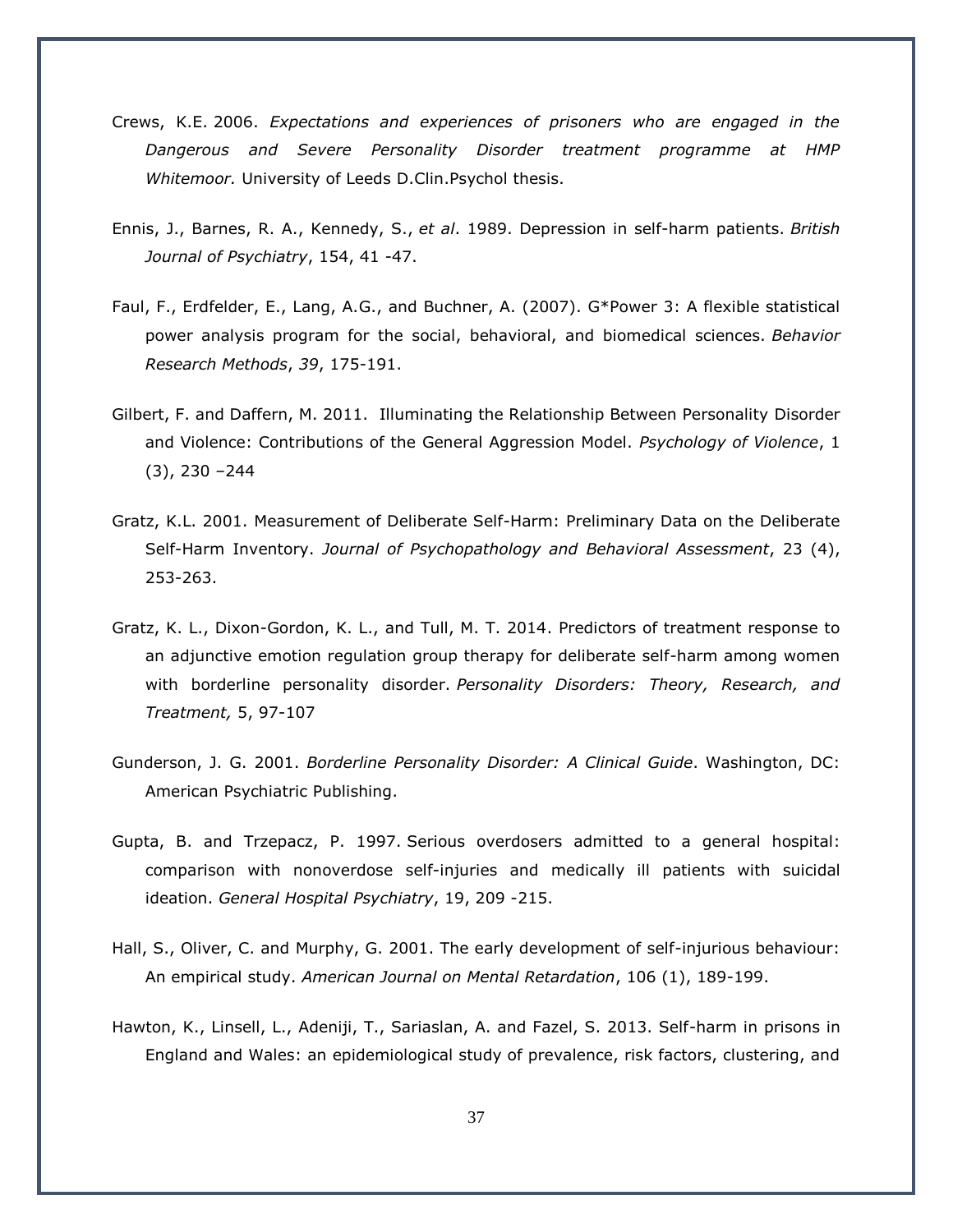subsequent suicide. *The Lancet* [online]*.* DOI: [http://dx.doi.org/10.1016/S0140-](http://dx.doi.org/10.1016/S0140-6736(13)62118-2) [6736\(13\)62118-2.](http://dx.doi.org/10.1016/S0140-6736(13)62118-2)

- Hodgins, S. and Cote, G. 1993. The criminality of mentally disordered offenders. *Criminal Justice and Behavior*, 115–129.
- Johnson, J. G., Cohen, P., Smailes, E. M., *et al*. 2000. Adolescent personality disorders associated with violence and criminal behavior during adolescence and early adulthood. *American Journal of Psychiatry*, 157, 1406 -1412.
- Joseph, N. and Benefield, N. 2012. A joint offender personality disorder pathway strategy: An outline summary. *Criminal Behvaiour and Mental Health*, 22, 210-217
- Levin, Y. 2011. The role of statistical power analysis in quantitative proteomics. *Proteomics*, 11 (12), 2565-2567.
- Linehan, M. M. 1993. *Skills Training Manual for Treating Borderline Personality Disorder*. New York: Guilford
- Logan, C., and Blackburn, R. 2009. Mental disorder in violent women in secure settings: Potential relevance to risk for future violence*. International Journal of Law and Psychiatry*, 32 (1), 31–38.
- McGuire, J. 2001. What works in correctional intervention? Evidence and practical implications. *In*: D. F. Gary Bernfeld, Alan Leschied (eds). *Client rehabilitation in practice: Implementing and evaluating effective programs*. New York, NY: John Wiley and Sons, LTD, 2001, 25-43.
- Ministry of Justice. 2011. *Working with personality disordered offenders A practitioners guide.*  Available at [https://www.justice.gov.uk/downloads/offenders/mentally-disordered](https://www.justice.gov.uk/downloads/offenders/mentally-disordered-offenders/working-with-personality-disordered-offenders.pdf)[offenders/working-with-personality-disordered-offenders.pdf](https://www.justice.gov.uk/downloads/offenders/mentally-disordered-offenders/working-with-personality-disordered-offenders.pdf) [Accessed 14/11/15]

Ministry of Justice. 2013. *PSI-47-2011 Prisoner Discipline Procedures*. NOMS: London.

Roberts, A.D.L and Coid, J.W. 2009. Personality disorder and offending behaviour: findings from the national survey of male prisoners in England and Wales. *Journal of Forensic Psychiatry and Psychology,* 21 (2), 221-237.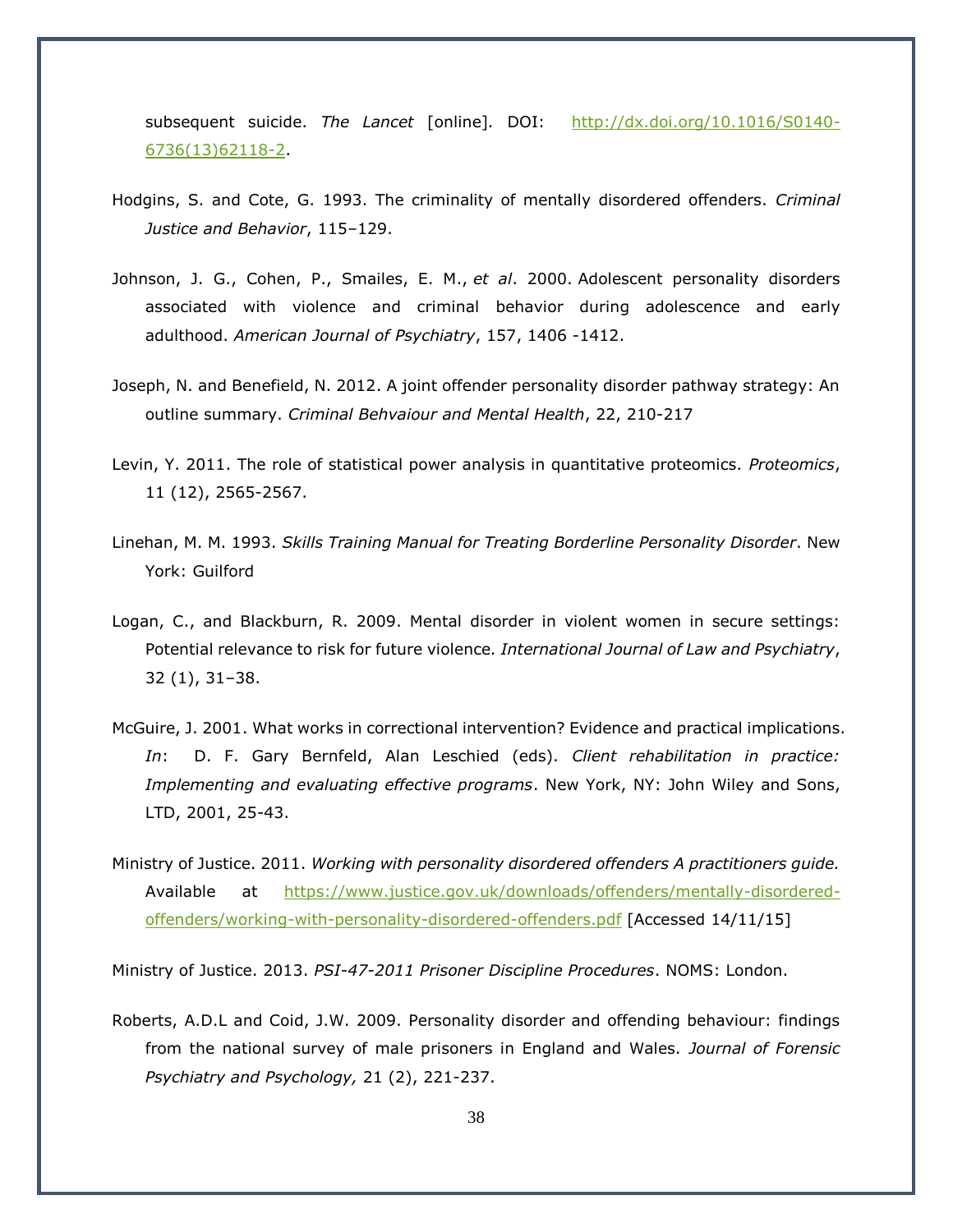- [Pompili,](http://www.ncbi.nlm.nih.gov/pubmed/?term=Pompili%20M%5Bauth%5D) M., [Innamorati,](http://www.ncbi.nlm.nih.gov/pubmed/?term=Innamorati%20M%5Bauth%5D) M. Raja, M., Falcone, I., Ducci, G., Aneletti, G., Lester, D., Girardi, R.T. and De Pisa, E. 2008. Suicide risk in depression and bipolar disorder: Do impulsiveness-aggressiveness and pharmacotherapy predict suicidal intent? *Journal of Neuropsychiatry Disease and Treatment*, 4 (1), 247-255.
- Selby, E. A., and Joiner, T. E. 2009. Cascades of Emotion: The Emergence of Borderline Personality Disorder from Emotional and Behavioral Dysregulation *Review of General Psychology : Journal of Division 1, of the American Psychological Association*, 13(3), 219 – 229.
- Skodol, A. E., Gunderson, J. G., McGlashan, T. H., *et al*. 2002. Functional impairment in patients with schizotypal, borderline, avoidant, or obsessive–compulsive personality disorder. *American Journal of Psychiatry*, 159, 276 -283.
- Soloff, P., White, R. and Diwadkar, V.A. 2014. Impulsivity, aggression and brain structure in high and low lethality suicide attempters with borderline personality disorder. *Psychiatry Research*, 222 (3), doi: 10.1016/j.pscychresns.2014.02.006.
- Suominen, K., Henriksson, M., Suokas, J., *et al*. 1996. Mental disorders and comorbidity in attempted suicide. *Acta Psychiatrica Scandinavica*, 94, 234 -240.
- Tew, J. and Atkinson, R. 2013. The Chromis programme: from conception to evaluation. *Psychology, Crime and Law*, 19 (5-6), 415-431.
- Tew, J., Dixon, L., Harkins, L. and Bennett, A., 2012. Investigating changes in anger and aggression in offenders with high levels of psychopathic traits and the Chromis violence reduction programme. *Criminal Behaviour and Mental Health*, 22, 191-201.
- Ullrich, S., Yang, M. and Coid, J. 2010 . Dangerous and severe personality disorder: An investigation of the construct. *International Journal of Law and Psychiatry*, 33 (2), 84-88.
- Van Asselt, A.D., Dirksen, C.D., Arntz, A. and Severens, J.L. 2007. The cost of borderline personality disorder: societal cost of illness in BPD-patients. *European Psychiatry*, 22 (6), 354-361.
- Ward, J. and Bailey, D. 2013. A participatory action research methodology in the management of self-harm in prison. *Journal of Mental Health*, 22 (4), 306-316.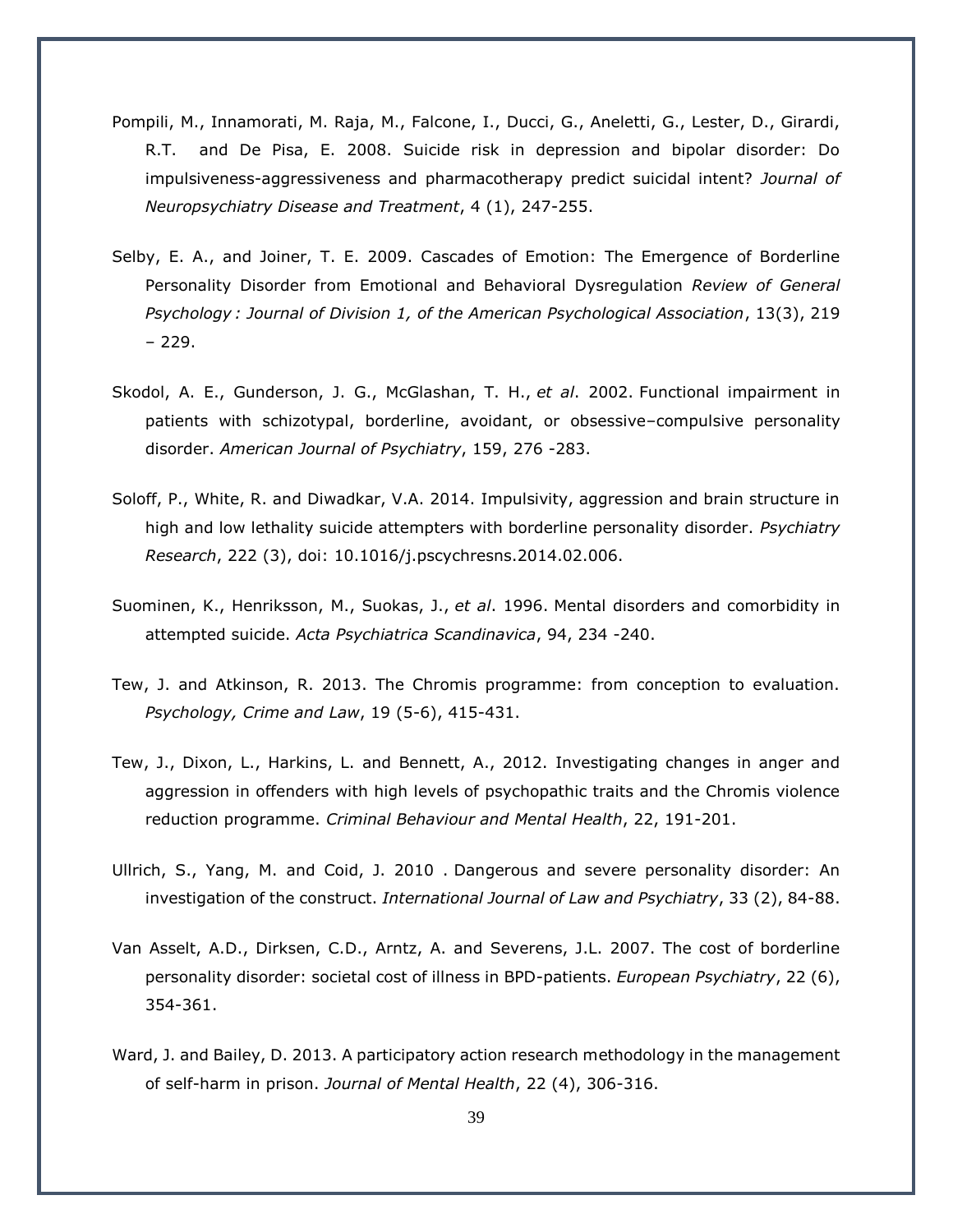- Warren, J.I., Burnette, M., South, S.C., Chauhan, P., Bale, R. and Friend, R. 2002. Personality disorders and violence among female prison inmates. *Journal of American Academic Psychiatry and Law*, 30 (1), 502-509.
- Warren, J. I., Hurt, S., Loper, A. B., Bale, R., Friend, R., and Chauhan, P. 2002. Psychiatric symptoms, history of victimization, and violent behavior among incarcerated female felons: An American perspective. *International Journal of Law and Psychiatry*, 25 (1), 129 –149
- World Health Organisation (WHO). 2014. *Preventing Suicide: a Resource for Non-Fatal Suicidal Behaviour Case Registration*. Available at: <http://apps.who.int/iris/handle/10665/112852> [Accessed 11/01/15]
- Zanarini, M.C. 2009. Psychotherapy of borderline personality disorder. *Acta Psychiatrica Scandinavica*, 120 (5), 373-7.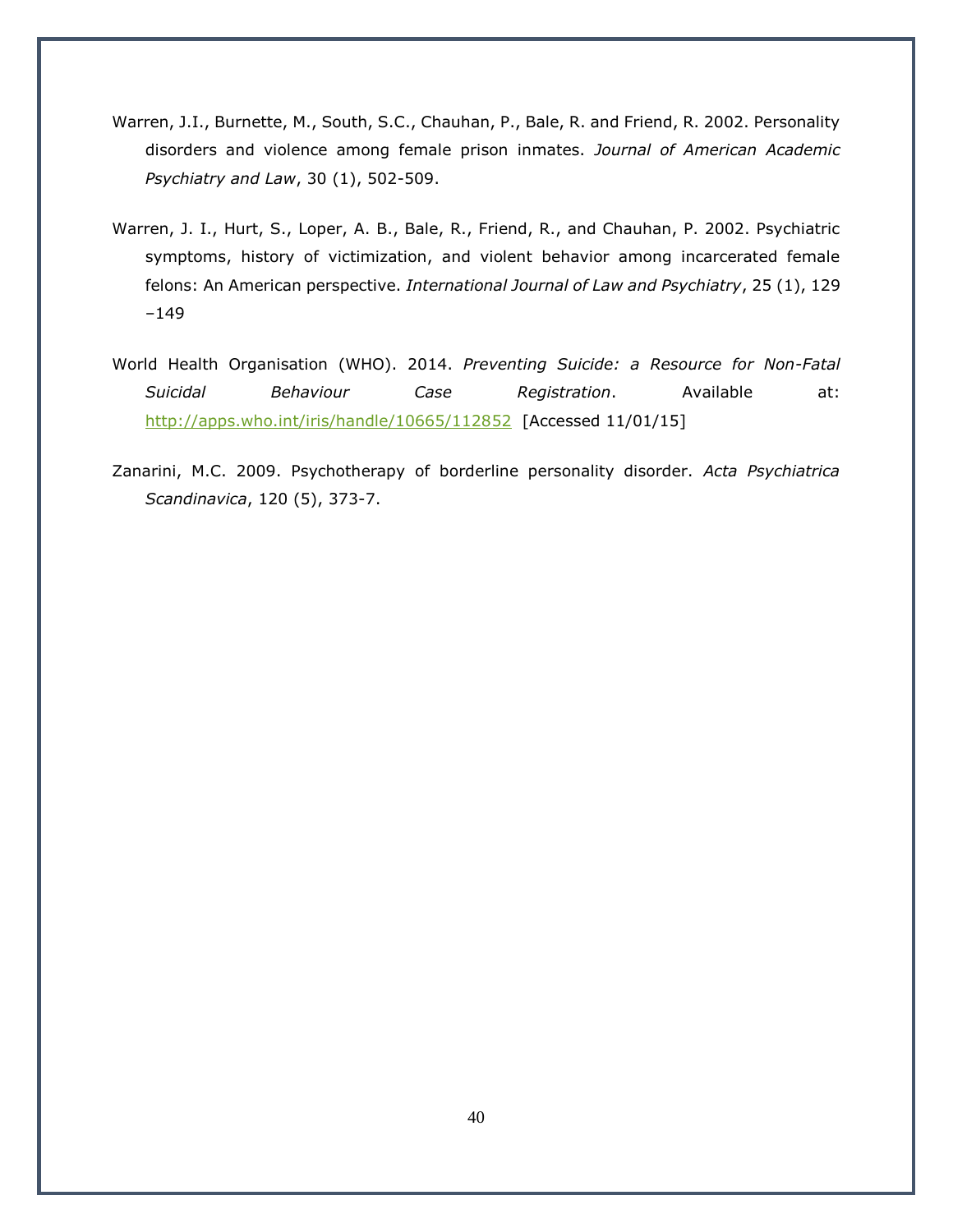## <span id="page-40-0"></span>**10 APPENDICES**

#### <span id="page-40-2"></span><span id="page-40-1"></span>**Appendix i**

#### **PSI-47-2011 Prisoner Discipline Procedures**

#### **Wording of charges**

1.16 The wording of charges should reflect the wording of the Rule(s) under which they are laid (amending masculine pronouns to feminine, or plural, as necessary). The following are examples, which should be adapted as appropriate:

#### 1.17 PR 51 (1), YOI 55 (1) commits any assault

'At (time) on (date) in (place) you assaulted (name) by punching him.'

#### 1.18 PR 51 (1A), YOI 55 (2) commits any racially aggravated assault

'At (time) on (date) in (place) you assaulted (name) by punching him, whilst shouting "you black bastard".'

- 1.19 Assaults may be witnessed by a member of staff, or be discovered when reported to a member of staff by the alleged victim or other witness.
- 1.20 An assault involves unlawful force applied to another person, and is therefore not a suitable charge when a prisoner is alleged to have harmed a prison dog. In such circumstances a charge of intentionally obstructing an officer in the execution of his duties (e.g., a dog handler using a dog to conduct a search) may be appropriate.
- 1.21 Where there is doubt about whether an alleged assault was racially motivated the prisoner may be charged with both assault and racially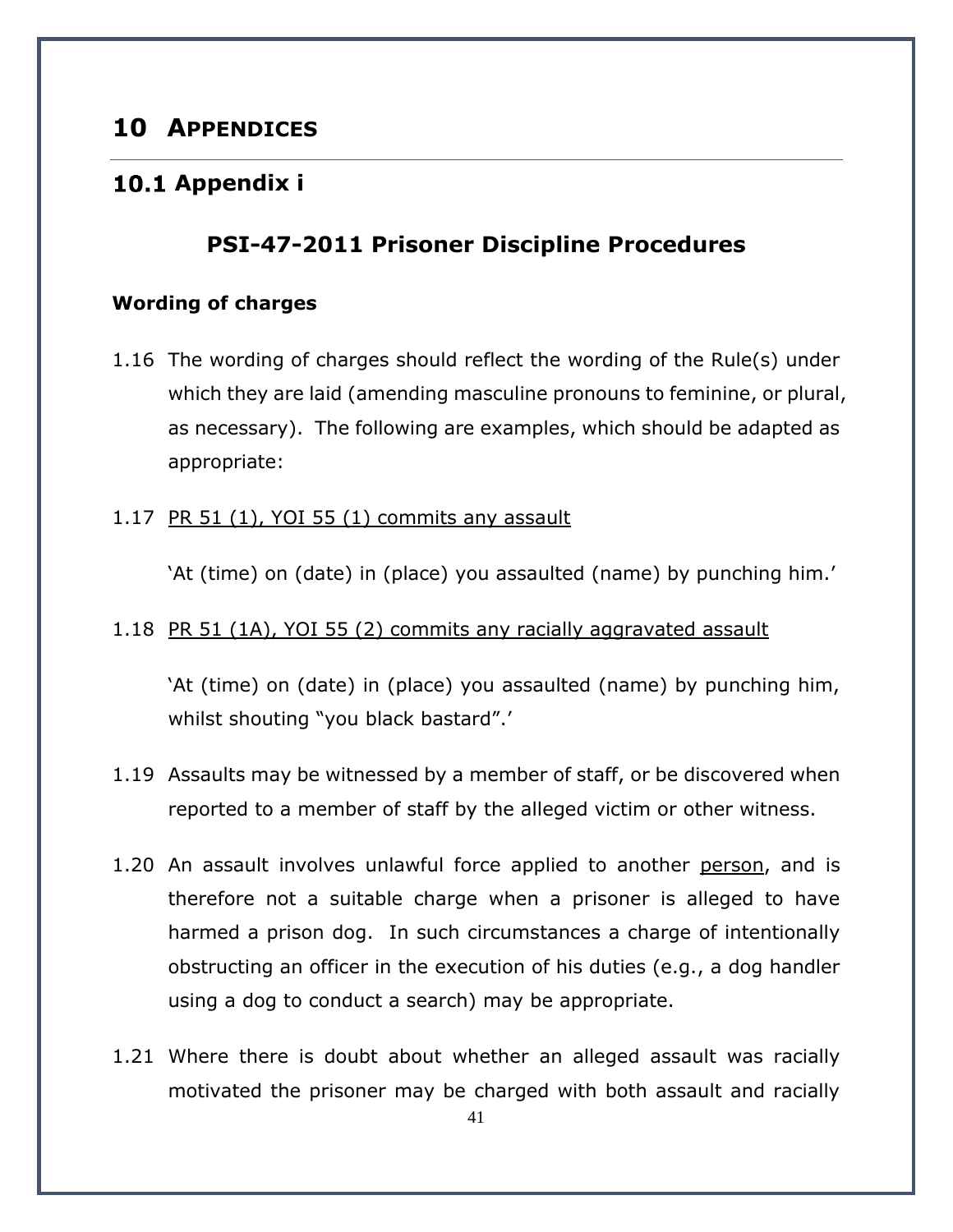aggravated assault. The adjudicator will then decide whether the racial offence is proved beyond reasonable doubt and, if so, dismiss the nonracial charge, or if not so satisfied will dismiss the racial charge and proceed to inquire into the non-racial charge.

- 1.22 See paragraph 1.97 on attempted assault.
- 1.23 PR 51 (2), YOI R 55 (3) detains any person against his will

'At (time) (or 'Between (time) and (time)') on (date) in (place) you detained (name) against his will.'

1.24 PR 51 (3), YOI R 55 (4) denies access to any part of the prison / young offender institution to any officer or any person (other than a prisoner / inmate) who is at the prison / young offender institution for the purpose of working there

'At (time) (or 'Between (time) and (time)') on (date) in (place) you denied access to (part of prison / YOI) to (name), an officer of the prison / YOI (or 'a person who was at the prison / YOI for the purpose of working there') by barricading your door.'

- 1.25 A 'detains' charge is intended to deal with a hostage taker, but where collusion with the 'victim' is suspected a 'denies access' charge may be appropriate additionally or alternatively, where the incident also involved a refusal to allow staff to enter a cell or other part of the establishment.
- 1.26 PR 51 (4), YOI R 55 (5) fights with any person

'At (time) on (date) in (place) you were fighting with (name)'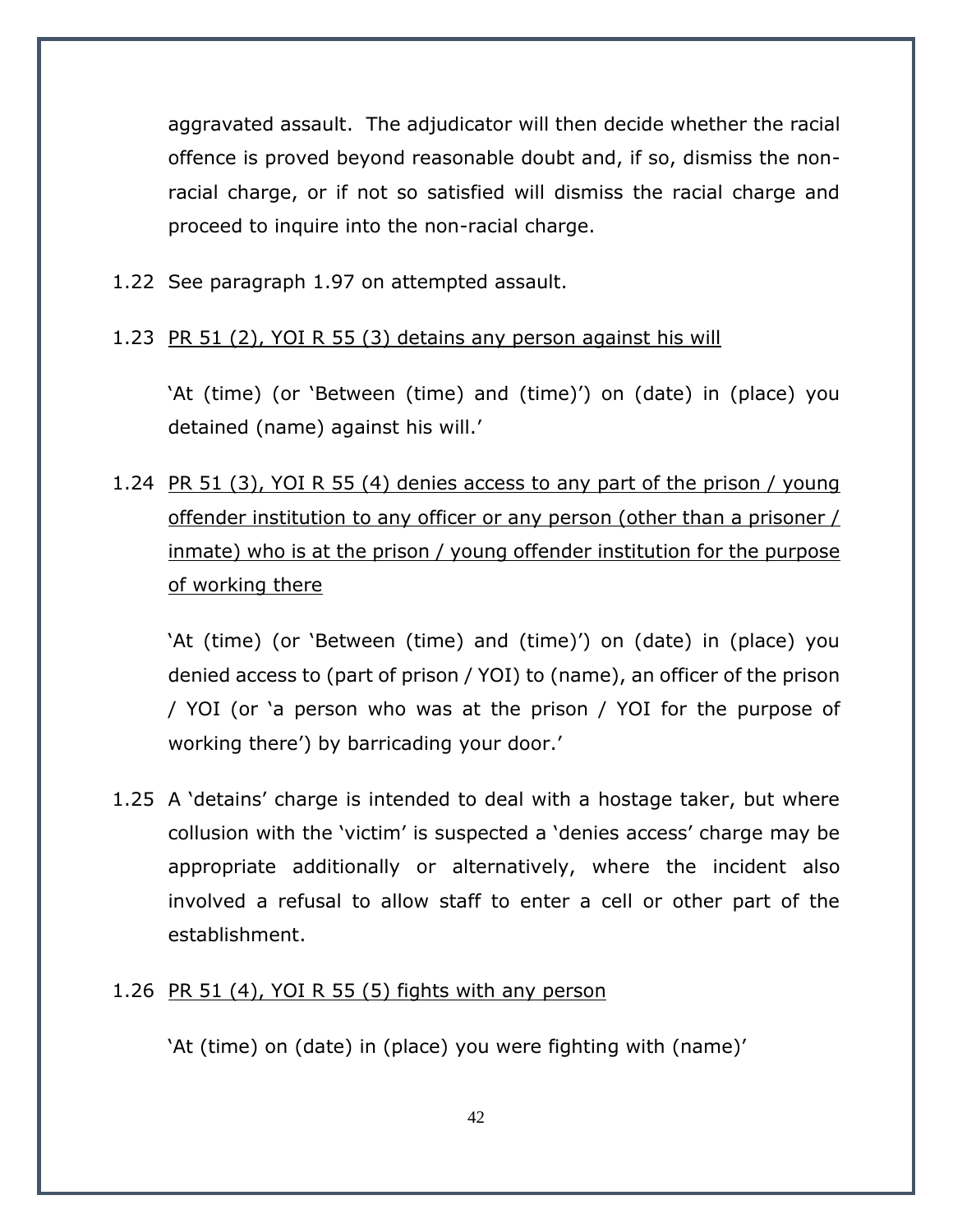- 1.27 A fight involves two or more persons assaulting each other by inflicting unlawful force. But the force will not be unlawful if the accused only acted in self-defence in response to an assault.
- 1.28 If, as a result of evidence given during the hearing, it appears that one prisoner acted in self-defence rather than a fight, the fight charge may be dismissed against both of the accused and an assault charge laid against the prisoner shown to be the aggressor. The 48 hour time limit for laying the assault charge begins when that offence is 'discovered' during the fight charge hearing; a fresh adjudicator who is de novo will hear this charge.
- 1.29 PR 51 (5), YOI R 55 (6) intentionally endangers the health or personal safety of others or, by his conduct, is reckless whether such health or personal safety is endangered

'At (time) on (date) in (place) you intentionally endangered (or 'by your conduct you recklessly endangered') the health or personal safety of (name(s)) by throwing a can of corrosive fluid to the ground.'

- 1.30 This offence can encompass a range of actions or omissions by prisoners that are intended to cause harm to others (other than assaults or fights), or where the prisoner is careless as to whether harm may result.
- 1.31 This charge may be appropriate in the case of a dirty protest, in addition to a charge under PR 51 (17) / YOI 55 (18). A prisoner found in possession of a container of (possibly) adulterated urine, probably with the intention of spoiling a MDT, could be charged under this Rule, but a charge under PR 51 (6) / YOI 55 (7), or PR 51 (25)(a) / YOI R 55 (29)(a) may be more appropriate.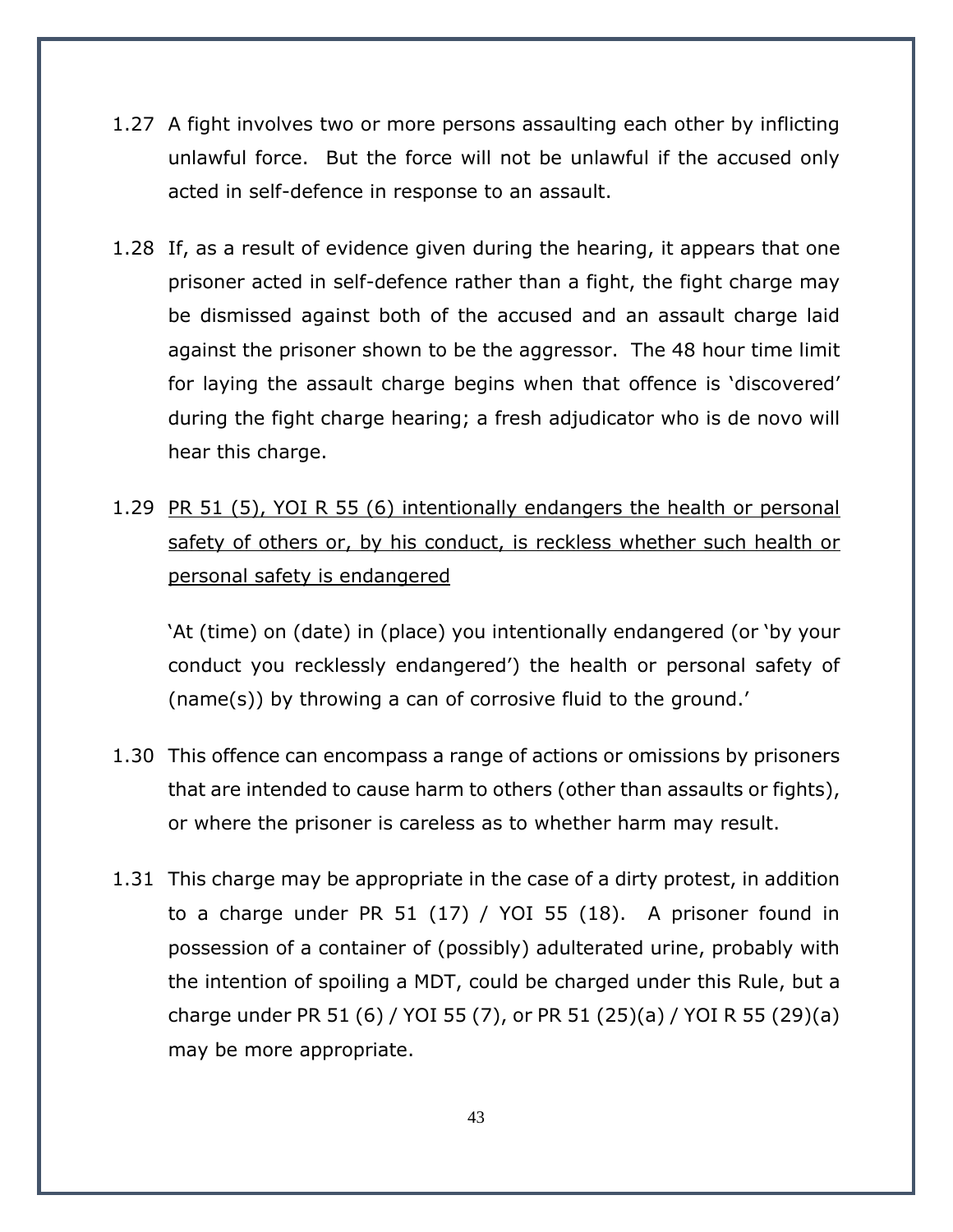- 1.32 Although prisoners should not normally be charged with a disciplinary offence for acts of self-harm, or preparation for self-harm, a charge under PR 51 (5) / YOI R 55 (6) may exceptionally be appropriate where the prisoner's actions also intentionally or recklessly endangered others, for example staring a fire (or in that example a charge under PR 51 (16) / YOI R 55 (17).
- 1.33 PR 51 (6), YOI R 55 (7) intentionally obstructs an officer in the execution of his duty, or any person (other than a prisoner / inmate) who is at the prison / young offender institution for the purpose of working there, in the performance of his work

'At (time) on (date) in (place) you intentionally obstructed (name), an officer of the prison / YOI, in the execution of his or her duty (or 'a person who was at the prison / YOI for the purpose of working there, in the performance of his or her work') by placing your foot in the door.'

- 1.34 This might be an appropriate charge when a prisoner adulterates an MDT sample (obstructing an officer whose duty is to conduct the MDT), as an alternative to disobeying an order to comply with the MDT process by providing an unadulterated sample.
- 1.35 PR 51 (7), YOI R 55 (8) escapes or absconds from prison / a young offender institution or from legal custody

'At (time) (or 'between (time) and (time)) on (date) in (place) you escaped / absconded from HMP / HMYOI (name) (or 'from an escort').

1.36 There is no offence in law of 'absconding' from prison, only of 'escaping' either with or without the use of force. But for adjudication purposes an escape may be defined as a prisoner leaving prison custody without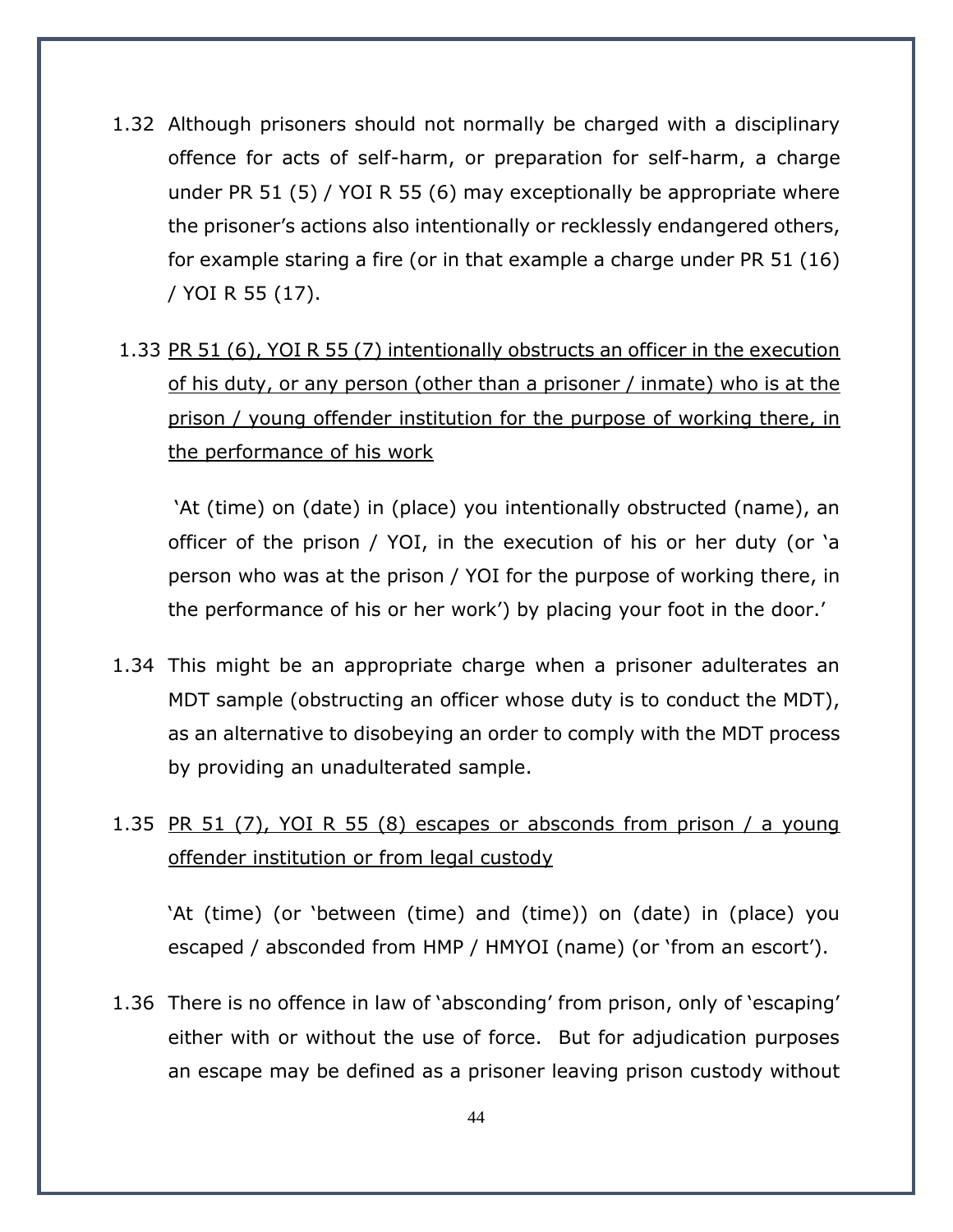lawful authority by overcoming a physical security restraint such as that provided by fences, locks, bolts and bars, a secure vehicle, or handcuffs (see paragraph 1.11 for escapes from courtrooms ('dock jumpers')). An abscond is where a prisoner leaves prison custody without lawful authority but without overcoming a physical security restraint

1.37 An escape is 'discovered' (for the purposes of charging with a disciplinary offence) when the prisoner is returned to prison custody, or when someone taken into custody is identified as an escaper. The 48 hours time limit for laying a charge begins at that point. The charge is to be laid by the establishment from which the escape / abscond occurred, so if a prisoner is returned to custody in a different establishment, that establishment must inform the former location and obtain relevant documentation as soon as possible. If the prisoner is returned to custody by the police, a disciplinary charge may still be laid. However, if the police then confirm that the prisoner is being prosecuted for the escape, the adjudicator will dismiss the charge in order to avoid double jeopardy.

## 1.38 PR 51 (8), YOI R 55 (9) fails to comply with any condition upon which he is / was temporarily released under rule 9 / rule 5 of these rules

'At (time) (or 'between (time) and (time)') on (date) in (place), having been temporarily released, you failed to comply with the condition that you should (quote condition)'.

1.39 This is the appropriate charge when a prisoner fails to return from ROTL (release on temporary licence) on time, or fails to comply with a restriction or requirement in the licence (e.g., not to contact a named person, or to attend an arranged appointment, etc). The prisoner cannot be charged under this rule for misbehaviour that was not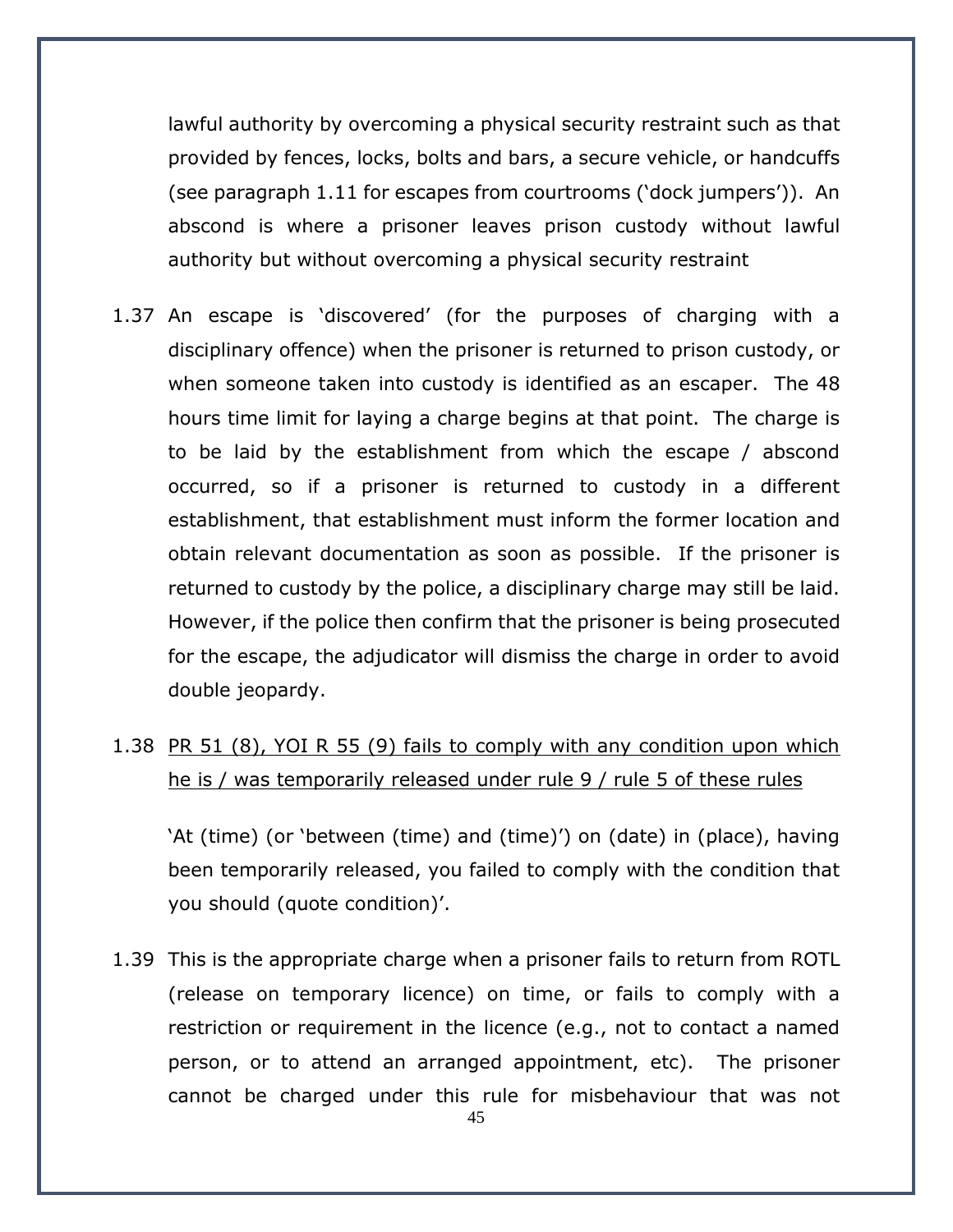specifically prohibited by a licence condition. But criminal behaviour while on licence could lead to a prosecution.

- 1.40 See below for prisoners who are intoxicated on return to the establishment, or who have taken controlled drugs while on licence.
- 1.41 PR 51 (9), YOI R 55 (10) is found with any substance in his urine which demonstrates that a controlled drug has, whether in prison or while on temporary release under rule 9 / 5, been administered to him by himself or by another person (but subject to rule 52 / 56)

'Between (date) and (date) you had a substance in your urine which demonstrated that (name of controlled drug) has, whether in prison or on temporary release under Prison Rule 9 / Young Offender Institution Rule 5, been administered to you by yourself or by another person between the dates of (date) and (time and date).'

1.42 This charge should be laid following a positive result from a Mandatory Drug Test (MDT) (not a compact or voluntary drug test failure – see PSI 31/2009), with separate charges being laid for each controlled drug indicated in the test result. Full details of MDT procedures are set out in PSO 3601. The offence is 'discovered', and the 48 hours time limit for charging normally begins, when the MDT result arrives at the establishment from the laboratory (**not** when the fax or email is first noticed). But if the MDT test result indicates that an opiate or amphetamine has been taken, and the prisoner has been receiving prescribed medication, the Governor/Director may delay charging until the result of a confirmation test is received (see chapter 7 of PSO 3601). If the confirmation test indicates that a different drug to that originally identified was taken, the original charge will be dismissed and a new charge, naming the drug that the test has now identified, laid within 48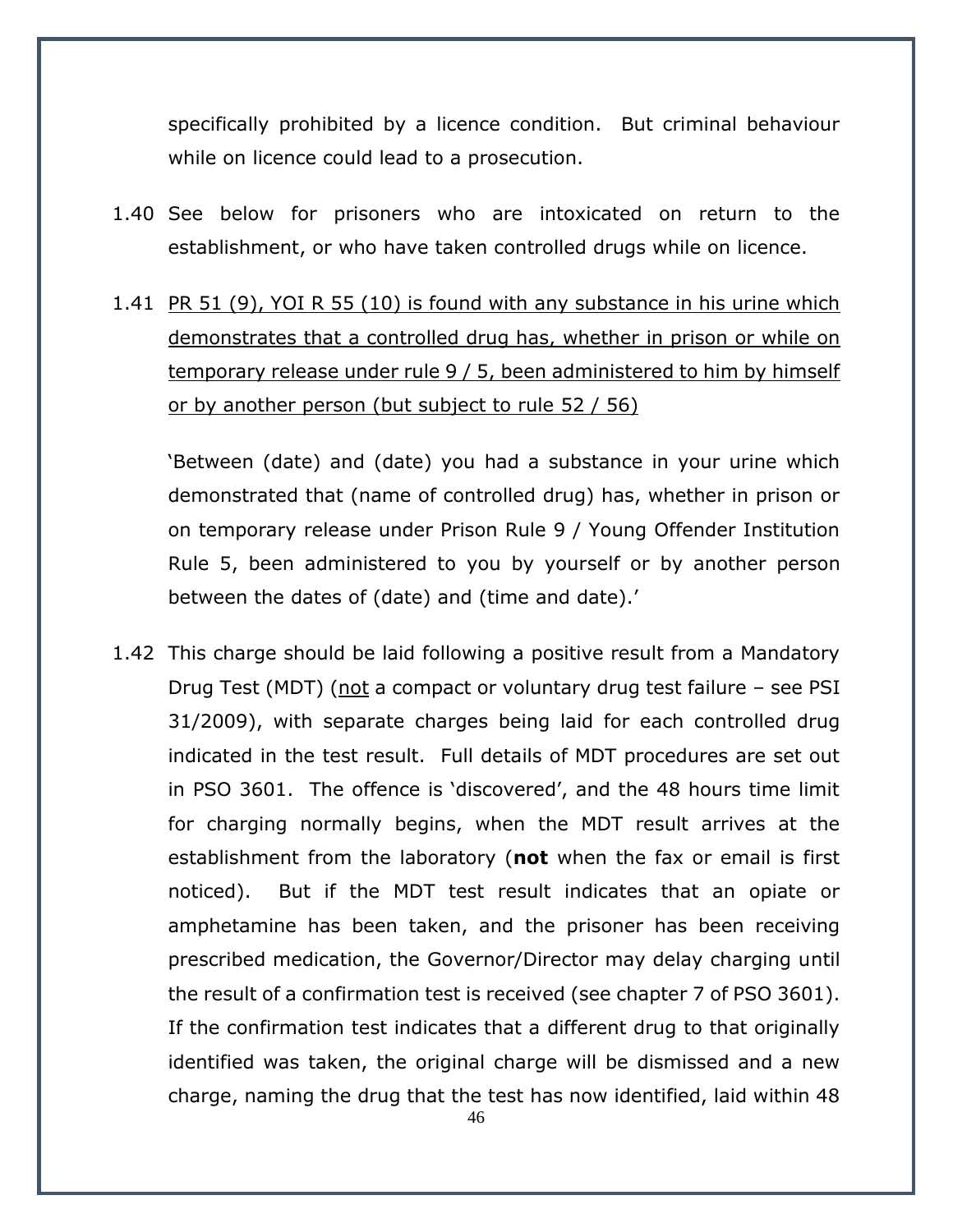hours of the confirmation test being received. If the confirmation test indicates that a non-controlled drug, such as medication (not prescribed to the accused prisoner), rather than a controlled drug was taken, a charge of unauthorised possession may be appropriate (since the prisoner will have previously been in possession of the medication when it was taken – see paragraphs 2.69 - 2.71).

- 1.43 Regardless of his/her plea, if a MDT test result indicates that a prisoner has taken opiates or amphetamines a confirmation test will be requested. If the MDT test result indicates another drug has been taken **and** the prisoner pleads not guilty or equivocates, a confirmation test will be requested.
- 1.44 Under PR 50 (3) / YOI R 53 (3) an officer is required to inform the prisoner that a refusal to provide a sample for a MDT may lead to a disciplinary charge. Rules 52 / 56 explain the defences to this charge – see paragraphs 2.62 and 2.63.
- 1.45 PR 51 (10), YOI R 55 (11) is intoxicated as a consequence of consuming any alcoholic beverage (but subject to rule 52A / 56A)

'At (time observed by reporting officer) you were seen to be intoxicated (briefly describe circumstances)'

- 1.46 This charge is appropriate when a prisoner's behaviour clearly indicates intoxication, as opposed to having drunk a small amount of alcohol.
- 1.47 A prisoner who returns from ROTL showing signs of intoxication may be charged under this rule. If the licence included a requirement not to drink alcohol while temporarily released a charge under rule 51 (8) / 55 (9) may also be appropriate.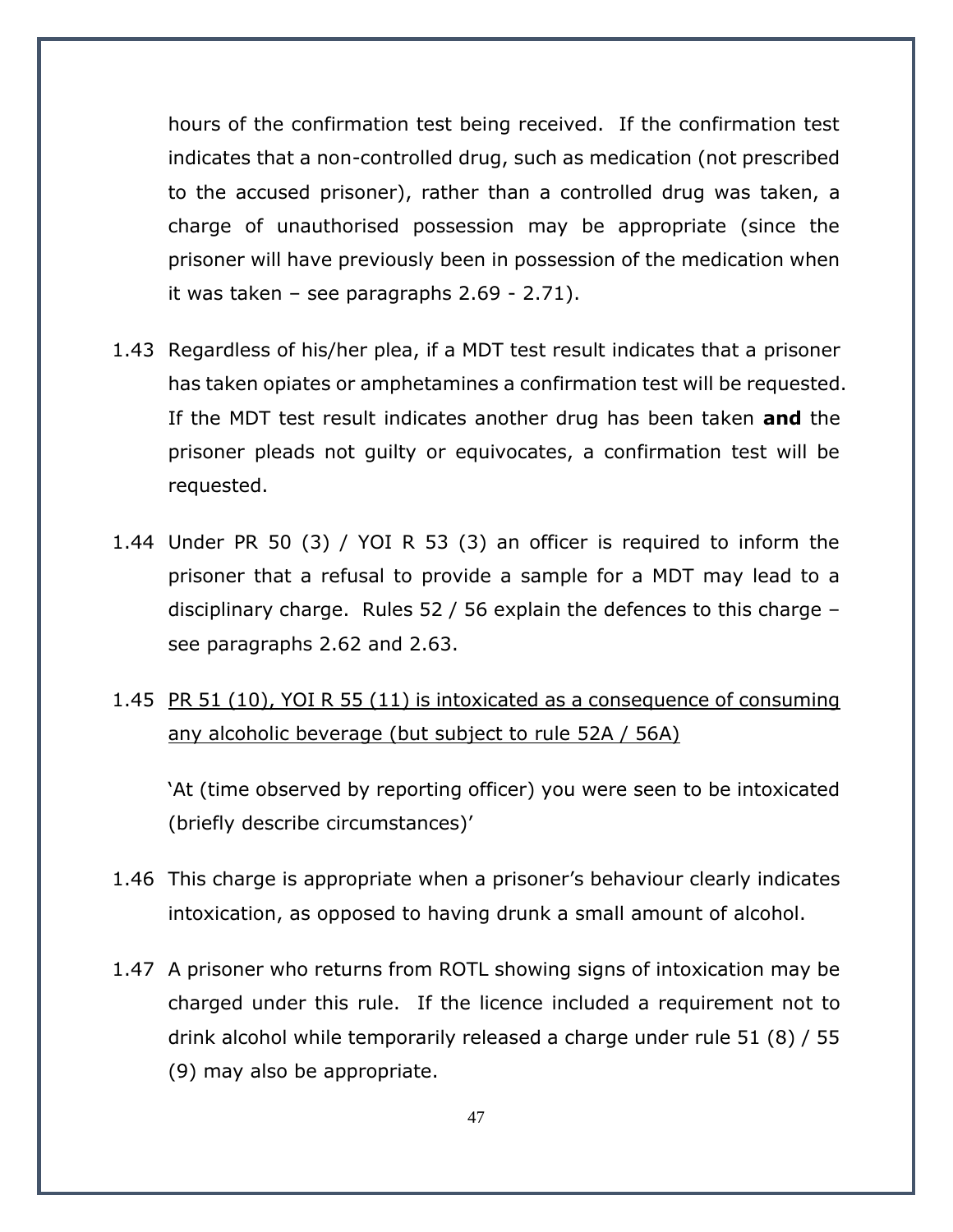1.48 Rules 52A / 56A explain the defences to this charge – see paragraphs 2.64 and 2.65.

#### 1.49 PR 51 (11), YOI R 55 (12) consumes any alcoholic beverage whether

#### or not provided to him by another person (but subject to rule 52A / 56A

'At (time observed by reporting officer) you were believed to have consumed an alcoholic beverage'

- 1.50 This charge is appropriate when a prisoner's behaviour indicates alcohol has been drunk, but not enough to cause intoxication justifying a charge under rule 51 (10) / 55 (11), or when the prisoner is seen to drink something that the reporting officer believes contains alcohol (see below for evidence that a liquid may be alcoholic).
- 1.51 PR 50B / YOI R 54A describe compulsory testing for alcohol. NOMS Security Group should be consulted for further details of this procedure.

# 1.52 PR 51 (12) / YOI R (13) has in his possession (a) any unauthorised article; or (b) a greater quantity of any article than he is authorised to have

'At (time) (or 'between (time) and (time)) on (date) in (place) you had in your possession an unauthorised article, namely a mobile phone (or 'a greater quantity of (article) than you were authorised to have, namely (number/quantity of article)'.

1.53 If a prisoner is found in possession of a substance suspected of being a controlled drug, the charge may be worded as "possession of an unauthorised article, namely a white powder" etc, **not** as "possession of an article believed to be a controlled drug", since this belief cannot be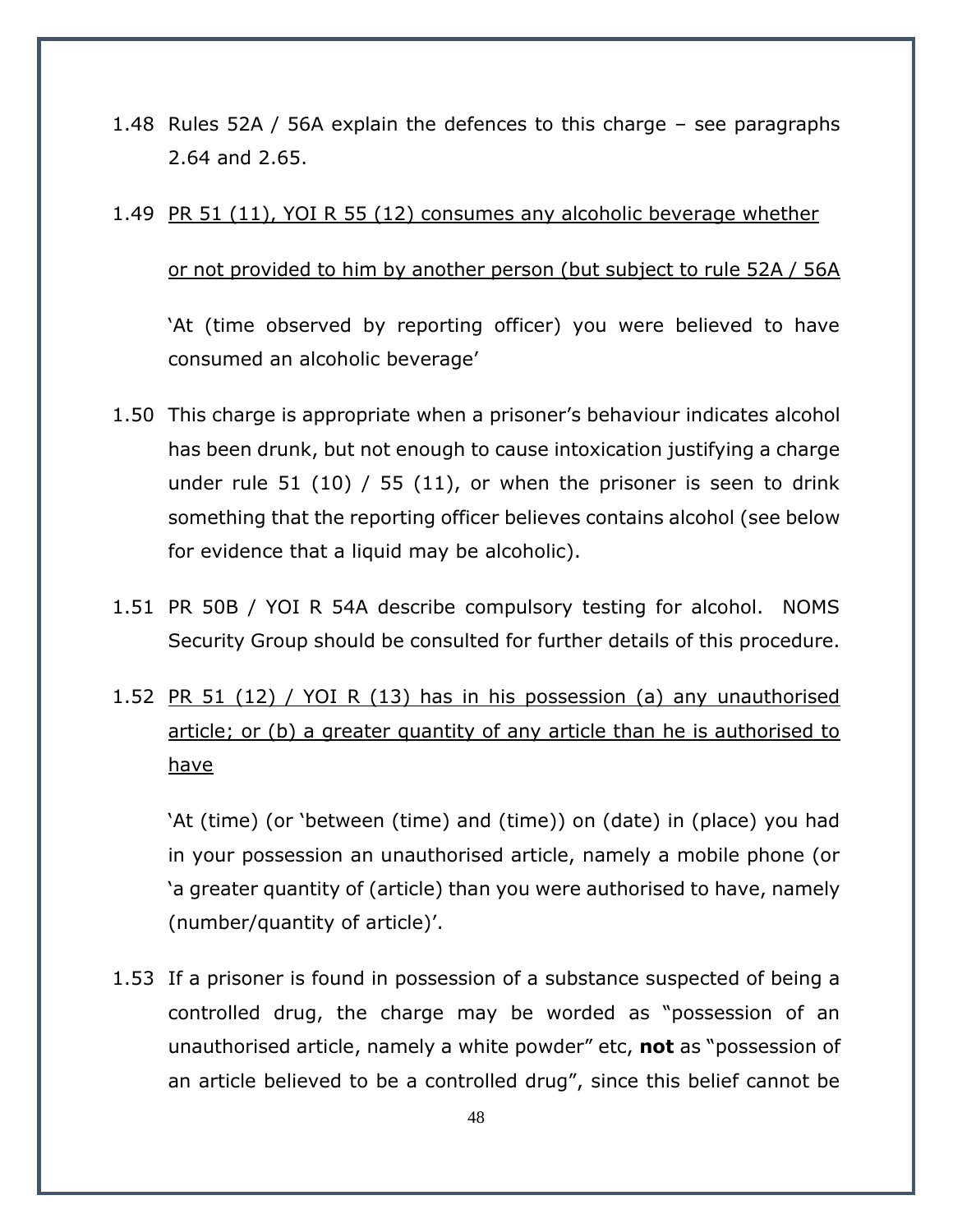proved (unless there is enough of the substance to make a laboratory test practical without destroying the evidence). See under PR 51 (24) / YOI R 55 (27) (paragraphs 1.89 - 90) for an exception to this guidance.

- 1.54 If a prisoner is found in possession of more than one allegedly unauthorised article, a single charge listing the items may be laid – but if it later turns out that some of the items were authorised there is a risk that the whole charge may be dismissed or quashed on review. It is safer to lay separate charges for each item individually, so that if one charge is dismissed the others may still proceed.
- 1.55 A prisoner charged with possession of illicit alcohol ('hooch') may dispute the alcoholic nature of the liquid without scientific evidence, comparable to a drug confirmation test. Since no such test is available within prisons it would be preferable to phrase the charge as 'you had in your possession an unauthorised article, namely a fermenting liquid.' The nature of the liquid should be recorded soon after its discovery. A liquid may reasonably be described as fermenting from its frothy appearance or smell. It is not necessary to prove that the liquid is alcoholic, only that the prisoner is not authorised to have it in possession. If there is a large quantity of fermenting liquid that would be difficult (or potentially dangerous) to store, the reporting officer should include information about the quantity and nature of the liquid in the evidence, supported by photographic evidence and a small sample. The rest of the liquid may then be disposed of.
- 1.56 A mobile phone or SIM card found in a prisoner's possession will be sent either to the police, or to the National Dog and Technical Support Group (NDTSG) for analysis. A photograph of the items should first be taken to be produced as evidence at the adjudication. Further guidance on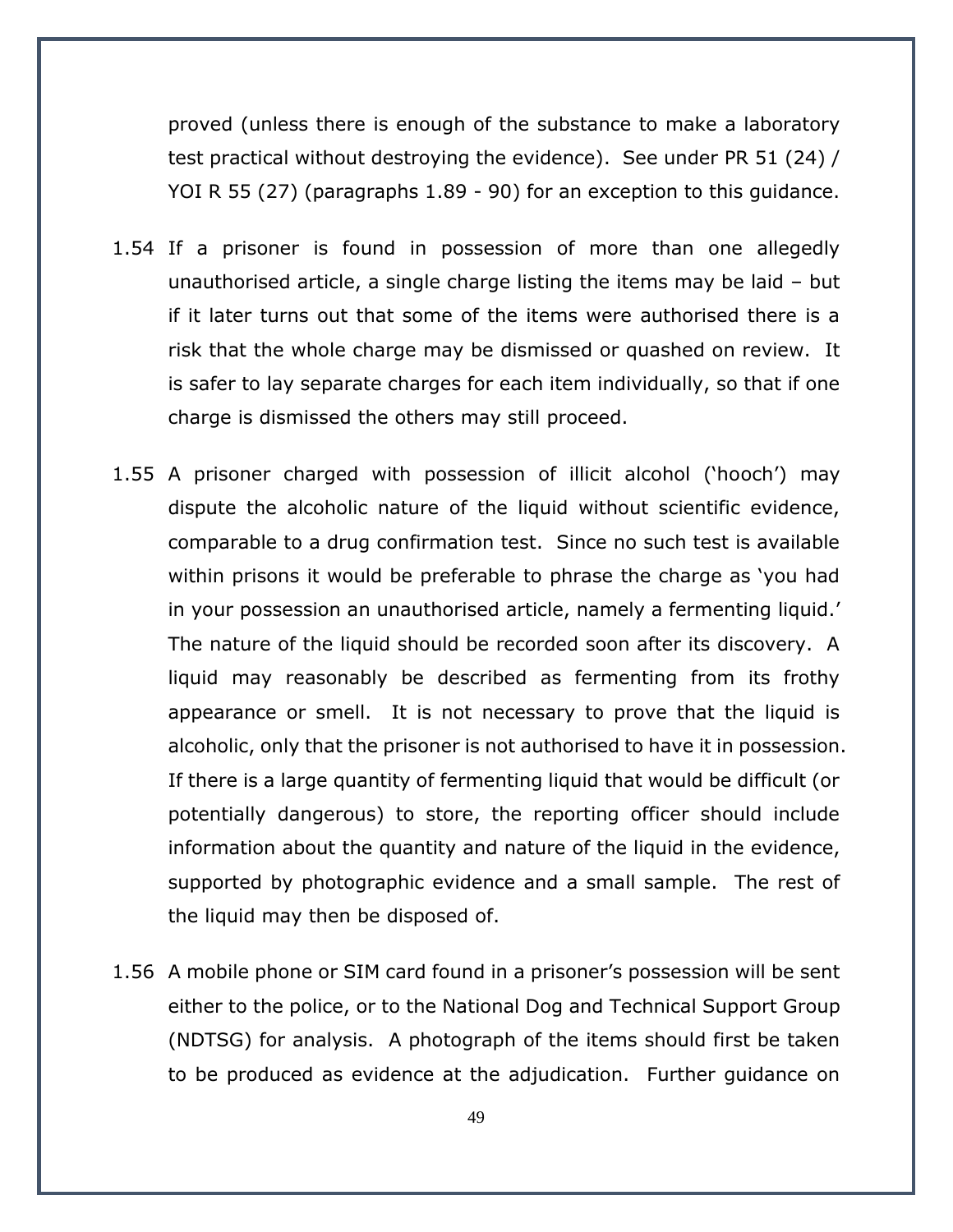this procedure is in paragraphs 2.4 and 2.27-30 of PSI 30/2011 Instructions on Handling Mobile Phones and SIM Card Seizures. See also paragraphs 2.24-26 of PSI 51/2010 Dealing with Evidence.

## 1.57 PR 51 (13) / YOI R 55 (14) sells or delivers to any person any unauthorised article

'At (time) on (date) in (place) you delivered an unauthorised article, namely (e.g., a SIM card) to (name).'

1.58 This charge is appropriate where the article is by its nature unauthorised (e.g. drugs), or not authorised to be in the possession of the giver. It is not necessary to show which of the two methods of passing, selling or delivering, was used.

## 1.59 PR 51 (14) / YOI R 55 (15) sells or, without permission, delivers to any person any article which he is allowed to have only for his own use

'At (time) on (date) in (place) you sold (or 'delivered without permission') (e.g., a radio) which you were allowed to have only for your own use to (name).'

1.60 This charge is appropriate where the article is permitted to be in the possession of the giver, but not to be passed on without permission.

## 1.61 PR 51 (15) / YOI R 55 (16) takes improperly any article belonging to another person or to a prison / young offender institution

'At (time) (or 'between (time) and (time)') on (date) in (place) you took improperly (article) belonging to (name of person or establishment).'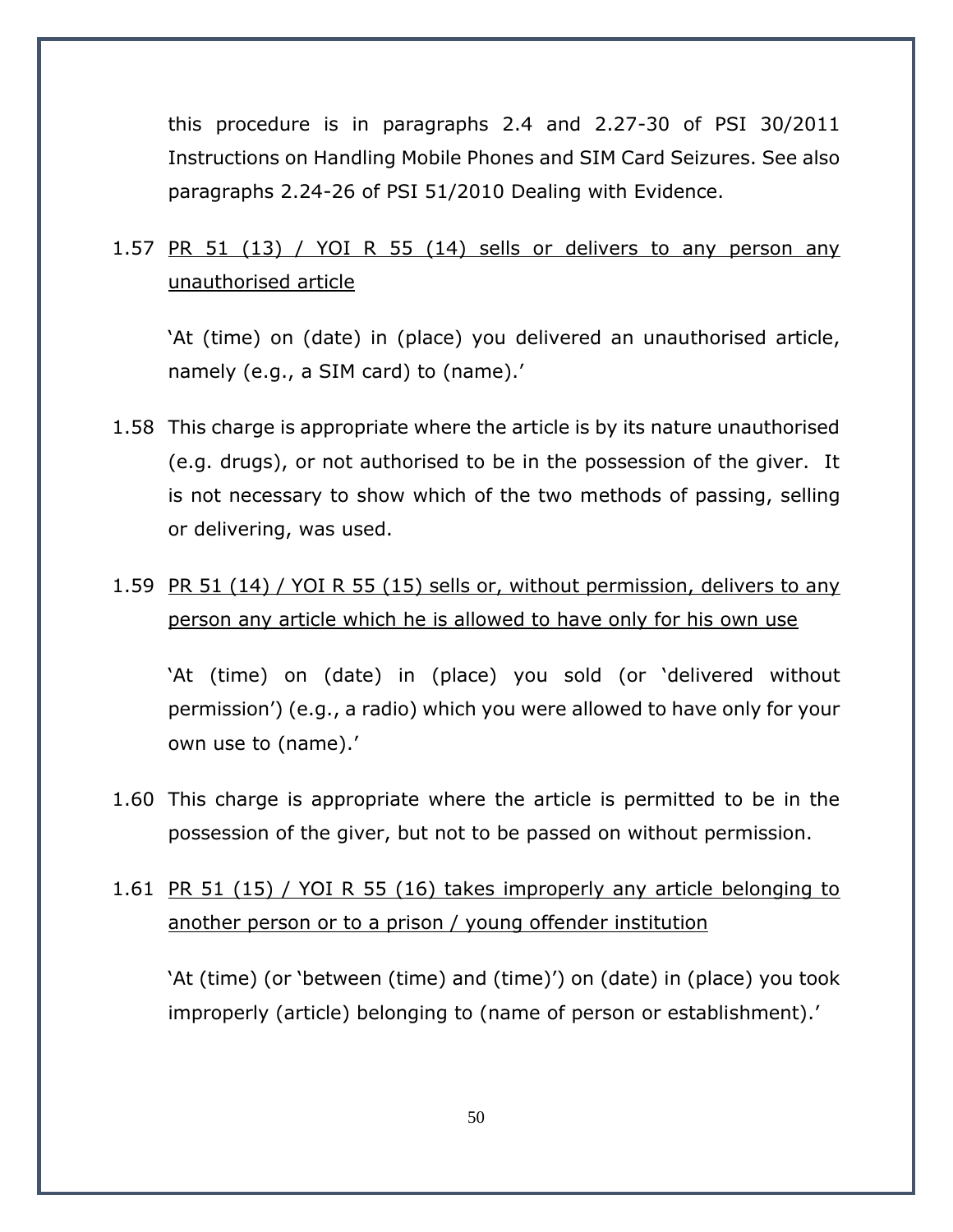- 1.62 This charge is appropriate whenever a prisoner, without permission, takes anything that does not belong to him or her. If the prisoner attempts to gain control of an article, but is unsuccessful, a charge under PR 51 (25) (a) / YOI R 55 (29) (a) will be more appropriate. If a prisoner improperly obtains something other than a physical article (e.g., abuse of the PIN phone system) a charge under PR 51 (26) / YOI R 55 (23) may be appropriate.
- 1.63 PR 51 (16) / YOI R 55 (17) intentionally or recklessly sets fire to any part of a prison / young offender institution or any other property, whether or not his own

'At (time) on (date) in (place) you intentionally (or 'recklessly') set fire to (part of the prison / YOI) (or (an item of property)).'

- 1.64 See paragraph 1.32 for fires started in connection with self-harm.
- 1.65 PR 51 (17) / YOI R 55 (18) destroys or damages any part of a prison  $/$ young offender institution or any other property, other than his own

'At (time) on (date) in (place) you destroyed (or 'damaged') a (part of prison/YOI) (or (an item of property) belonging to HMP / YOI (name of establishment) (or 'belonging to (name of person)')

- 1.66 This charge may be appropriate in the case of a dirty protest, in addition to a charge under PR 51 (5) / YOI 55 (6).
- 1.67 PR 51 (17A) / YOI R 55 (19) causes racially aggravated damage to, or destruction of, any part of a prison / young offender institution or any other property, other than his own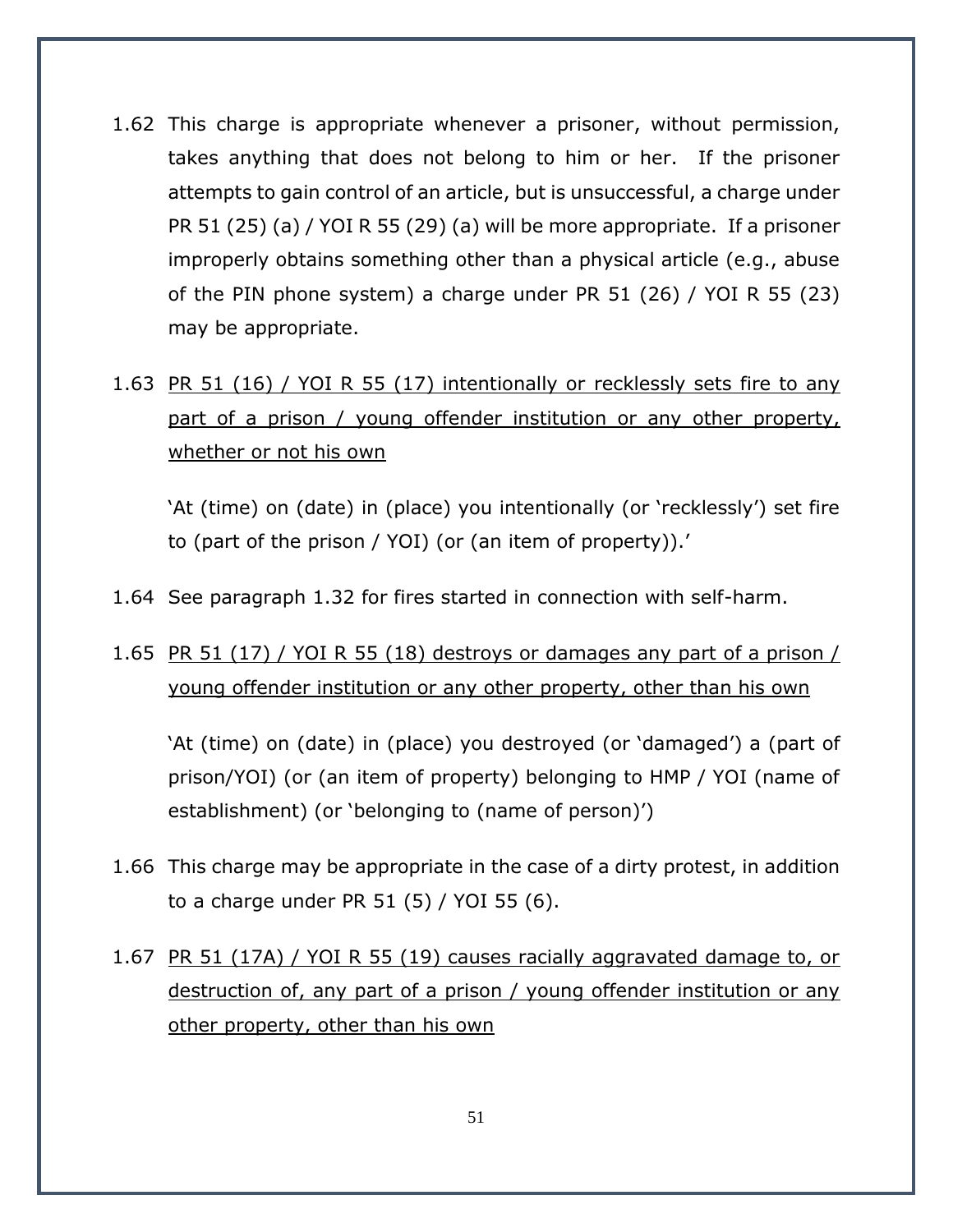'At (time) on (date) in (place) you damaged (or 'destroyed'') a (part of prison/YOI) (or (an item of property) belonging to HMP / YOI (name of establishment) (or 'belonging to (name of person)') while demonstrating (or 'motivated, partly or wholly, by') hostility towards a member or members of a racial group.'

- 1.68 An example of a racially aggravated charge might be "….you damaged a radio belonging to (name) which was playing Indian music, whilst shouting "bloody Paki music."'
- 1.69 Where there is doubt about whether an accused prisoner's actions were racially motivated the prisoner may be charged with both the racially aggravated and non-racial versions of the offence. The adjudicator will then decide whether the racial offence is proved beyond reasonable doubt and, if so, dismiss the non-racial charge, or if not so satisfied will dismiss the racial charge and proceed to inquire into the non-racial charge.
- 1.70 PR 51 (18) /YOI R 55 (20) absents himself from any place (where) he is required to be or is present at any place where he is not authorised to be

'At (time) on (date) you were absent from (place) where you were required to be (or 'you were in (place) where you were not authorised to be')'.

1.71 This charge can apply to incidents within the establishment, or outside where the prisoner is escorted, or briefly goes outside an open prison, with the intention of returning shortly (e.g., visiting a nearby shop). But if the prisoner has no intention of returning, PR 51 (7) / YOI 55 (8) will apply.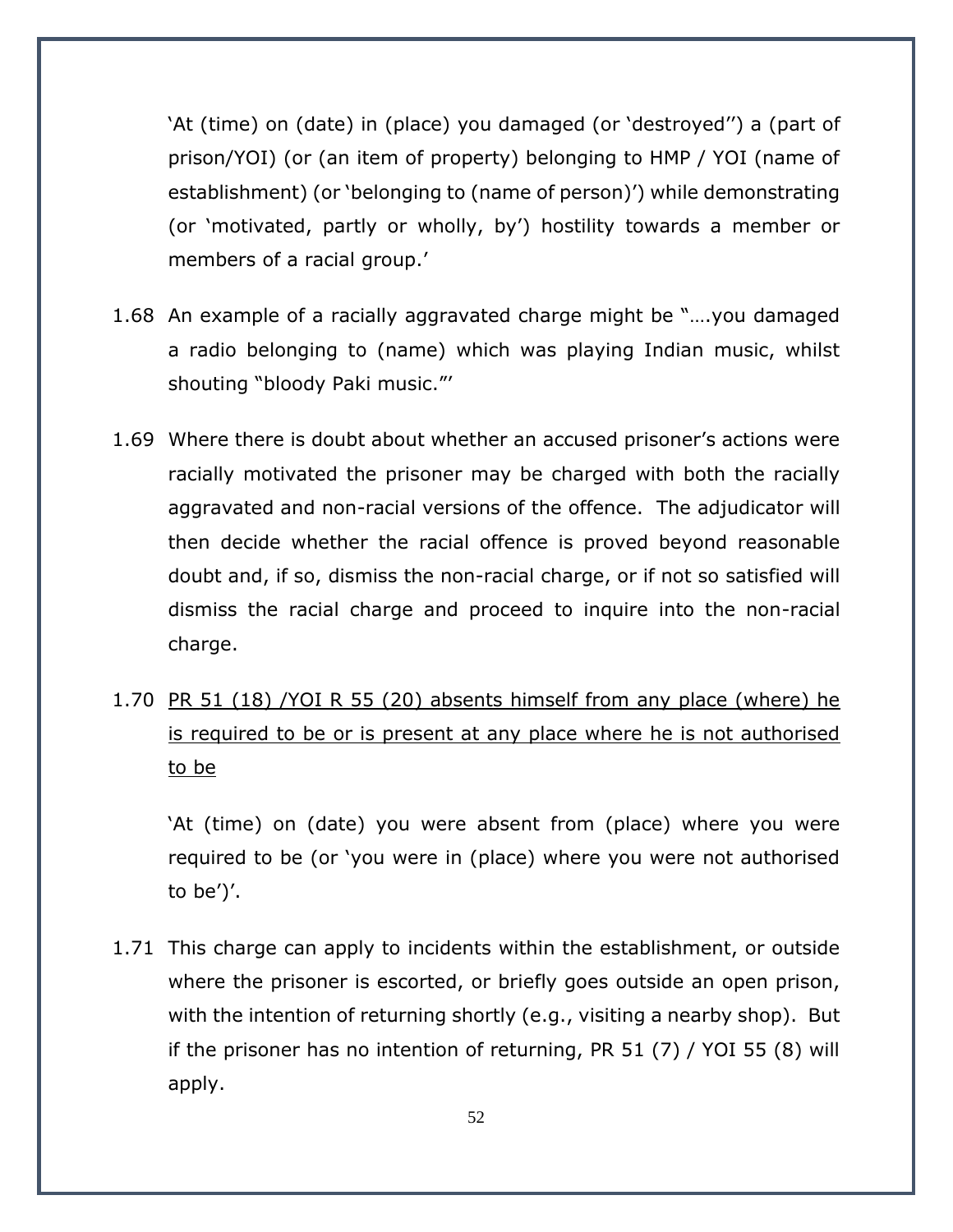1.72 PR 51 (19) / YOI R 55 (21) is disrespectful to any officer, or any person (other than a prisoner / an inmate) who is at the prison / young offender institution for the purpose of working there, or any person visiting a prison / young offender institution

'At (time) on (date) in (place) you were disrespectful to Officer (name) (or 'to (name), who was (reason for being at the prison, e.g., a teacher, probation officer, IMB member, visitor, etc), by (briefly describe how disrespect was demonstrated).'

- 1.73 The disrespect may be spoken or written, or involve physical acts or gestures.
- 1.74 PR 51 (20) / YOI R 55 (22) uses threatening, abusive or insulting words or behaviour

'At (time) on (date) in (place) you used threatening (or 'abusive' or 'insulting') words or behaviour towards (name), by saying (quote words used) (or briefly describe behaviour)'

- 1.75 It is not always necessary to name an individual at whom the words or behaviour were directed.
- 1.76 There is no Rule specifically prohibiting sexual acts between prisoners, but if they are observed by someone who finds (or could potentially find) their behaviour offensive, a charge under PR 51 (20) / YOI R 55 (22) may be appropriate, particularly if the act occurred in a public or semipublic place within the establishment, or if the prisoners were 'caught in the act' during a cell search. But if two prisoners sharing a cell are in a relationship and engage in sexual activity during the night when they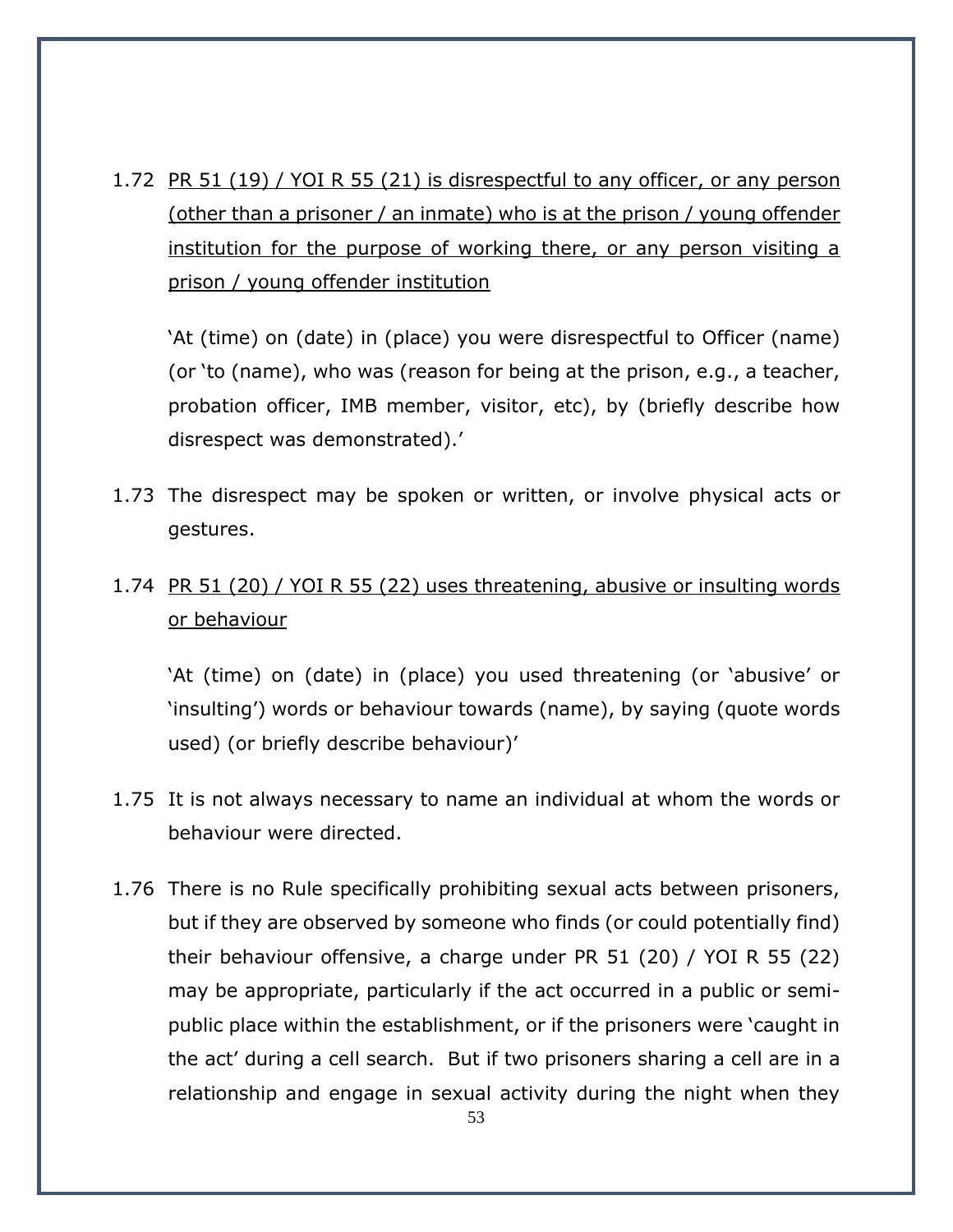have a reasonable expectation of privacy, a disciplinary charge may not be appropriate.

## 1.77 PR 51 (20A) / YOI R 55 (23) uses threatening, abusive or insulting racist words or behaviour

'At (time) on (date) in (place) you used threatening (or 'abusive' or 'insulting') racist words or behaviour towards (name), by saying (quote words used) (or briefly describe behaviour)'

- 1.78 The difference between this and the previous charge is that the words or behaviour were motivated (partly or wholly) by hostility to a member or members of a racial group.
- 1.79 Note paragraph 6.24 of PSO 2800: "The use of the term 'racist' is not in itself racist language. A verbal accusation of racism by a prisoner against a member of staff is therefore unlikely in itself to constitute a racist incident."
- 1.80 Where there is doubt about whether an accused prisoner's actions were racially motivated the prisoner may be charged with both the racially aggravated and non-racial versions of the offence. The adjudicator will then decide whether the racial offence is proved beyond reasonable doubt and, if so, dismiss the non-racial charge, or if not so satisfied will dismiss the racial charge and proceed to inquire into the non-racial charge.
- 1.81 PR 51 (21) / YOI 55 (24) intentionally fails to work properly or, being required to work, refuses to do so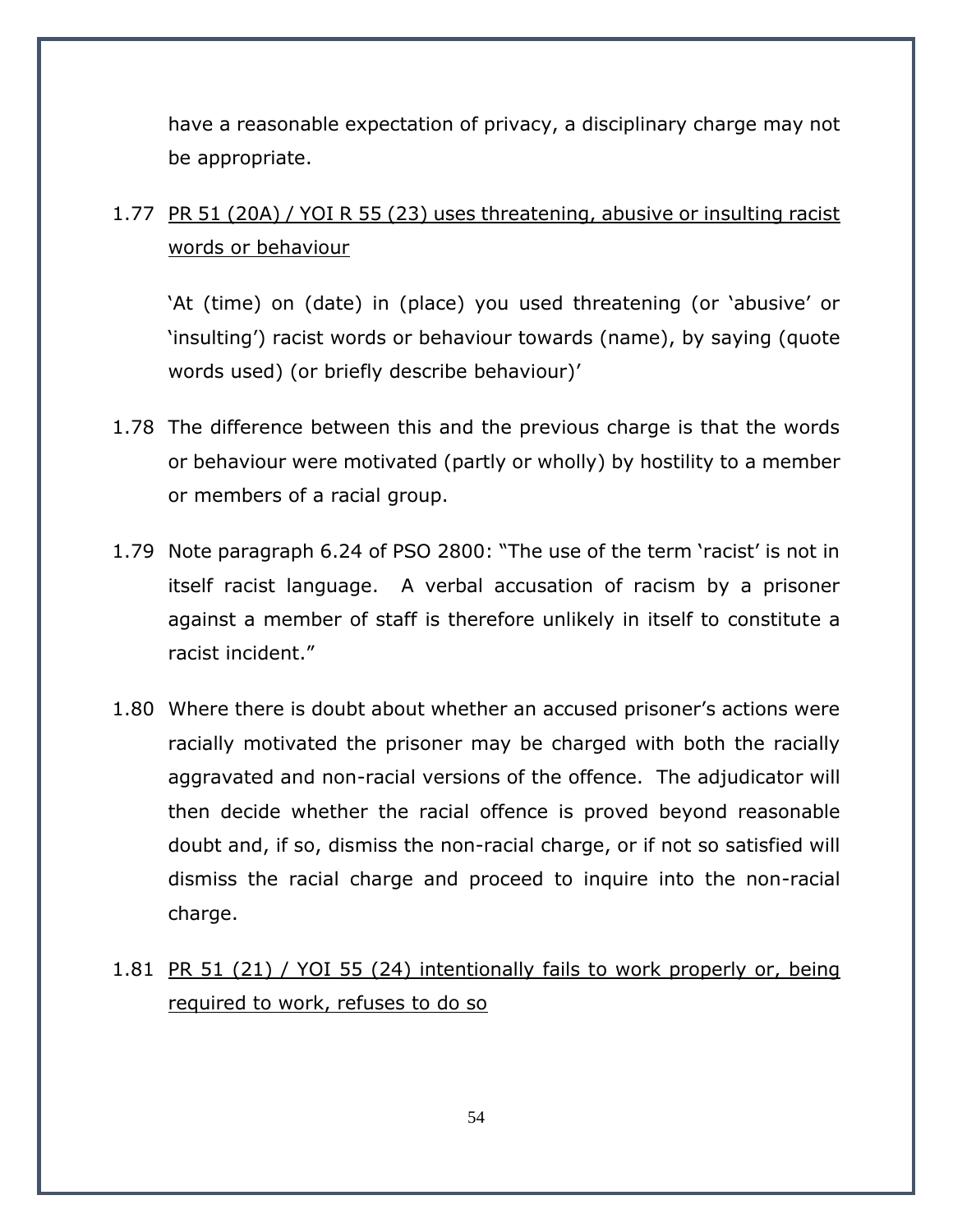'At (time) on (date) in (place) you intentionally failed to work properly, by (briefly describe what the prisoner did or didn't do) (or, 'At (time) on (date) in (place), being required to work in (place) (or 'as a cleaner' etc) you refused to do so.'

- 1.82 The charge must make clear whether the prisoner did some work, but intentionally failed to do it properly, or refused to work at all.
- 1.83 This charge is appropriate when the prisoner refuses to work after arriving at the workplace. A refusal to go to the workplace may be charged under PR 51 (18) or (22) / YOI R 55 (20) or (25).

#### 1.84 PR 51 (22) / YOI R 55 (25) disobeys any lawful order

'At (time) on (date) in (place) you disobeyed a lawful order to (briefly describe what the prisoner was ordered to do, or stop doing).'

- 1.85 An order is lawful if it is reasonable and the member of staff giving it is authorised to do so in the execution of his or her duties.
- 1.86 A prisoner who adulterates a MDT sample may be charged with disobeying a lawful order to provide an unadulterated sample, or with intentionally obstructing an officer in the execution of his duty to conduct an MDT. A prisoner who refuses to provide any sample may be charged with disobeying a lawful order to comply with the MDT process (see above under PR 51 (9) / YOI R 10).

## 1.87 PR 51 (23) / YOI R 55 (26) disobeys or fails to comply with any rule or regulation applying to him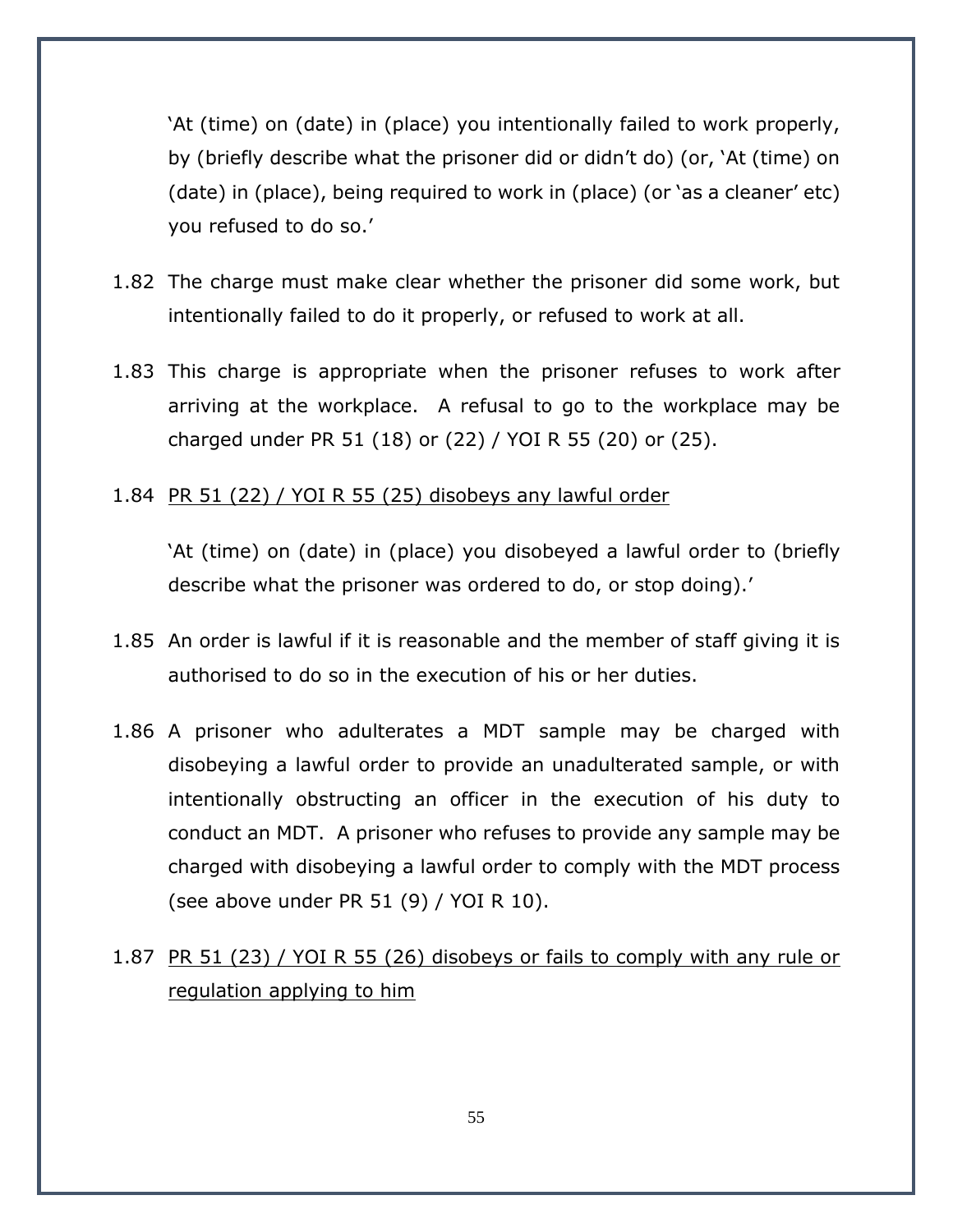'At (time) on (date) in (place) you disobeyed (or 'failed to comply') with the rule (or 'regulation') requiring you to (briefly describe what the rule or regulation required the prisoner / inmate to do (or not do).'

- 1.88 'Rule or regulation' can mean the requirements of the Prison or YOI Rules, or a local regulation applicable to that particular establishment or wing etc. Reasonable steps must have been taken to make prisoners aware of any local rules, such as notices on wings, information given during induction, training programmes for prisoners' jobs etc. The local rule or regulation must be lawful (see definition under PR 51 (22) / YOI R 55 (25) above).
- 1.89 PR 51 (24) / YOI R 55 (27) receives any controlled drug, or, without the consent of an officer, any other article, during the course of a visit (not being an interview such as is mentioned in rule 38 /16)

'At (time) on (date) during the course of your visit you received an article believed to be a controlled drug (or 'an article, namely (describe article), without the consent of an officer.')

- 1.90 'During the course of a visit' means the period from when the prisoner and visitor first meet until the visitor leaves the visits area. If the alleged article is found after the visit but not in the visits or post-visits searching area, or there is any other reason to doubt that it was received during the visit, a charge under PR 51  $(12)(a)$  / YOI R 55  $(13)(a)$  may be more appropriate. But CCTV evidence may support a charge under PR 51 (24) / YOI R 55 (27).
- 1.91 'Rule 38 /16' refers to visits from the prisoner's legal advisers.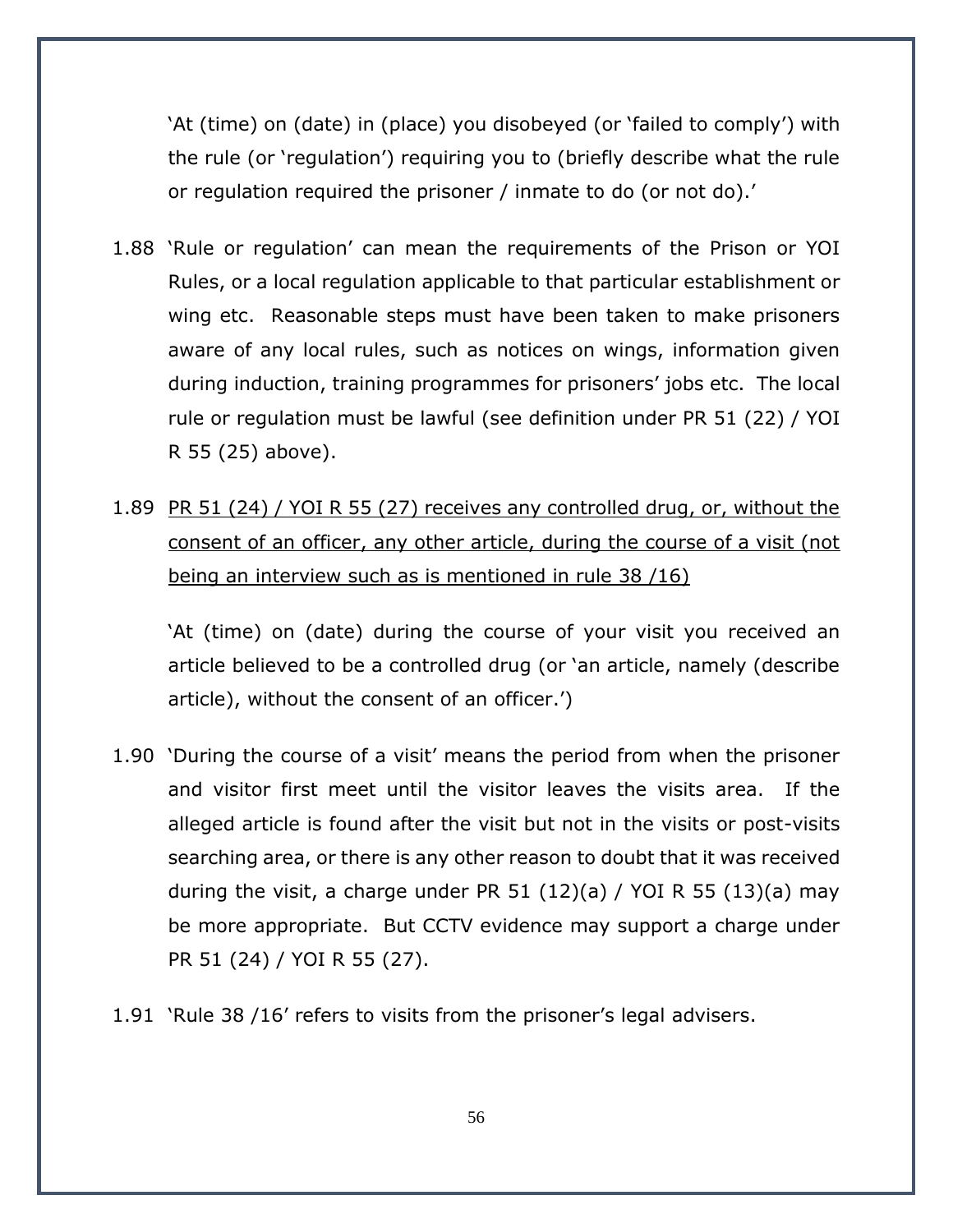1.92 PR 51 (24A) / YOI R 55 (28) displays, attaches or draws on any part of a prison / young offender institution, or on any other property, threatening, abusive or insulting racist words, drawings, symbols or other material

'At (time) on (date) in (place) you displayed, attached or drew threatening, abusive or racist words, drawings, symbols or other material aimed towards (name of person or group), namely by writing graffiti saying (quote words written) (or 'by drawing a picture/symbol (describe image)').

- 1.93 The words etc will be racist if motivated (partly or wholly) by hostility to a member or members of a racial group.
- 1.94 There is no non-racial equivalent to this charge. If a prisoner displays, attaches or draws material which is threatening, abusive or insulting, but without the racial element, a charge under PR 51 (20) or (17) / YOI R 55 (22) or (18) may be appropriate.
- 1.95 PR 51 (25) / YOI R 55 (29) (a) attempts to commit, (b) incites another prisoner / inmate to commit, or (c) assists another prisoner / inmate to commit or to attempt to commit, any of the foregoing offences
- 1.96 The charge must specify whether (a), (b) or (c) applies, and refer to the relevant paragraph number of the 'foregoing offence'. For example:

'At (time) on (date) in (place) you attempted to escape from HMP (name of establishment) by climbing the fence (etc), contrary to Prison Rules 51 (25)(a) and 51 (7).'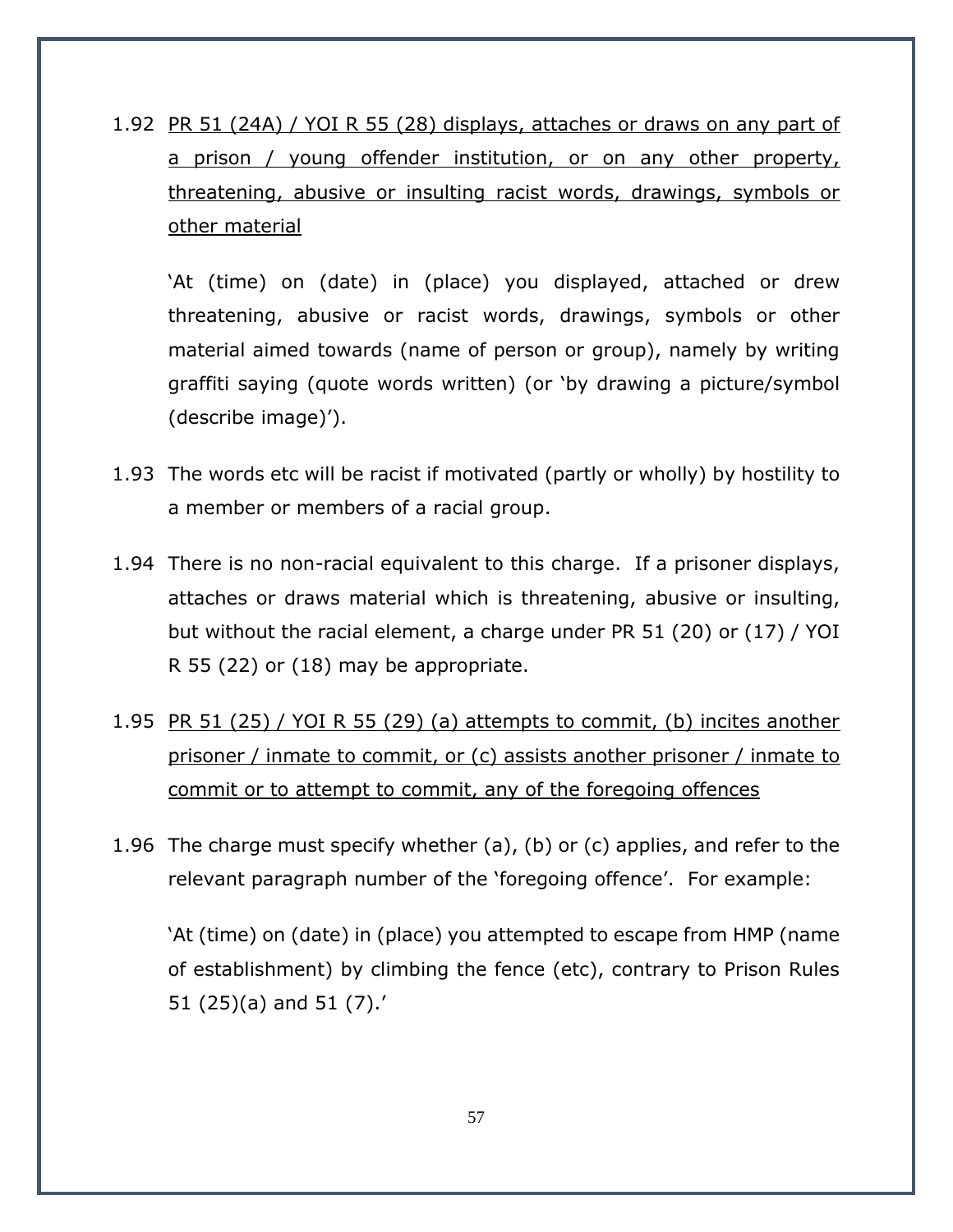Or, 'At (time) on (date) in (place) you incited (name of another prisoner) to assault (name of intended victim) by saying (quote words used), contrary to Prison Rules 51 (25)(b) and 51 (1).'

Or, 'At (time) on (date) in (place) you incited (names) to disobey a lawful order to leave the exercise yard, contrary to Prison Rules 51 (25)(b) and 51 (22)'.

Or, 'At (time) on (date) in (place) you assisted (name) to construct a barricade so as to deny access to his cell, contrary to Prison Rules 51 (25) (c) and 51 (3).'

1.97 Since 'any of the foregoing offences' includes 'commits any assault', a charge of attempting to commit an assault may be appropriate under the Prison or YOI Rules if, for example, a prisoner tries to punch someone but the intended victim sidesteps before the punch connects, or a prisoner throws a missile at someone but misses. However, some independent adjudicators have been unwilling to accept such charges, pointing out that under the criminal law an action that causes fear in the victim is regarded as an assault, even if no unlawful force was actually applied. In such circumstances a charge of using threatening behaviour may be more suitable than attempted assault.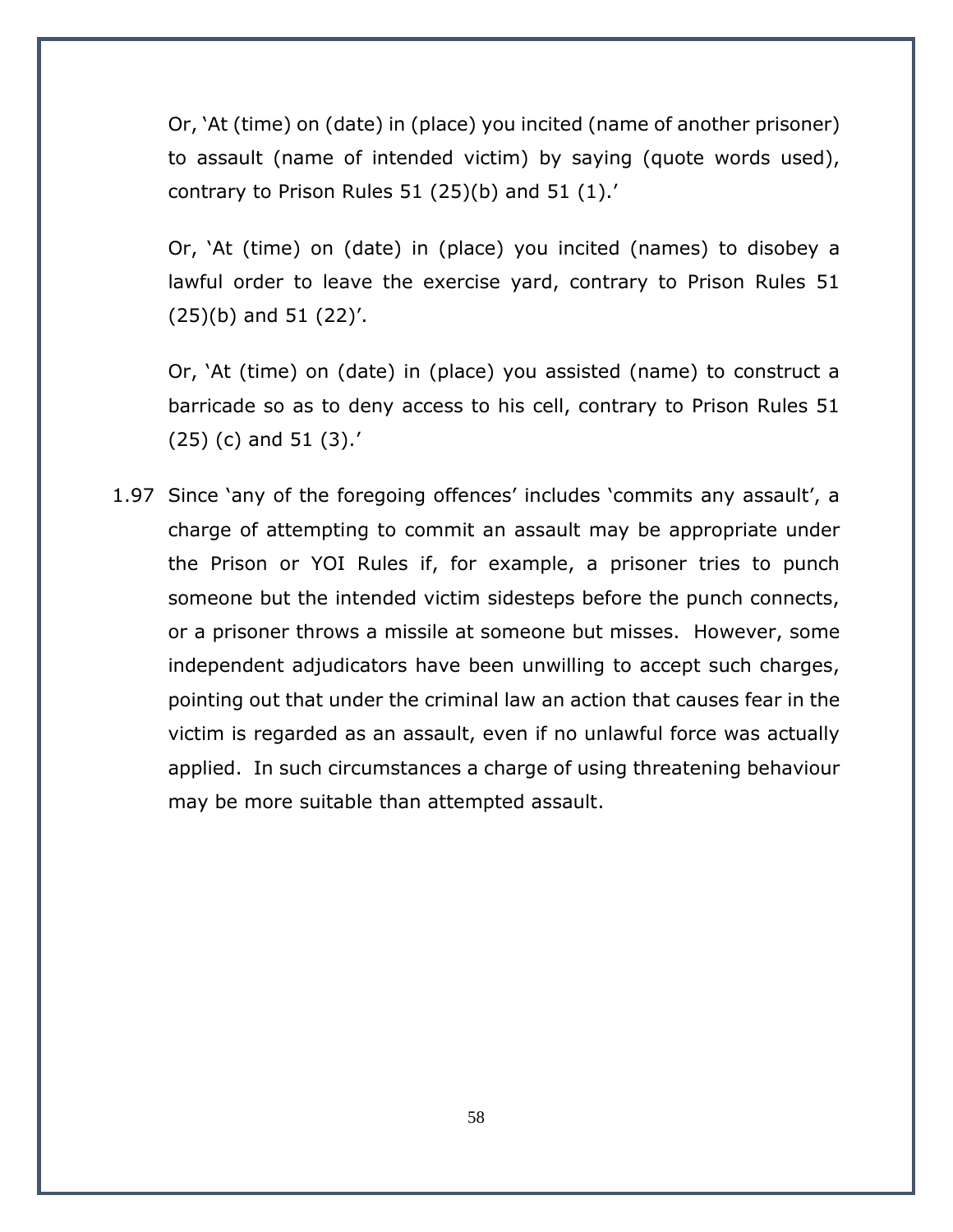# <span id="page-58-1"></span><span id="page-58-0"></span>10.2 Appendix ii

# **Coding of Adjudication Types**

| Code        | Adjudication                                                                |
|-------------|-----------------------------------------------------------------------------|
| $\mathbf 1$ | PR 51 (1), YOI 55 (1) commits any assault                                   |
| 2           | PR 51 (1A), YOI 55 (2) commits any racially aggravated assault              |
| 3           | PR 51 (2), YOI R 55 (3) detains any person against his will                 |
| 4           | PR 51 (3), YOI R 55 (4) denies access to any part of the prison / young     |
|             | offender institution to any officer or any person (other than a prisoner /  |
|             | inmate) who is at the prison / young offender institution for the purpose   |
|             | of working there                                                            |
| 5           | PR 51 (4), YOI R 55 (5) fights with any person                              |
| 6           | PR 51 (5), YOI R 55 (6) intentionally endangers the health or personal      |
|             | safety of others or, by his conduct, is reckless whether such health or     |
|             | personal safety is endangered                                               |
| 7           | PR 51 (6), YOI R 55 (7) intentionally obstructs an officer in the execution |
|             | of his duty, or any person (other than a prisoner / inmate) who is at the   |
|             | prison / young offender institution for the purpose of working there, in    |
|             | the performance of his work                                                 |
| 8           | PR 51 (7), YOI R 55 (8) escapes or absconds from prison / a young           |
|             | offender institution or from legal custody                                  |
| 9           | PR 51 (8), YOI R 55 (9) fails to comply with any condition upon which       |
|             | he is / was temporarily released under rule 9 / rule 5 of these rules       |
| 10          | PR 51 (9), YOI R 55 (10) is found with any substance in his urine which     |
|             | demonstrates that a controlled drug has, whether in prison or while on      |
|             | temporary release under rule 9 / 5, been administered to him by himself     |
|             | or by another person (but subject to rule 52 / 56)                          |
| 11          | PR 51 (10), YOI R 55 (11) is intoxicated as a consequence of consuming      |
|             | any alcoholic beverage (but subject to rule 52A / 56A)                      |
| 12          | PR 51 (11), YOI R 55 (12) consumes any alcoholic beverage whether or        |
|             | not provided to him by another person (but subject to rule 52A / 56A        |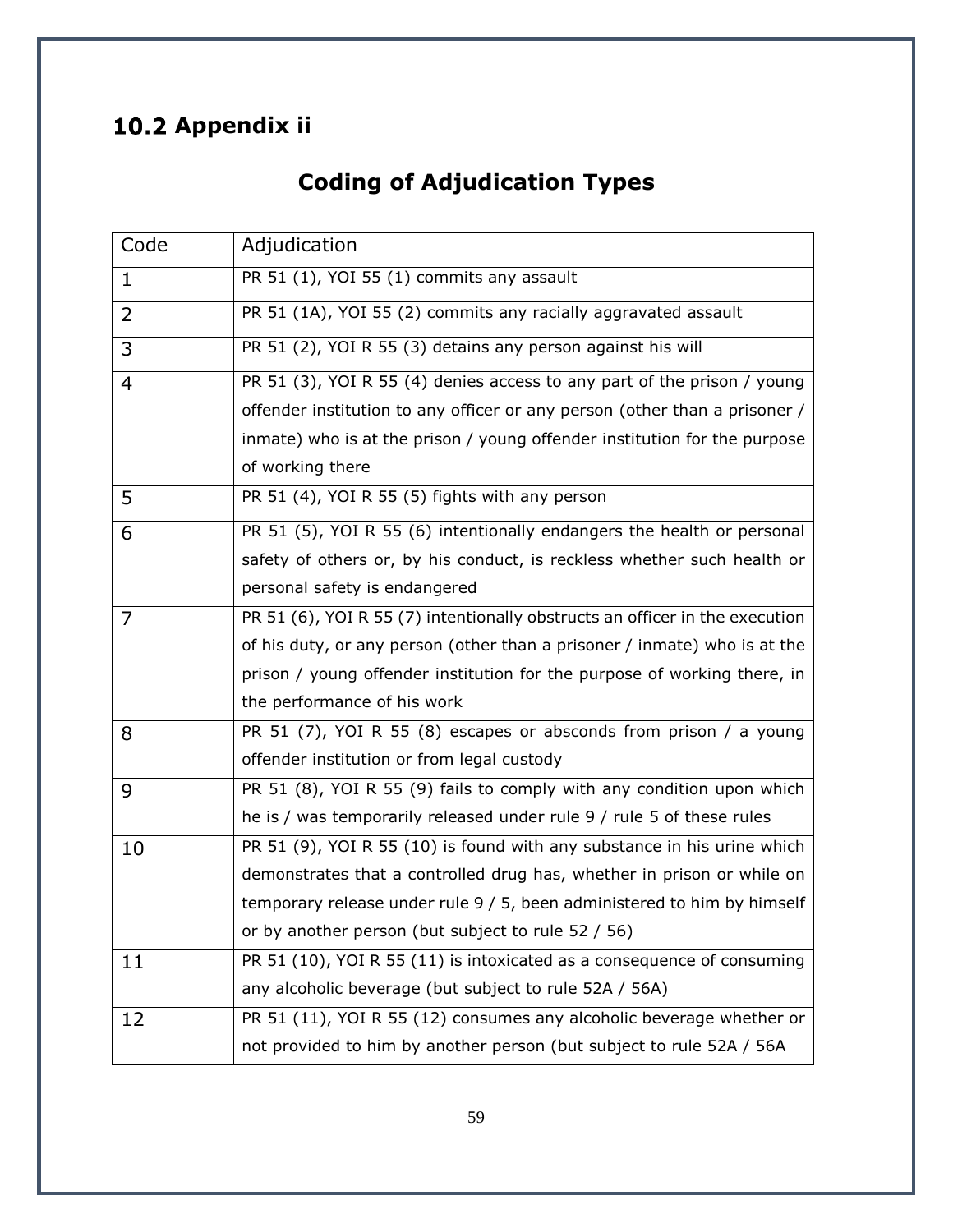| 13 | PR 51 (12) / YOI R (13) has in his possession (a) any unauthorised         |
|----|----------------------------------------------------------------------------|
|    | article; or (b) a greater quantity of any article than he is authorised to |
|    | have                                                                       |
| 14 | PR 51 (13) / YOI R 55 (14) sells or delivers to any person any             |
|    | unauthorised article                                                       |
| 15 | PR 51 (14) / YOI R 55 (15) sells or, without permission, delivers to any   |
|    | person any article which he is allowed to have only for his own use        |
| 16 | PR 51 (15) / YOI R 55 (16) takes improperly any article belonging to       |
|    | another person or to a prison / young offender institution                 |
| 17 | PR 51 (16) / YOI R 55 (17) intentionally or recklessly sets fire to any    |
|    | part of a prison / young offender institution or any other property,       |
|    | whether or not his own                                                     |
| 18 | PR 51 (17) / YOI R 55 (18) destroys or damages any part of a prison /      |
|    | young offender institution or any other property, other than his own       |
| 19 | PR 51 (17A) / YOI R 55 (19) causes racially aggravated damage to, or       |
|    | destruction of, any part of a prison / young offender institution or any   |
|    | other property, other than his own                                         |
| 20 | PR 51 (18) /YOI R 55 (20) absents himself from any place (where) he is     |
|    | required to be or is present at any place where he is not authorised to    |
|    | be                                                                         |
| 21 | PR 51 (19) / YOI R 55 (21) is disrespectful to any officer, or any person  |
|    | (other than a prisoner / an inmate) who is at the prison / young offender  |
|    | institution for the purpose of working there, or any person visiting a     |
|    | prison / young offender institution                                        |
| 22 | PR 51 (20) / YOI R 55 (22) uses threatening, abusive or insulting words    |
|    | or behaviour                                                               |
| 23 | PR 51 (20A) / YOI R 55 (23) uses threatening, abusive or insulting racist  |
|    | words or behaviour                                                         |
| 24 | PR 51 (21) / YOI 55 (24) intentionally fails to work properly or, being    |
|    | required to work, refuses to do so                                         |
| 25 | PR 51 (22) / YOI R 55 (25) disobeys any lawful order                       |
| 26 | PR 51 (23) / YOI R 55 (26) disobeys or fails to comply with any rule or    |
|    | regulation applying to him                                                 |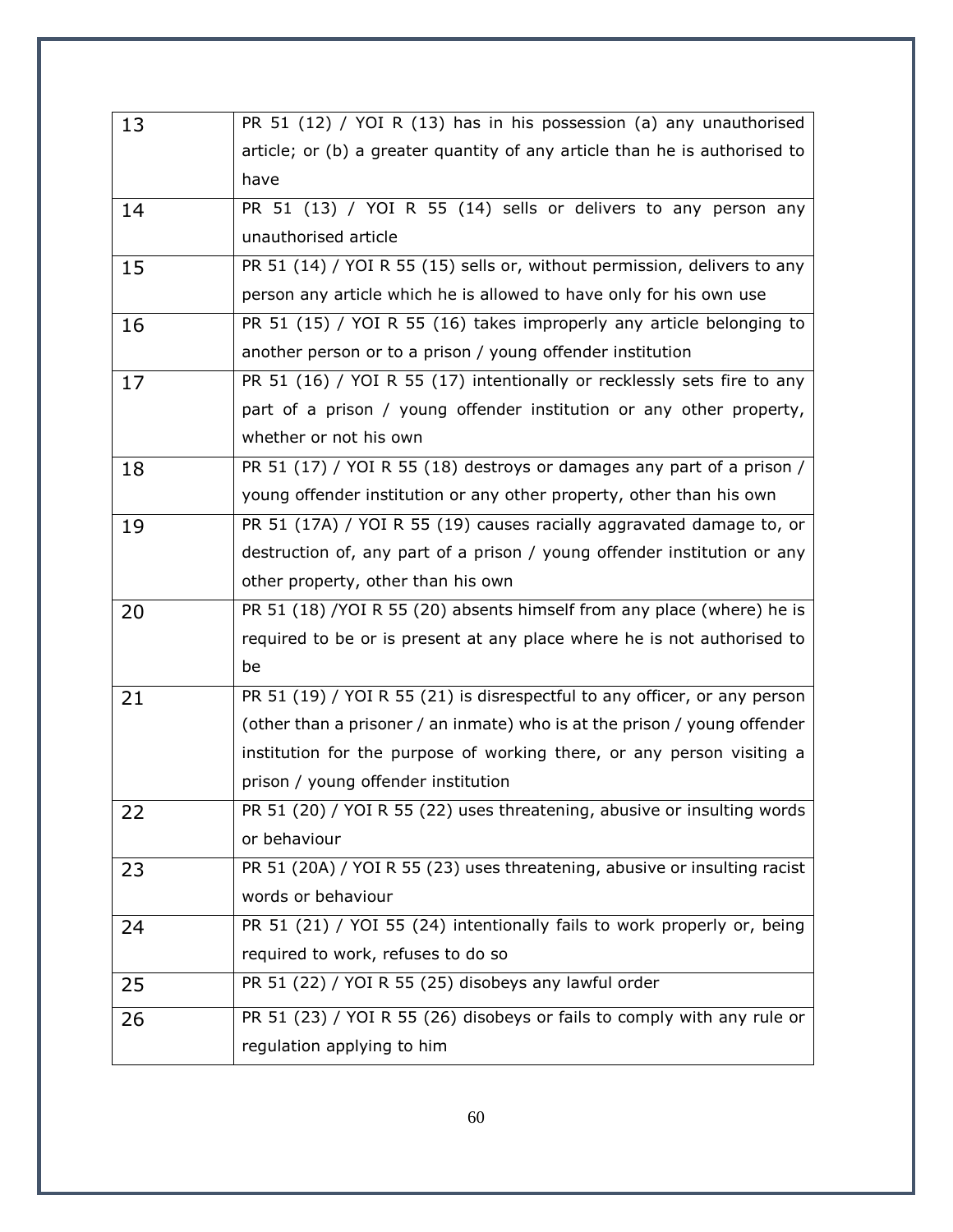| 27 | PR 51 (24) / YOI R 55 (27) receives any controlled drug, or, without the    |
|----|-----------------------------------------------------------------------------|
|    | consent of an officer, any other article, during the course of a visit (not |
|    | being an interview such as is mentioned in rule 38 /16)                     |
| 28 | PR 51 (24A) / YOI R 55 (28) displays, attaches or draws on any part of      |
|    | a prison / young offender institution, or on any other property,            |
|    | threatening, abusive or insulting racist words, drawings, symbols or        |
|    | other material                                                              |
| 29 | PR 51 (25) / YOI R 55 (29) (a) attempts to commit, (b) incites another      |
|    | prisoner / inmate to commit, or (c) assists another prisoner / inmate to    |
|    | commit or to attempt to commit, any of the foregoing offences               |
| 99 | Missing                                                                     |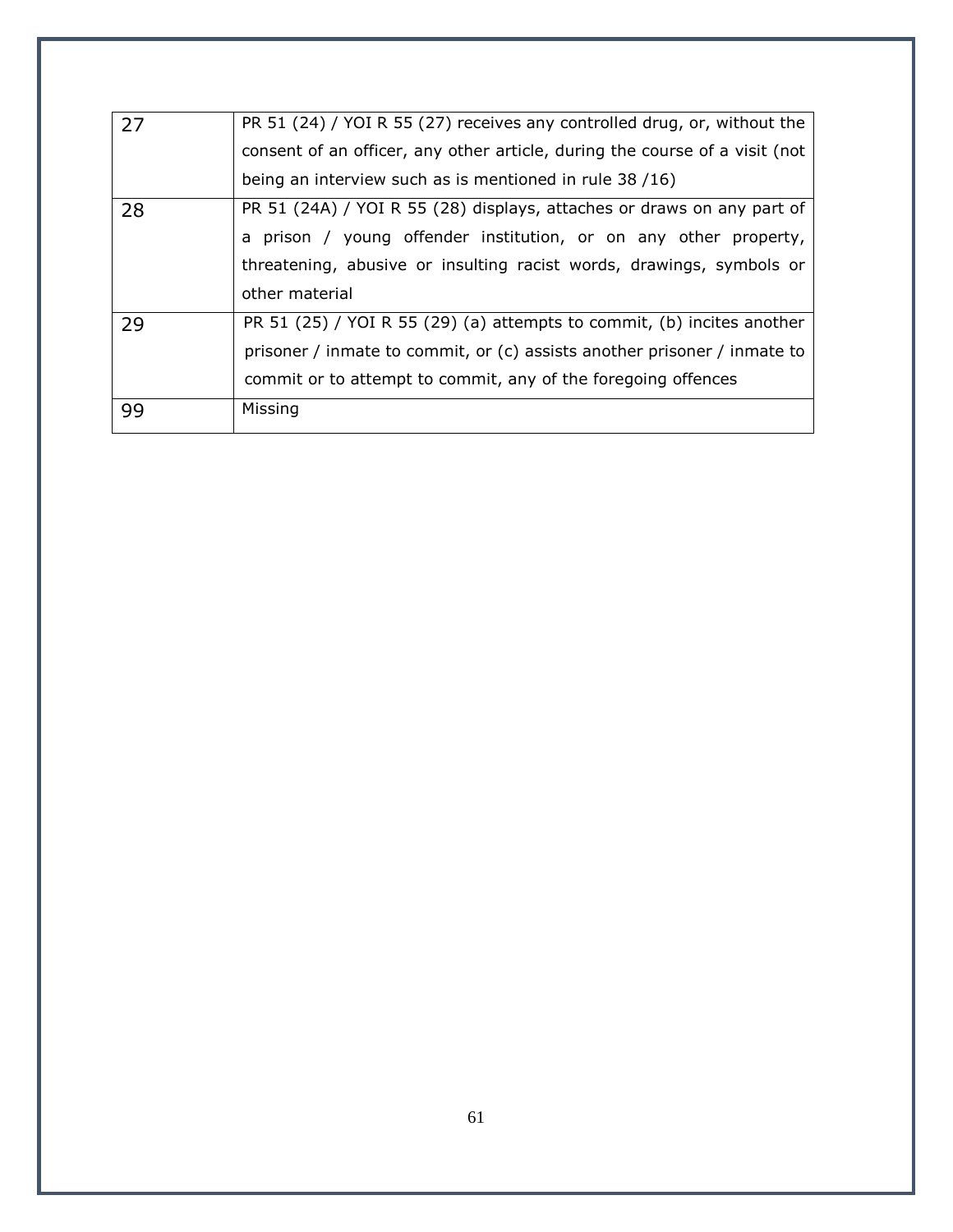#### <span id="page-61-1"></span><span id="page-61-0"></span>10.3 Appendix iii

#### **ICD-10 codes for Intentional Self-Harm**

**X60** Intentional self-poisoning by and exposure to nonopioid analgesics, antipyretics and antirheumatics

**X61** Intentional self-poisoning by and exposure to antiepileptic, sedative-hypnotic, antiparkinsonism and psychotropic drugs, not elsewhere classified

**X62** Intentional self-poisoning by and exposure to narcotics and psychodysleptics (hallucinogens), not elsewhere classified

**X63** Intentional self-poisoning by and exposure to other drugs acting on the autonomic nervous system

**X64** Intentional self-poisoning by and exposure to other and unspecified drugs, medicaments and biological substances

**X65** Intentional self-poisoning by and exposure to alcohol

**X66** Intentional self-poisoning by and exposure to organic solvents and halogenated hydrocarbons and their vapours

**X67** Intentional self-poisoning by and exposure to other gases and vapours

**X68** Intentional self-poisoning by and exposure to pesticides

**X69** Intentional self-poisoning by and exposure to other and unspecified chemicals and noxious substances

**X70** Intentional self-harm by hanging, strangulation and suffocation

**X71** Intentional self-harm by drowning and submersion

**X72** Intentional self-harm by handgun discharge

**X73** Intentional self-harm by rifle, shotgun and larger firearm discharge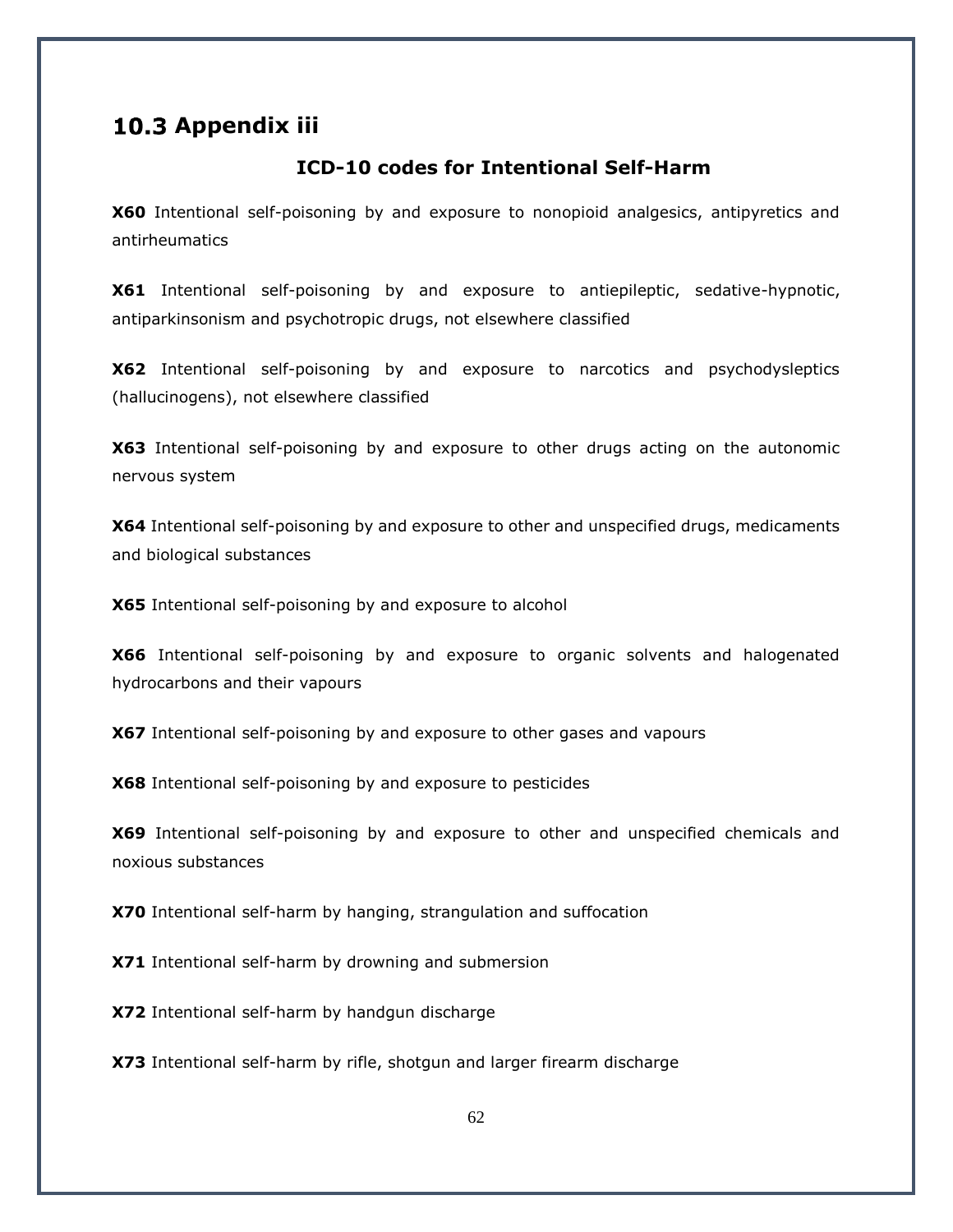**X74** Intentional self-harm by other and unspecified firearm discharge

**X75** Intentional self-harm by explosive material

**X76** Intentional self-harm by smoke, fire and flame

**X77** Intentional self-harm by steam, hot vapours and hot objects

**X78** Intentional self-harm by sharp object

**X79** Intentional self-harm by blunt object

**X80** Intentional self-harm by jumping from a high place

**X81** Intentional self-harm by jumping or lying before moving object

**X82** Intentional self-harm by crashing of motor vehicle

**X83** Intentional self-harm by other specified means

**X84** Intentional self-harm by unspecified means